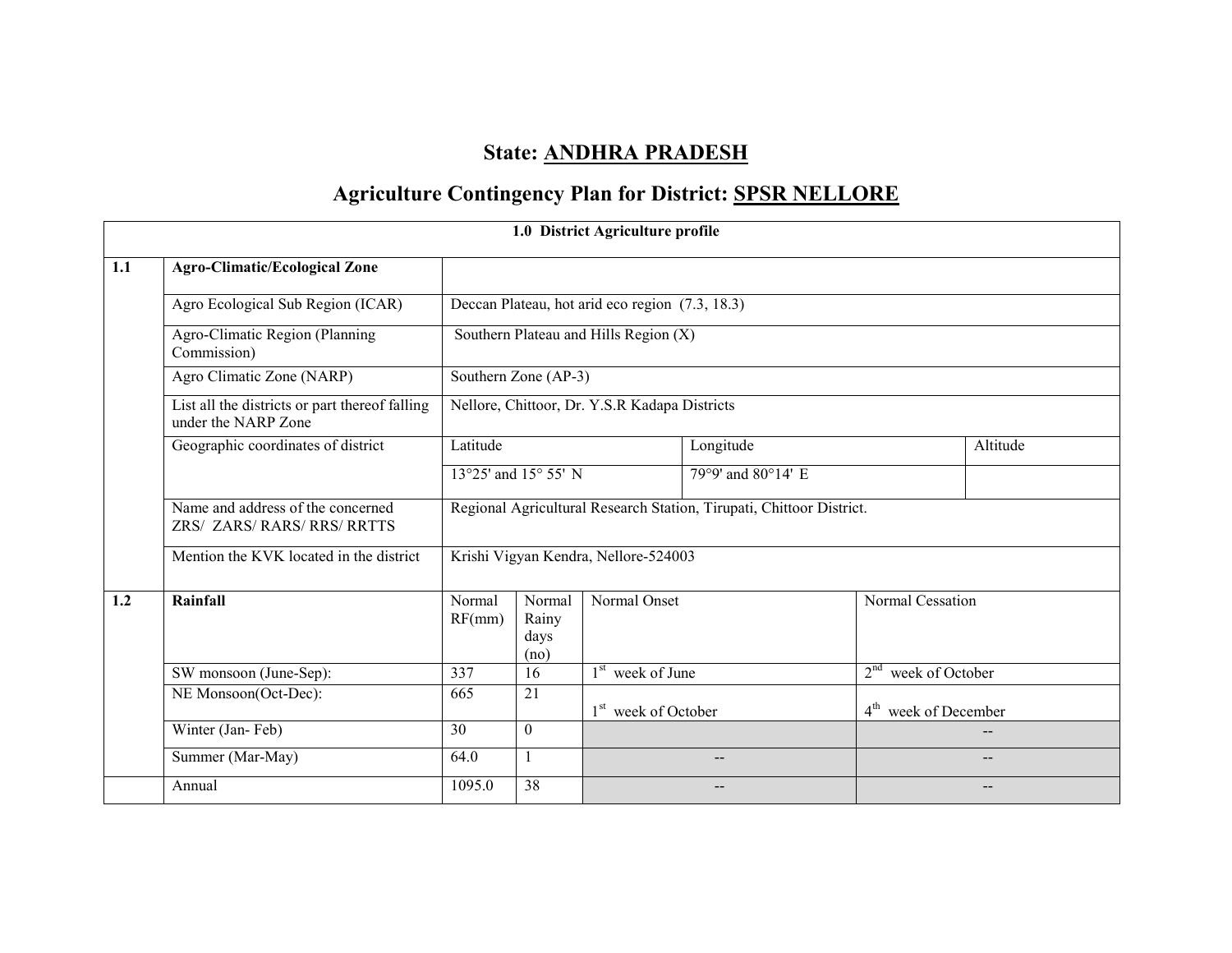| 1.3 | Land use<br>pattern of the<br>district (latest<br>statistics) | Geographical<br>Area | Forest area | Land under<br>non-<br>agricultural<br>use | Permanent<br>pastures | Cultivable<br>wasteland | Land under<br>Misc. tree<br>crops and<br>groves | Barren and<br>uncultivable<br>land | Current<br>fallows | Other<br>fallows |
|-----|---------------------------------------------------------------|----------------------|-------------|-------------------------------------------|-----------------------|-------------------------|-------------------------------------------------|------------------------------------|--------------------|------------------|
|     | Area $('000 ha)$                                              | 307.6                | 262.8       | 251.9                                     | 73.1                  | 11.4                    | 18.9                                            | 138.2                              | 45.0               | 61.5             |

| 1, 4 | Major Soils (common names like shallow | Area ('000 ha) | Percent (%) of total |
|------|----------------------------------------|----------------|----------------------|
|      | red soils etc.,)                       |                |                      |
|      | Red Soils                              | 536.1          | 41                   |
|      | Coastal Sandy Soils                    | 444.6          | 34                   |
|      | <b>Black Cotton Soils</b>              | 196.1          | 15                   |
|      | <b>Alluvial Soils</b>                  | 65.4           | 5                    |
|      | Laterite soils                         | 65.4           |                      |
| 1.5  | <b>Agricultural land use</b>           | Area ('000 ha) | Cropping intensity % |
|      | Net sown area                          | 330.5          | 123.0                |
|      |                                        |                |                      |
|      | Area sown more than once               | 76.1           |                      |
|      |                                        |                |                      |
|      | Gross cropped area                     | 406.6          |                      |
|      |                                        |                |                      |

| 1.6 | <b>Irrigation</b>            | Area $(000 \text{ ha})$ |                |                                    |
|-----|------------------------------|-------------------------|----------------|------------------------------------|
|     | Net irrigated area           | 237.4                   |                |                                    |
|     | Gross irrigated area         | 306.5                   |                |                                    |
|     | Rainfed area                 | 93.1                    |                |                                    |
|     | <b>Sources of Irrigation</b> | Number                  | Area ('000 ha) | Percentage of total irrigated area |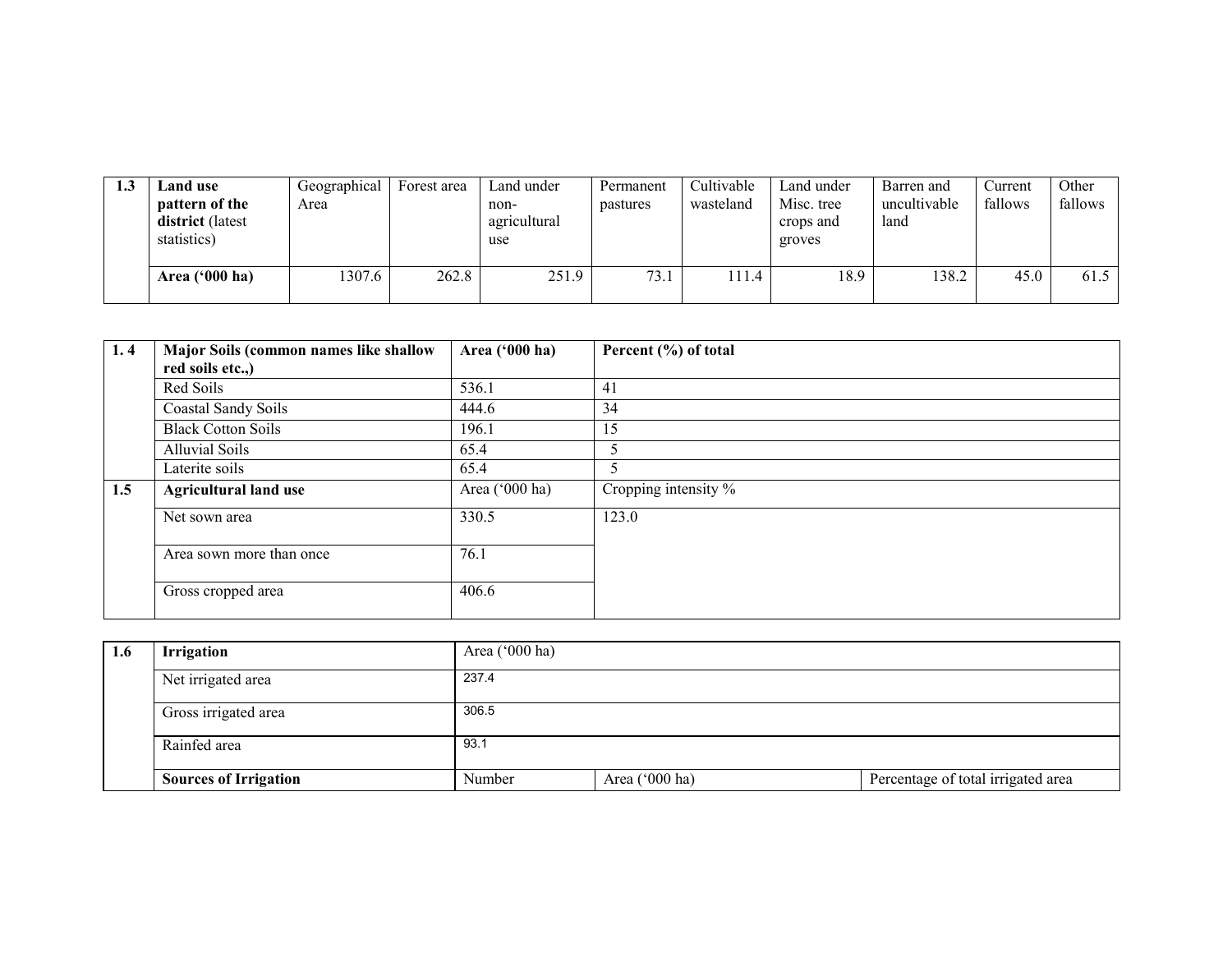| Canals                                                                                                     |                                    | 87.7        | 35.9           |
|------------------------------------------------------------------------------------------------------------|------------------------------------|-------------|----------------|
| Major projects/reservoirs                                                                                  | 332                                |             |                |
| Medium irrigation projects                                                                                 |                                    |             |                |
| <b>Streams</b>                                                                                             |                                    |             |                |
| Tanks                                                                                                      | 1763                               | 73.8        | 30.2           |
| Open wells                                                                                                 | 31,479                             | 14.9        | 5              |
| Bore wells                                                                                                 | 47,898                             | 73.8        | 30.2           |
| Lift irrigation schemes                                                                                    | 3,212                              | 11.1        | $-$            |
| Micro-irrigation                                                                                           |                                    | $-$         | $-$            |
| Other sources                                                                                              |                                    | 11.1        | $\mathfrak{Z}$ |
| Total Irrigated Area                                                                                       |                                    | 326.4       | ÷              |
| Pump sets                                                                                                  |                                    |             |                |
| No. of Tractors                                                                                            |                                    |             |                |
| Groundwater availability and use* (Data<br>source: State/Central Ground water<br><b>Department /Board)</b> | No. of blocks/<br>Tehsils/Mandals  | $(\%)$ area |                |
| Over exploited                                                                                             | $\blacksquare$                     | $\sim$      |                |
| Critical                                                                                                   | $\overline{a}$                     | $\sim$      |                |
| Semi-critical                                                                                              | 6                                  | 13          |                |
| Safe                                                                                                       | 40                                 | 87          |                |
| Net water availability and use                                                                             | 264391 ha.m                        |             |                |
| Ground water quality                                                                                       | In general suitable for irrigation |             |                |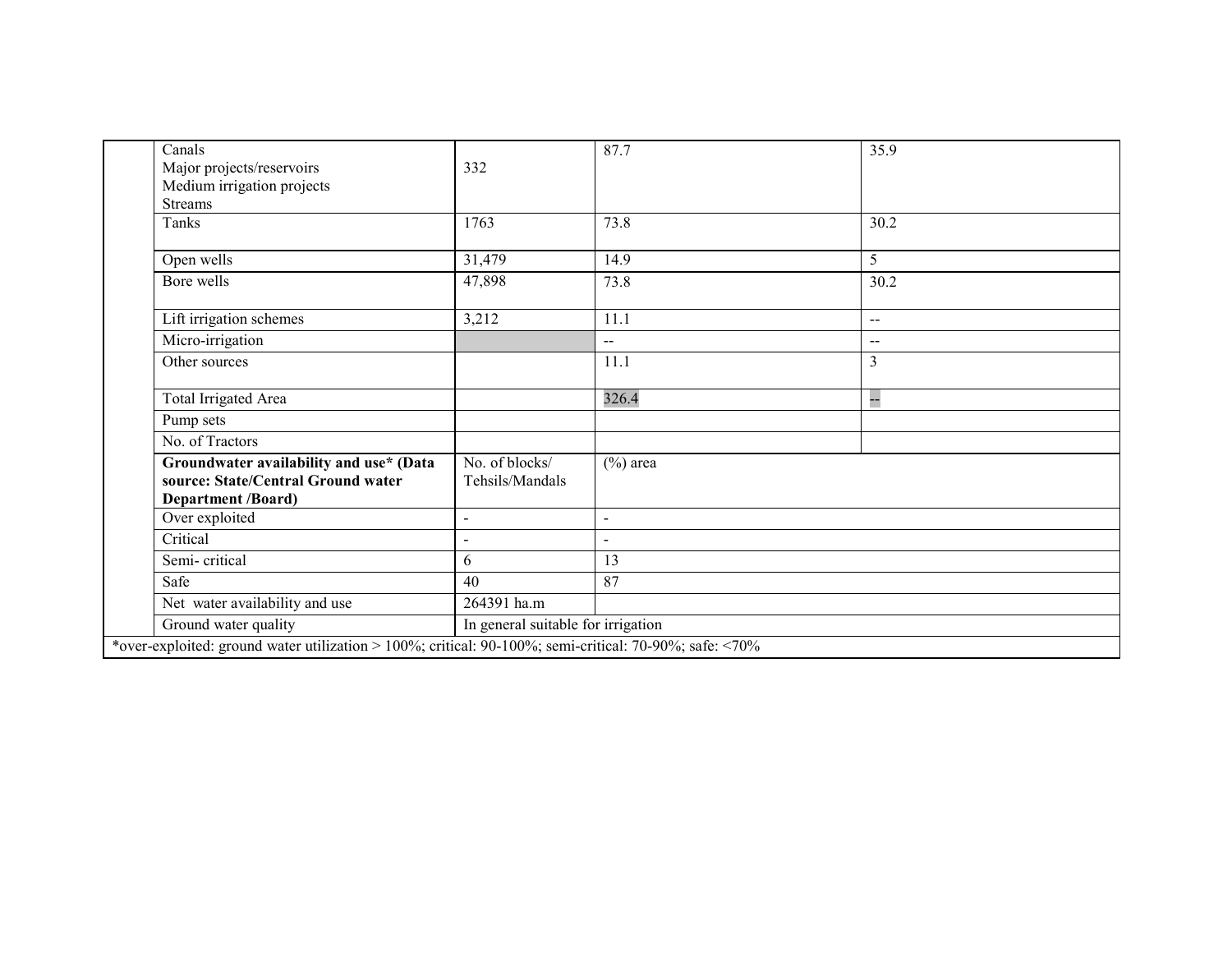Area under major field crops and Horticulture, etc., (2008-2009) (Source: APHU)

| 1.7 |                | <b>Major Field Crops cultivated</b> |                  |                          |                          | Area ('000 ha)           |                          |                |
|-----|----------------|-------------------------------------|------------------|--------------------------|--------------------------|--------------------------|--------------------------|----------------|
|     |                |                                     |                  | <b>Kharif</b>            |                          | Rabi                     | <b>Summer</b>            | <b>Total</b>   |
|     |                |                                     | <b>Irrigated</b> | Rainfed                  | <b>Irrigated</b>         | Rainfed                  |                          |                |
|     |                | Paddy                               | 64.6             | $\overline{\phantom{a}}$ | 191.5                    | $\overline{a}$           | $\overline{a}$           | 256.1          |
|     | $\overline{2}$ | Blackgram                           | 0.3              | $\overline{a}$           | --                       | 20.5                     | $\overline{\phantom{a}}$ | 20.8           |
|     | 3              | Sugarcane                           | 7.8              | $\overline{a}$           | 6.3                      | $\overline{\phantom{a}}$ | $\overline{a}$           | 14.1           |
|     | 4              | Groundnut                           | 7.1              | $\overline{a}$           | 5.5                      | $\overline{a}$           | $\overline{\phantom{a}}$ | 12.6           |
|     | 5              | Bengalgram                          | --               | $\mathbf{u}$             | $\overline{a}$           | 10.5                     | $\overline{a}$           | 10.5           |
|     | 6              | Sunflower                           | 3.8              | $\overline{a}$           | $\overline{a}$           | 5.2                      | $\overline{a}$           | 9.05           |
|     | 7              | Tobacco                             | 6.1              | $\sim$                   | 0.8                      | $\overline{a}$           | $\overline{\phantom{a}}$ | 7.0            |
|     | 8              | Cotton                              | 5.6              | $\overline{\phantom{a}}$ | 0.8                      | $-$                      | $\overline{a}$           | 6.4            |
|     | 9              | Sesamum                             | 1.6              | $\sim$ $\sim$            | $\overline{\phantom{a}}$ | 0.6                      | $\overline{\phantom{m}}$ | 2.2            |
|     | 10             | Greengram                           | 0.08             | $\mathbf{u}$             | $\overline{a}$           | 2.08                     | $\overline{a}$           | 2.1            |
|     | 11             | Chilli                              | 0.049            | $\sim$ $\sim$            | 1.5                      | $\overline{a}$           | $\overline{\phantom{a}}$ | 1.6            |
|     | 12             | Redgram                             | 0.7              | $\overline{a}$           | $\overline{a}$           | 0.3                      | $\overline{\phantom{a}}$ | 1.04           |
|     | 13             | Maize                               | $\mathbf{u}$     | $\sim$ $\sim$            | $-$                      | $\overline{a}$           | $\overline{\phantom{a}}$ | $\overline{a}$ |
|     |                | <b>Horticulture crops - Fruits</b>  |                  | <b>Total area</b>        |                          |                          |                          |                |
|     | J.             | Lemon                               |                  | 25.6                     |                          |                          |                          |                |
|     | $\sqrt{2}$     | Mango                               |                  | 10.5                     |                          |                          |                          |                |
|     | 3              | Orange&batavina                     |                  | 5.09                     |                          |                          |                          |                |
|     | $\overline{4}$ | Cashew                              | 1.1              |                          |                          |                          |                          |                |
|     | 5              | Banana                              |                  | 1.1                      |                          |                          |                          |                |
|     | 6              | Horticultural crops - Vegetables    |                  | <b>Total area</b>        |                          |                          |                          |                |
|     | $\overline{7}$ | Chillies                            |                  | 1.6                      |                          |                          |                          |                |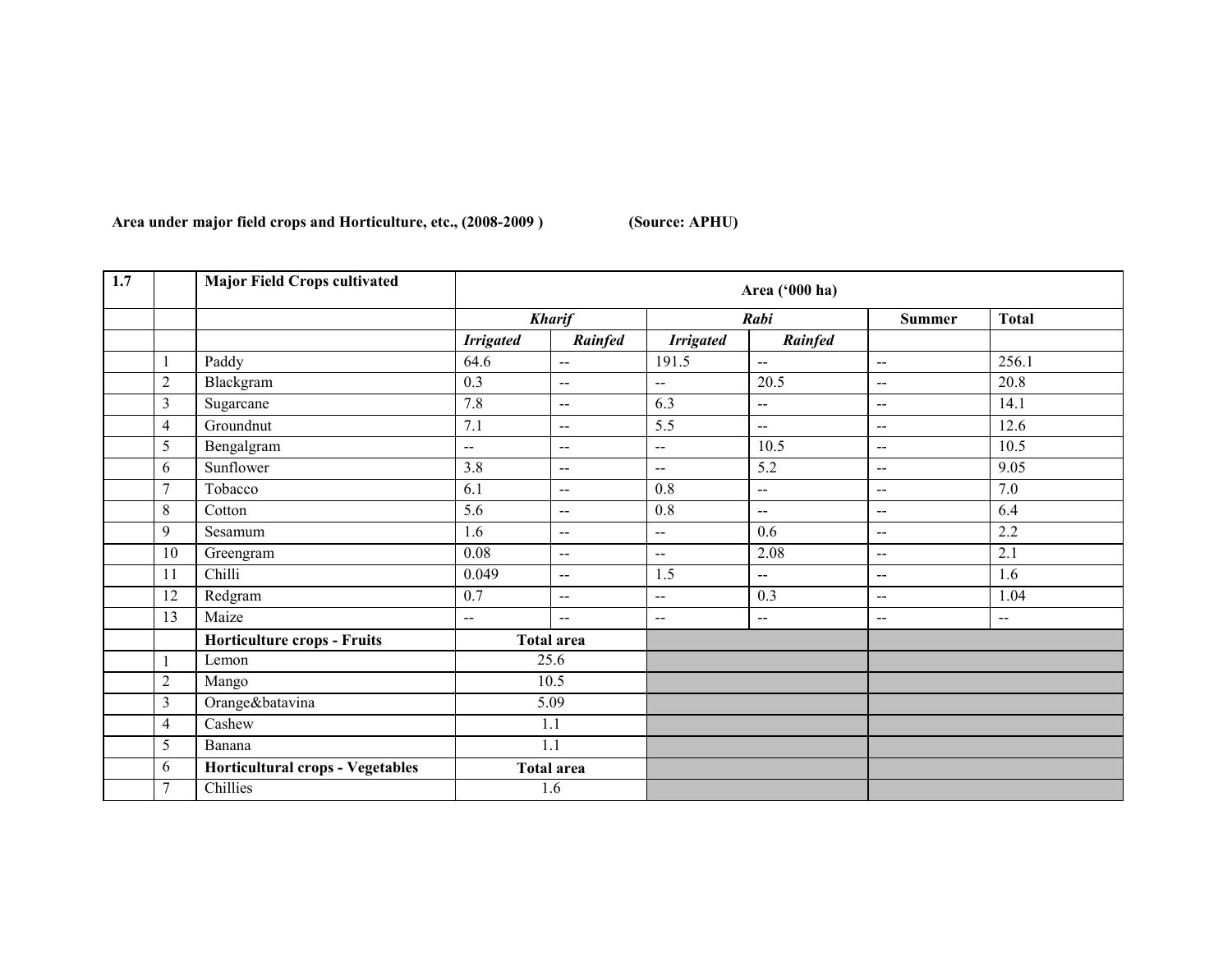|    | Bhendi                               | 0.8               |  |
|----|--------------------------------------|-------------------|--|
|    | <b>Brinjal</b>                       | 0.4               |  |
| 10 | greens                               | 0.4               |  |
|    | <b>Horticultural crops - Flowers</b> | <b>Total area</b> |  |
|    | Marigold                             | 0.2               |  |
|    | <b>Plantation and Spice crops</b>    | <b>Total area</b> |  |
|    | Oil palm                             | 3.4               |  |
|    | Coconut                              | 0.9               |  |
|    | Betelvine                            | 0.5               |  |

| 1.8 | Livestock                                                                 | Male(number) | Female (number)                    | Total (number) |  |
|-----|---------------------------------------------------------------------------|--------------|------------------------------------|----------------|--|
|     | Non descriptive Cattle (local low yielding)                               | 73,346       | 84485                              | 1,57,831       |  |
|     | Crossbred cattle                                                          | 1,794        | 11,296                             | 13,090         |  |
|     | Non descriptive Buffaloes (local low yielding)<br><b>Graded Buffaloes</b> | 1,05,339     | 6,64,105                           | 7,69,444       |  |
|     | Goat                                                                      |              |                                    | 3,65,685       |  |
|     | Sheep                                                                     |              |                                    | 3,65,685       |  |
|     | Others (Camel, Pig, Yak etc.)                                             |              |                                    | 12.18          |  |
|     | Commercial dairy farms (Number)                                           |              |                                    |                |  |
| 1.9 | <b>Poultry</b>                                                            | No. of farms | <b>Total No. of birds (number)</b> |                |  |
|     | Commercial                                                                |              | 1084763                            |                |  |
|     | Backyard                                                                  |              | 1682956                            |                |  |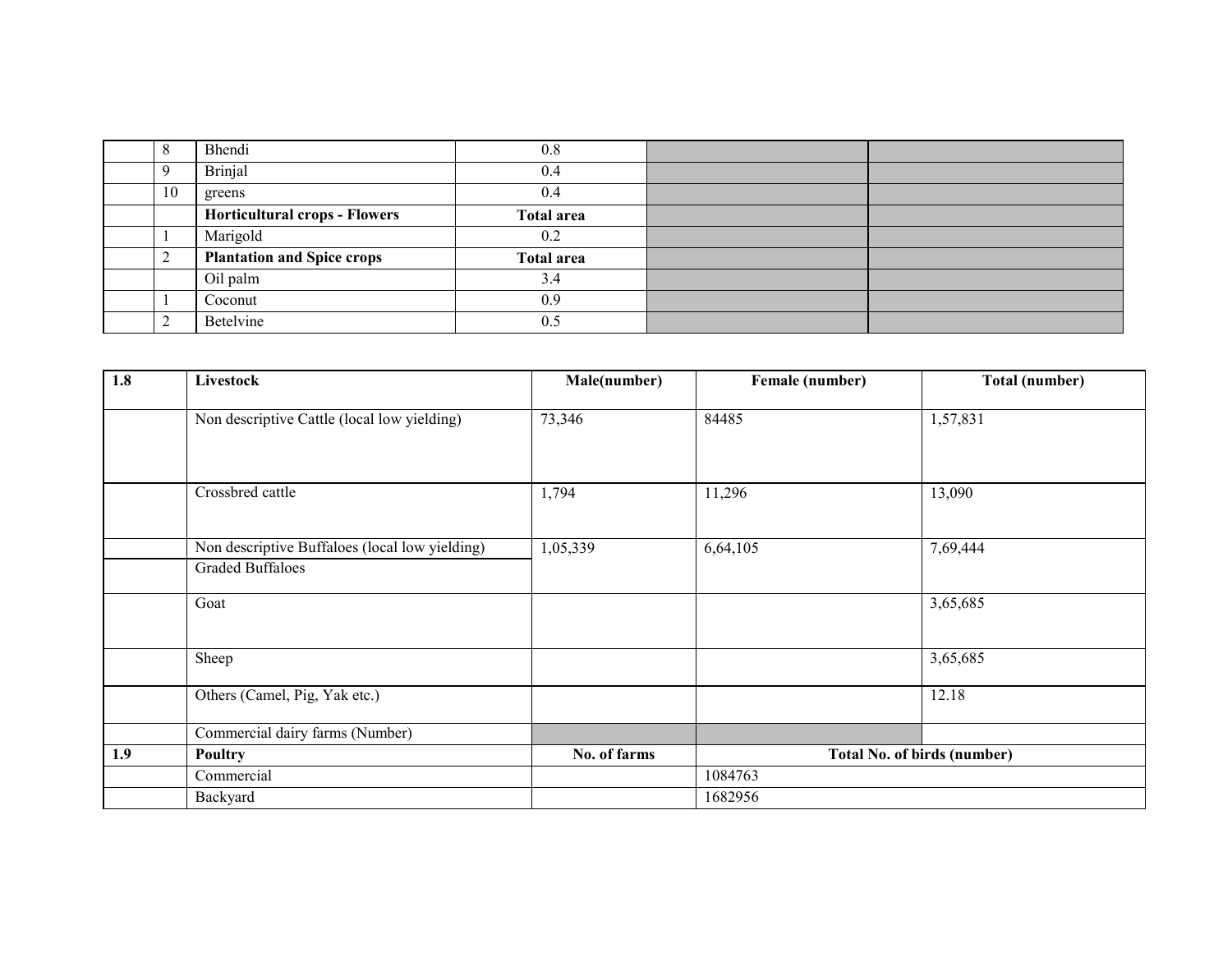| 1.10 | Fisheries (Data source: Chief Planning Officer)                |       |                        |                        |                          |                                          |                                                        |         |                                                |  |  |
|------|----------------------------------------------------------------|-------|------------------------|------------------------|--------------------------|------------------------------------------|--------------------------------------------------------|---------|------------------------------------------------|--|--|
|      | A. Capture                                                     |       |                        |                        |                          |                                          |                                                        |         |                                                |  |  |
|      | i) Marine (Data Source:<br>Fisheries Department)               |       | No. of fishermen       | <b>Boats</b>           |                          |                                          | <b>Nets</b>                                            |         | <b>Storage facilities</b><br>(Ice plants etc.) |  |  |
|      |                                                                |       |                        | Mechanized             | Non-<br>mechanized       | Mechanized<br>(Trawl nets,<br>Gill nets) | Non-mechanized<br>(Shore Seines,<br>Stake & trap nets) |         |                                                |  |  |
|      |                                                                | 14664 |                        | 21                     | 2466 / 2677              | 6/54102                                  |                                                        | 0/10704 | 30/6                                           |  |  |
|      | ii) Inland (Data Source:                                       |       | No. Farmer owned ponds |                        | <b>No. of Reservoirs</b> |                                          | No. of village tanks                                   |         |                                                |  |  |
|      | <b>Fisheries Department)</b>                                   | 1553  |                        |                        | 417<br>$\overline{4}$    |                                          |                                                        |         |                                                |  |  |
|      | <b>B.</b> Culture                                              |       |                        |                        |                          |                                          |                                                        |         |                                                |  |  |
|      |                                                                |       |                        | Water Spread Area (ha) |                          | Yield (t/ha)                             |                                                        |         | Production ('000 tons)                         |  |  |
|      | i) Brackish water (Data Source:<br>MPEDA/Fisheries Department) |       | 3677                   |                        | 0.002                    |                                          |                                                        | 8.530   |                                                |  |  |
|      | ii) Fresh water (Data Source: Fisheries<br>Department)         |       | 2221                   |                        | 0.011                    |                                          |                                                        | 24.586  |                                                |  |  |
|      | <b>Others</b>                                                  |       |                        |                        | 0.000                    |                                          |                                                        | 84.150  |                                                |  |  |

| 1.11 | <b>Production and</b><br><b>Productivity of</b><br>major crops |                       | Kharif                  | Rabi                  |                         |                       | Summer                  | Total                 |                         |
|------|----------------------------------------------------------------|-----------------------|-------------------------|-----------------------|-------------------------|-----------------------|-------------------------|-----------------------|-------------------------|
|      |                                                                | Production<br>(000 t) | Productivity<br>(kg/ha) | Production<br>(000 t) | Productivity<br>(kg/ha) | Production<br>(000 t) | Productivity<br>(kg/ha) | Production<br>(000 t) | Productivity<br>(kg/ha) |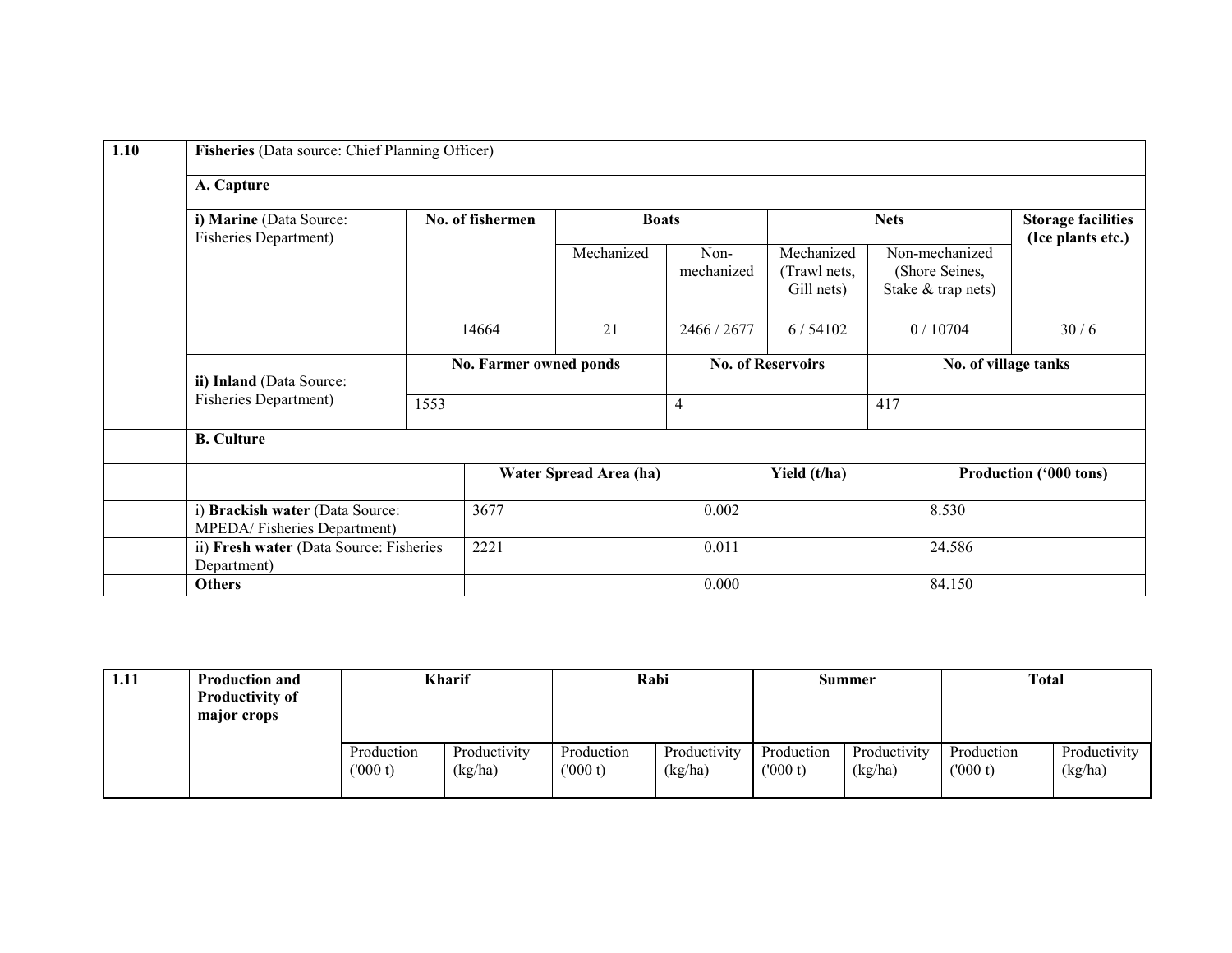| $\overline{1}$                                                            | Paddy                                 | 238.1 | 3684  | 719.5 | 3756  | $- -$                    |                                                | 957.5  | 3738  |  |  |
|---------------------------------------------------------------------------|---------------------------------------|-------|-------|-------|-------|--------------------------|------------------------------------------------|--------|-------|--|--|
| $\overline{2}$                                                            | Groundnut                             | 16.3  | 2280  | 12.7  | 2310  | $\sim$ $\sim$            | $\hspace{0.1mm}-\hspace{0.1mm}-\hspace{0.1mm}$ | 29.0   | 2293  |  |  |
| $\overline{3}$                                                            | Blackgram                             | 0.2   | 580   | 12.5  | 610   | $\overline{\phantom{m}}$ | $\sim$ $\sim$                                  | 12.7   | 609   |  |  |
| $\overline{4}$                                                            | Sugarcane                             | 781.3 | 99850 | 603.9 | 96580 | $\mathbf{u}$             | $\hspace{0.1mm}-\hspace{0.1mm}-\hspace{0.1mm}$ | 1385.2 | 98215 |  |  |
| 5                                                                         | Sunflower                             | 3.6   | 940   | 5.1   | 980   | $--$                     | $\hspace{0.1mm}-\hspace{0.1mm}-\hspace{0.1mm}$ | 8.7    | 960   |  |  |
| Major Horticultural crops (Crops to be identified based on total acreage) |                                       |       |       |       |       |                          |                                                |        |       |  |  |
|                                                                           | Horticulture crops -<br><b>Fruits</b> |       |       |       |       |                          |                                                |        |       |  |  |
| $\mathbf{1}$                                                              | Lemon                                 |       |       |       |       |                          |                                                | 375.1  | 14667 |  |  |
| $\mathbf{2}$                                                              | Mango                                 |       |       |       |       |                          |                                                | 86.7   | 8267  |  |  |
| $\mathfrak{Z}$                                                            | Orange & batavian                     |       |       |       |       |                          |                                                | 67.7   | 133   |  |  |
| 4                                                                         | Cashew                                |       |       |       |       |                          |                                                | 0.7    | 627   |  |  |
| 5                                                                         | Banana                                |       |       |       |       |                          |                                                | 33.0   | 29998 |  |  |
|                                                                           | Horticultural crops<br>- Vegetables   |       |       |       |       |                          |                                                |        |       |  |  |
| $\mathbf{1}$                                                              | Chillies                              |       |       |       |       |                          |                                                | 4.6    | 2750  |  |  |
|                                                                           | <b>Plantation and</b><br>Spice crops  |       |       |       |       |                          |                                                |        |       |  |  |
| $\mathbf{1}$                                                              | Oil palm                              |       |       |       |       |                          |                                                | 15791  | 4667  |  |  |

| 1.12 | Sowing window for 5 major<br>field crops<br>(start and end of normal<br>sowing period) | Paddy              | Blackgram | Groundnut                                | Sugarcane           | Sunflower             |
|------|----------------------------------------------------------------------------------------|--------------------|-----------|------------------------------------------|---------------------|-----------------------|
|      | Early Kharif                                                                           | April - May        | $- -$     |                                          | $- -$               |                       |
|      | Kharif                                                                                 | August - September | $- -$     | May - June                               | $- -$               | June                  |
|      | Rabi                                                                                   | October - November | October   | December - January<br>1 <sup>st</sup> FN | December - February | November-<br>December |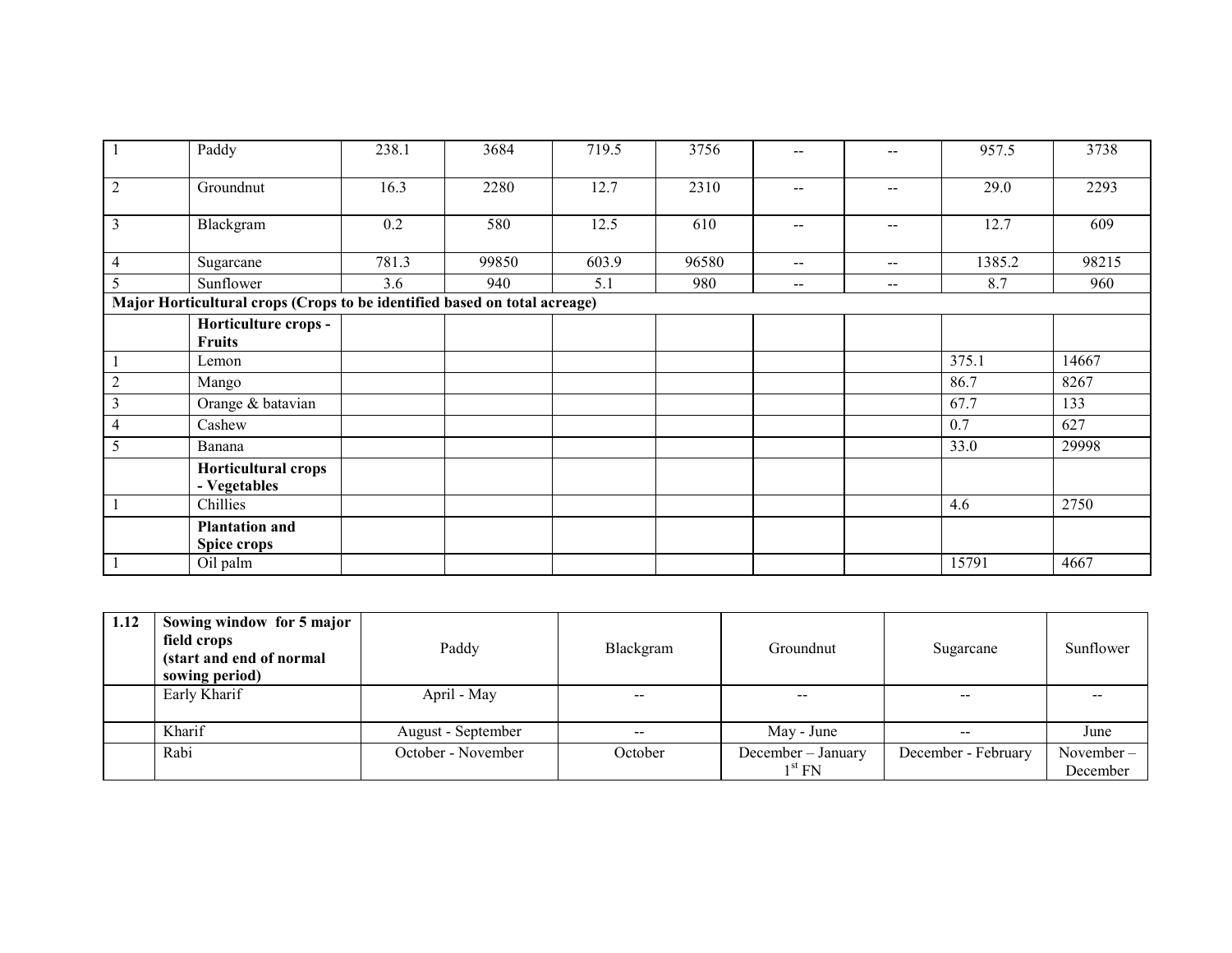| 1.13 | What is the major contingency the<br>district is prone to? (Tick mark and<br>mention years if known during the last 10<br>year period) | Regular                                                                                                                                                       | Occasional                                          | None          |
|------|----------------------------------------------------------------------------------------------------------------------------------------|---------------------------------------------------------------------------------------------------------------------------------------------------------------|-----------------------------------------------------|---------------|
|      | Drought                                                                                                                                |                                                                                                                                                               |                                                     | $\sqrt{ }$    |
|      | Flood                                                                                                                                  |                                                                                                                                                               | $\sqrt{ }$                                          |               |
|      | Cyclone                                                                                                                                | V                                                                                                                                                             |                                                     |               |
|      | Hail storm                                                                                                                             |                                                                                                                                                               |                                                     | $\sqrt{ }$    |
|      | Heat wave                                                                                                                              |                                                                                                                                                               |                                                     | $\mathcal{L}$ |
|      | Cold wave                                                                                                                              |                                                                                                                                                               |                                                     | $\mathcal{L}$ |
|      | Frost                                                                                                                                  |                                                                                                                                                               |                                                     | $\sqrt{ }$    |
|      | Sea water intrusion                                                                                                                    |                                                                                                                                                               | $\sqrt{}$                                           |               |
|      | Snow fall                                                                                                                              |                                                                                                                                                               |                                                     | $\sqrt{}$     |
|      | Land slides                                                                                                                            |                                                                                                                                                               |                                                     | $\mathcal{L}$ |
|      | Earth quake                                                                                                                            |                                                                                                                                                               |                                                     | $\mathcal{L}$ |
|      | Pests and diseases outbreak (specify)<br>Rice                                                                                          | Blast (Rabi)<br>Mite (Early Kharif)<br>Sheath blight (Kharif /Rabi)<br>Leaf folder(Kharif/Rabi)<br>Stem bore (Kharif / Rabi))<br>Bacterial leaf blight (Rabi) | Stem rot<br>Gall midge<br><b>Brown Plant Hopper</b> |               |
|      | Blackgram                                                                                                                              | Leaf spots<br>Maruka pod borer<br>Spodoptera                                                                                                                  | Yellow mosaic virus<br>Powdery mildew               | --            |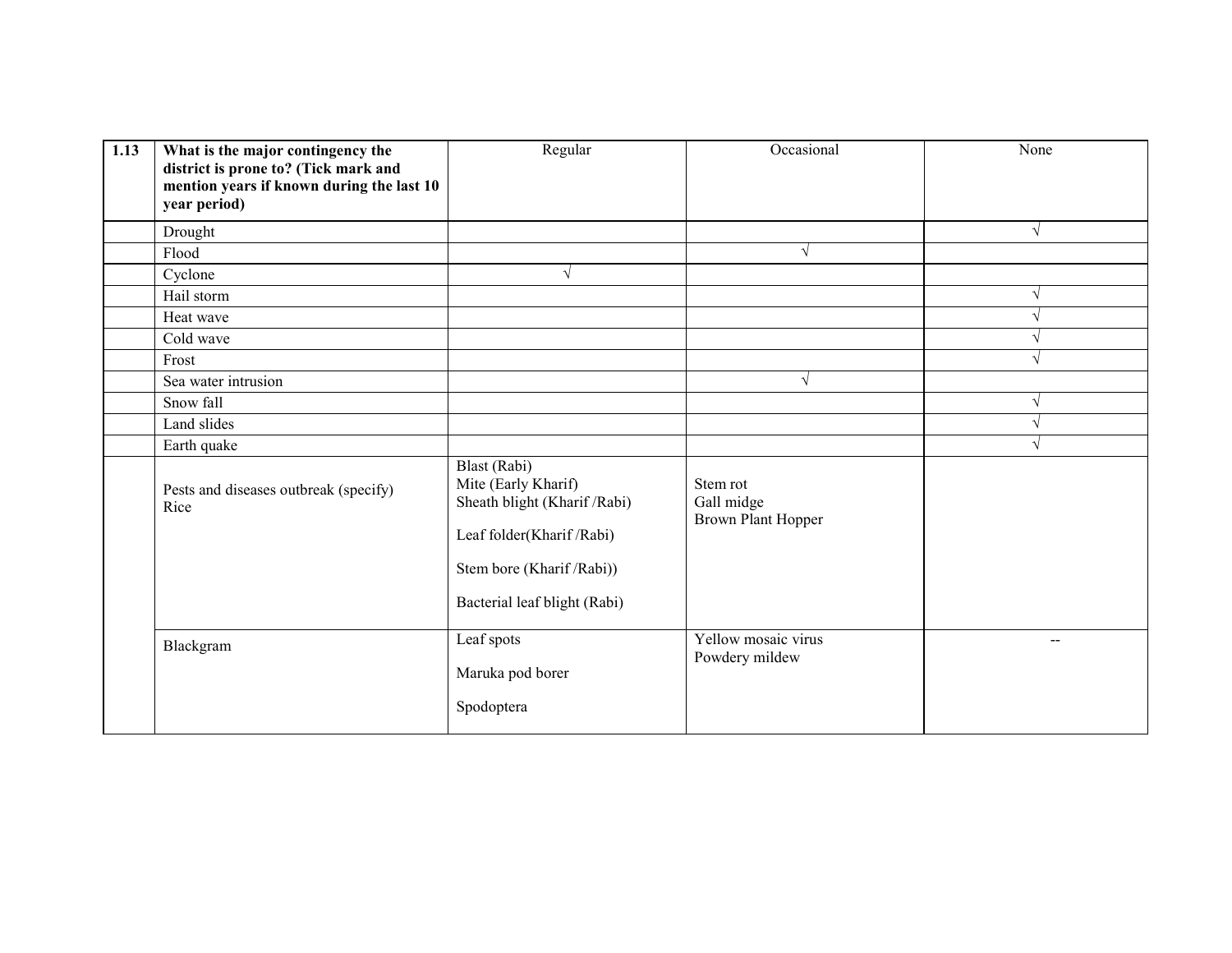| Groundnut | Collar/crown rot    | Leaf miner      | $- -$                    |
|-----------|---------------------|-----------------|--------------------------|
|           | Spodoptera          | Bud necrosis    |                          |
|           | Sclerotium stem rot | Tikka leaf spot |                          |
| Sugarcane | Early shoot borer   | Whip smut       | $\hspace{0.05cm}$        |
|           | Inter nodal borer   | Red rot         |                          |
| Sunflower | Helicoverpa         | Bud necrosis    | $\overline{\phantom{m}}$ |
| Others    | $\sim$ $\sim$       | $\sim$ $\sim$   | $- -$                    |

| 1.14 | <b>Include Digital maps of</b> | Location map of district within State as Annexure I | Enclosed: yes |
|------|--------------------------------|-----------------------------------------------------|---------------|
|      | the district for               |                                                     |               |
|      |                                | Mean annual rainfall as Annexure 2                  | Enclosed: yes |
|      |                                | Soil map as Annexure 3                              | Enclosed: yes |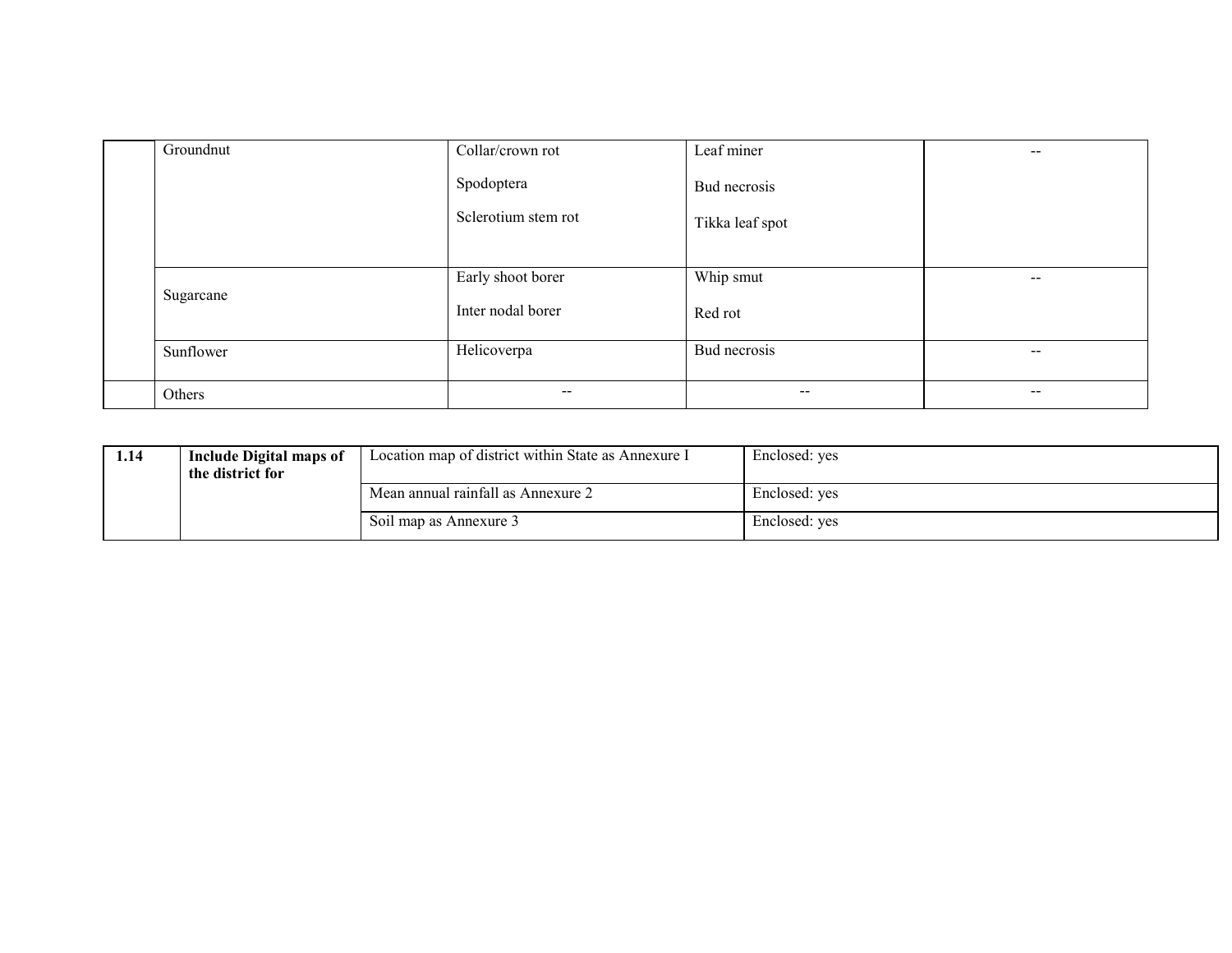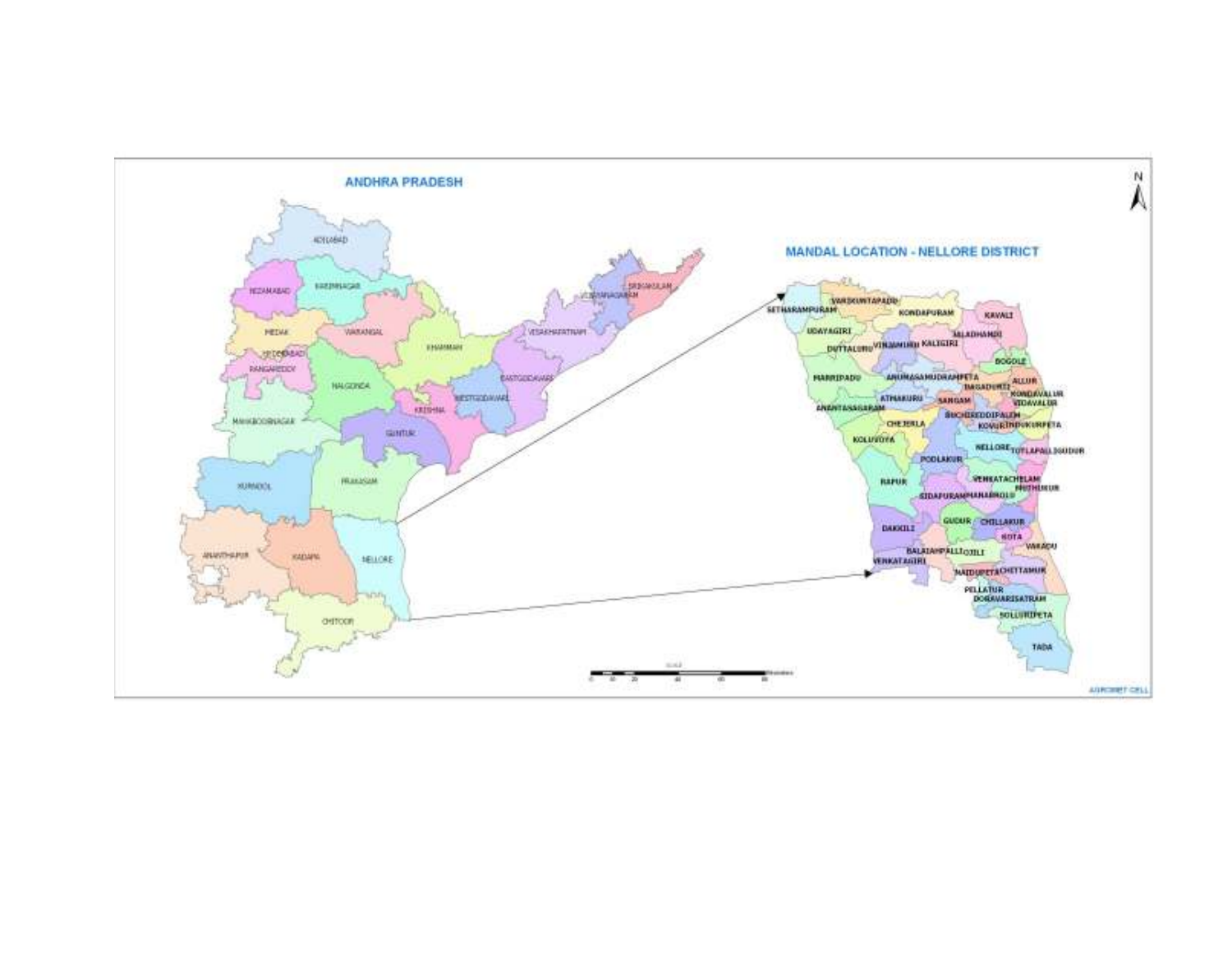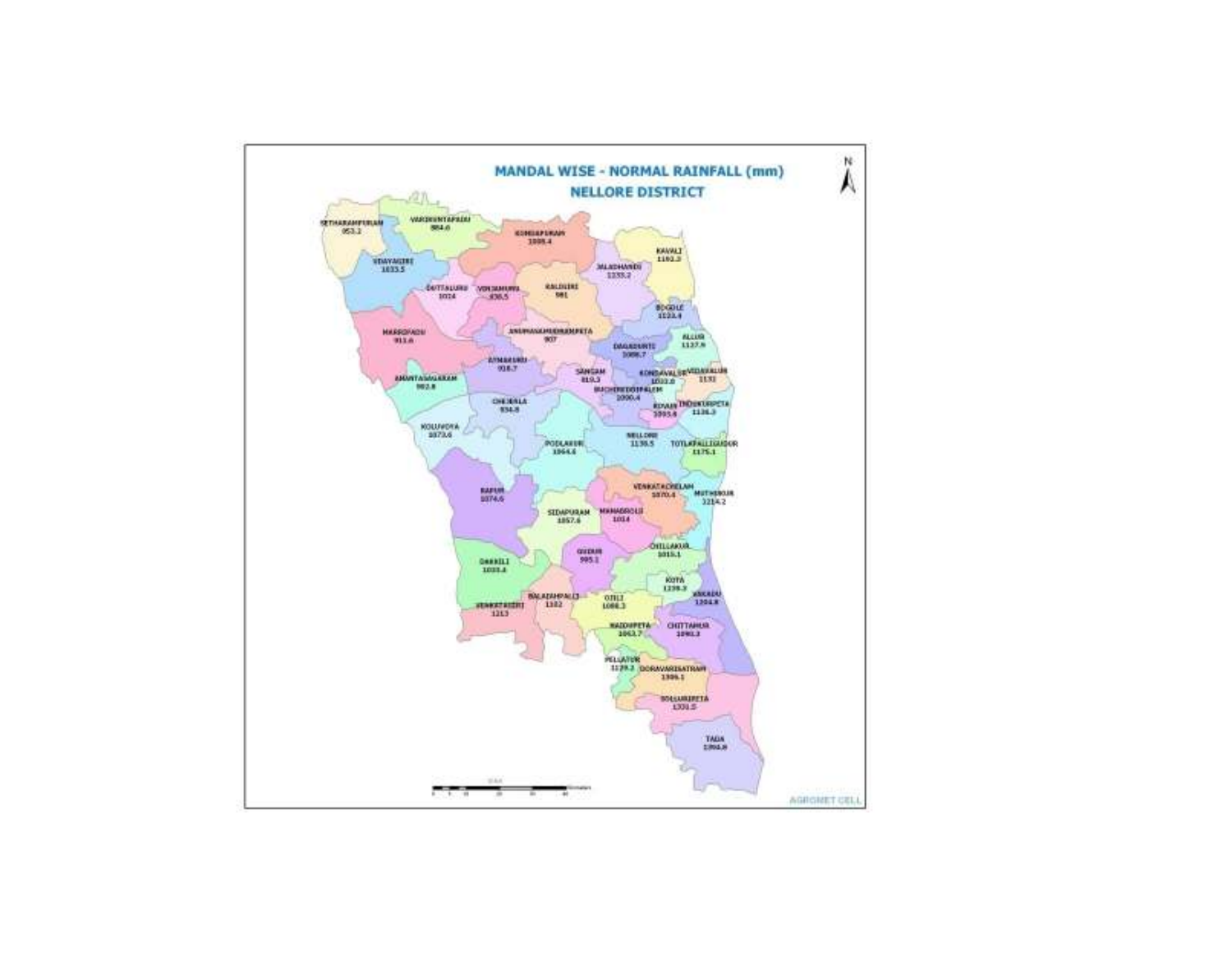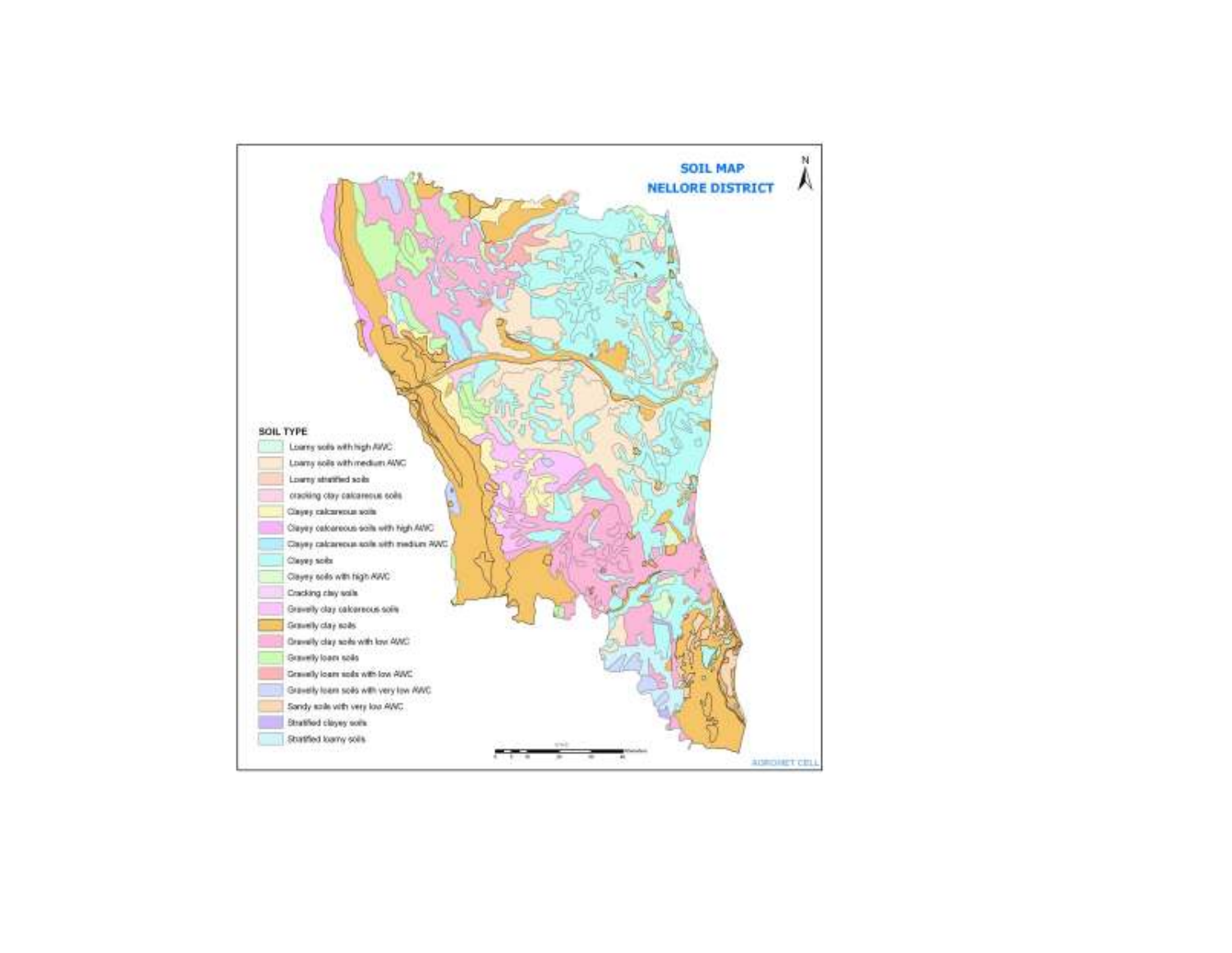## 2.0 Strategies for weather related contingencies

#### 2.1 Drought

## 2.1.1 Rainfed situation

| Condition                             |                      |               | <b>Suggested Contingency measures</b> |                                                  |                          |  |
|---------------------------------------|----------------------|---------------|---------------------------------------|--------------------------------------------------|--------------------------|--|
| <b>Early season drought</b>           | <b>Major Farming</b> | <b>Normal</b> | Change in                             | <b>Agronomic measures</b>                        | <b>Remarks</b>           |  |
| (delayed onset)                       | situation            | Crop/cropping | crop/cropping                         |                                                  | on                       |  |
|                                       |                      | system        | system                                |                                                  | Implement                |  |
|                                       |                      |               |                                       |                                                  | ation                    |  |
|                                       | Black soils $-$      | Blackgram     | No change                             | Prefer varieties, LBG-645, LBG-648, LBG-20,      | $\overline{\phantom{0}}$ |  |
| Delay by 2 weeks<br>(October 3rd wk)* | Rainfed              |               |                                       | LBG-623, LBG-752, PBG-1, PBG-107.                |                          |  |
|                                       |                      | Tobacco       |                                       | Prefer varieties: G-11, ITC varieties.           |                          |  |
|                                       |                      |               |                                       |                                                  |                          |  |
|                                       |                      |               |                                       |                                                  |                          |  |
|                                       | Red soils - Rainfed  | Blackgram     |                                       | Prefer varieties: LBG- 645, LBG-623, T-9, PBG-1. |                          |  |
|                                       |                      |               |                                       |                                                  |                          |  |
|                                       |                      |               |                                       |                                                  |                          |  |
|                                       |                      |               |                                       |                                                  |                          |  |
|                                       |                      | Greengram,    |                                       | Prefer varieties : LGG-407, LGG-410, LGG-450,    |                          |  |
|                                       |                      |               |                                       | LGG-460, ML-267.                                 |                          |  |
|                                       |                      |               |                                       |                                                  |                          |  |
| <b>Condition</b>                      |                      |               |                                       | <b>Suggested Contingency measures</b>            |                          |  |
| <b>Early season drought</b>           | <b>Major Farming</b> | <b>Normal</b> | Change in                             | <b>Agronomic measures</b>                        | <b>Remarks</b>           |  |
| (delayed onset)                       | situation            | Crop/cropping | crop/cropping                         |                                                  | on                       |  |
|                                       |                      | system        | system                                |                                                  | Implement                |  |
|                                       |                      |               |                                       |                                                  | ation                    |  |
|                                       | Black soils -        | Blackgram     | No change                             | Prefer early maturing blackgram varieties:       |                          |  |
| Delay by 4 weeks                      | Rainfed              |               |                                       | LBG-623, LBG-20, LBG-752.                        |                          |  |
| (November 1st wk)                     |                      |               |                                       |                                                  |                          |  |
|                                       |                      |               |                                       |                                                  |                          |  |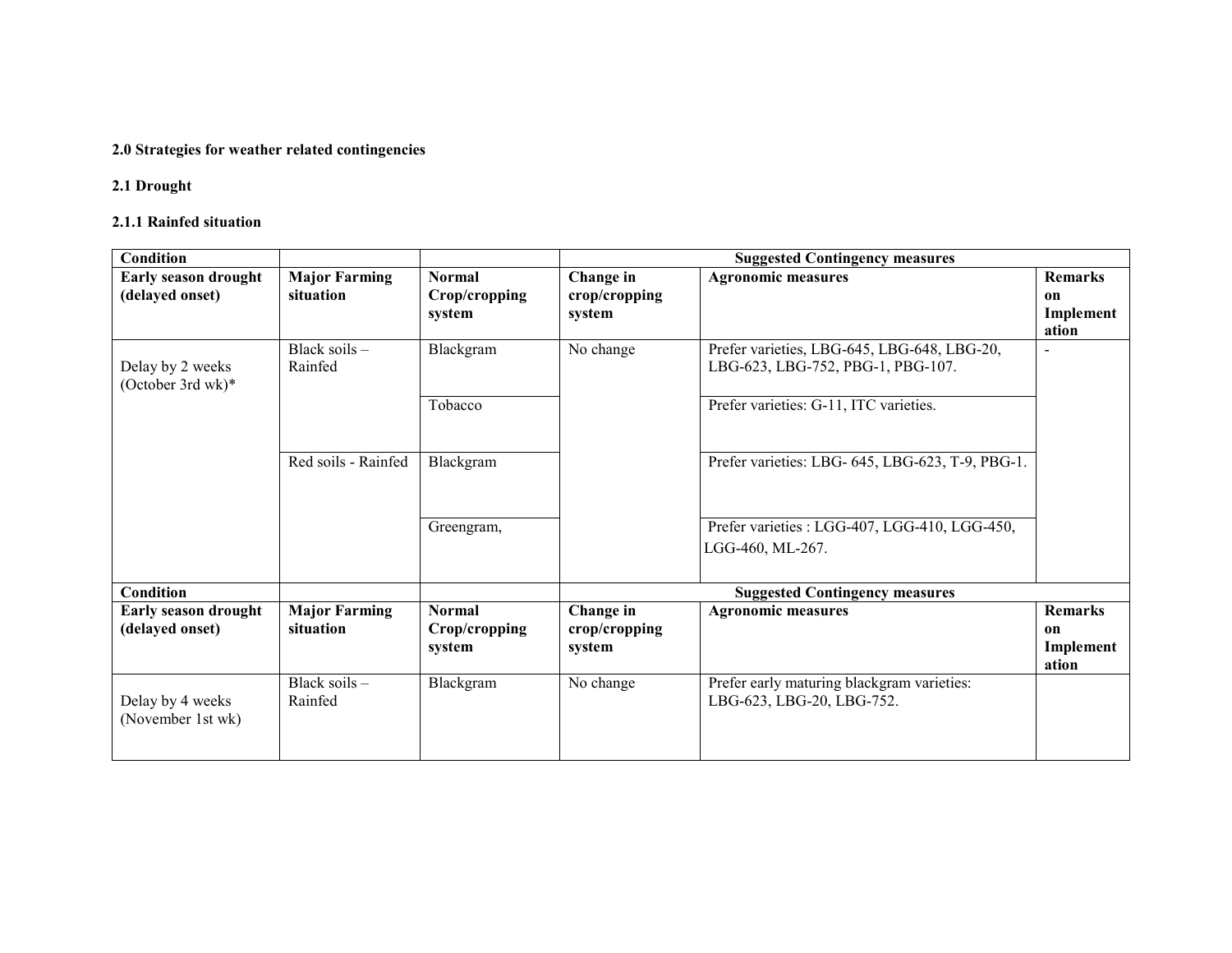|                             | Red soils - Rainfed  | Greengram     |               | Prefer varieties : LGG-407, LGG-410, LGG-450, |                |
|-----------------------------|----------------------|---------------|---------------|-----------------------------------------------|----------------|
|                             |                      |               |               | LGG-460, ML-267.                              |                |
|                             |                      |               |               | Adopt recommended practices                   |                |
|                             |                      |               |               |                                               |                |
| Condition                   |                      |               |               | <b>Suggested Contingency measures</b>         |                |
| <b>Early season drought</b> | <b>Major Farming</b> | <b>Normal</b> | Change in     | <b>Agronomic measures</b>                     | <b>Remarks</b> |
| (delayed onset)             | situation            | Crop/cropping | crop/cropping |                                               | 0n             |
|                             |                      | system        | system        |                                               | Implement      |
|                             |                      |               |               |                                               | ation          |
|                             | Black soils -        | Bengalgram    | No change     | Measures similar to 4 weeks delay             |                |
| Delay by 6 weeks            | Rainfed              |               |               |                                               |                |
| (November 3rd wk)           | Red soils - Rainfed  | Greengram     |               |                                               |                |

| Condition                                         |                                   |                                       |                                   | <b>Suggested Contingency measures</b>                                                                      |                                     |
|---------------------------------------------------|-----------------------------------|---------------------------------------|-----------------------------------|------------------------------------------------------------------------------------------------------------|-------------------------------------|
| <b>Early season</b><br>drought (delayed<br>onset) | <b>Major Farming</b><br>situation | <b>Normal Crop/cropping</b><br>system | Change in crop/cropping<br>system | <b>Agronomic measures</b>                                                                                  | <b>Remarks</b> on<br>Implementation |
| Delay by 8 weeks<br>(December $1st$ wk)           | Black soils $-$<br>Rainfed        | Bengal gram                           | No change                         | As above in delay by 4<br>weeks                                                                            |                                     |
|                                                   | Red soils - Rainfed               | Greengram                             |                                   | Prefer greengram<br>varieties: LGG-407,<br>LGG-410, LGG-460,<br>ML-267.<br>Adopt recommended<br>practices. |                                     |

| Condition                       |                                   |                             | <b>Suggested Contingency measures</b> |                                     |                                     |  |
|---------------------------------|-----------------------------------|-----------------------------|---------------------------------------|-------------------------------------|-------------------------------------|--|
| Early season<br>drought (Normal | <b>Major Farming</b><br>situation | Normal Crop/cropping system | Crop management                       | Soil nutrient &<br>moisture conser- | <b>Remarks</b> on<br>Implementation |  |
| onset)                          |                                   |                             |                                       | vation measures                     |                                     |  |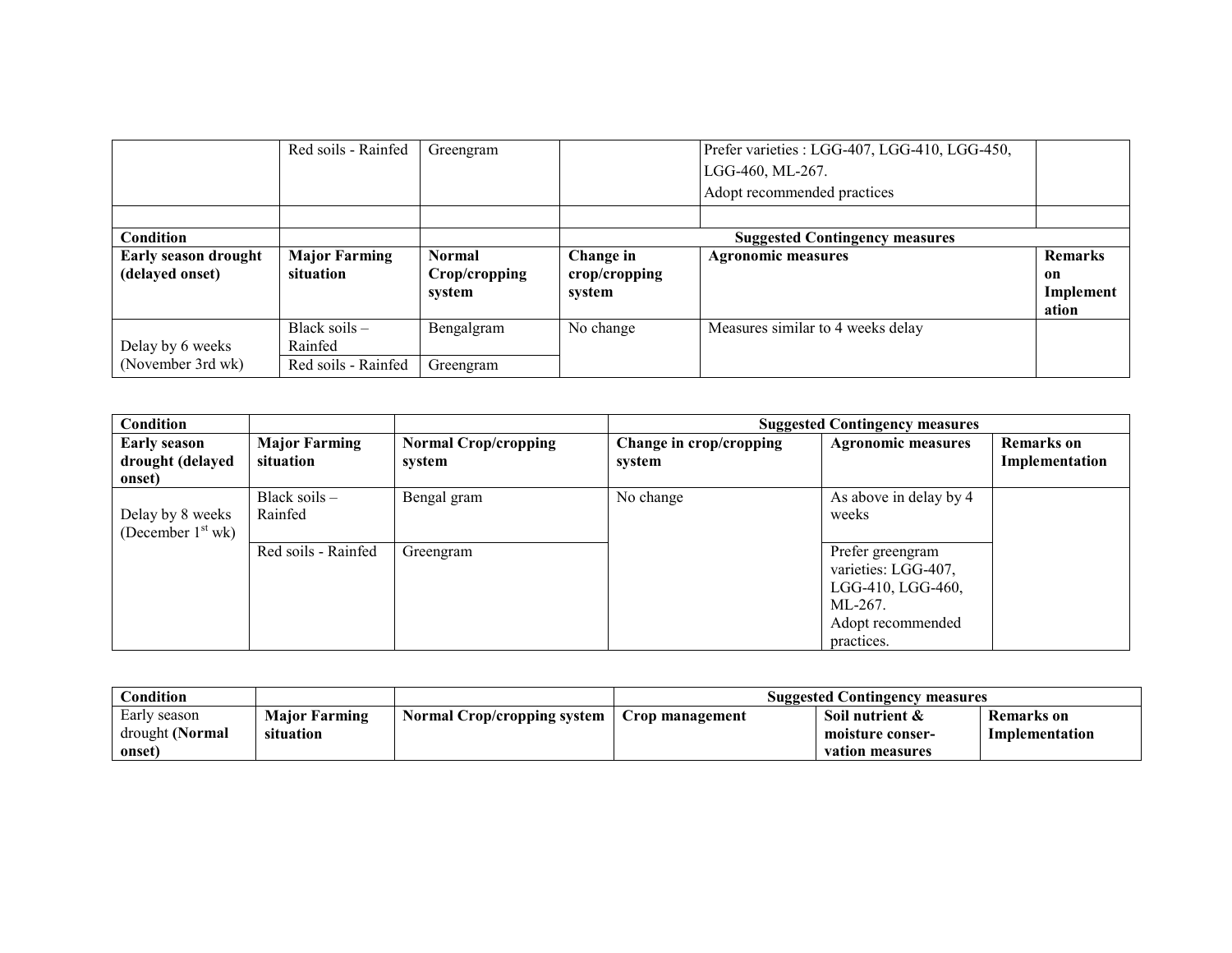|                      | Black soils $-$      | Blackgram                          |                                    | Plant protection against flea | spray 0.5% KNO3.                      |                   |
|----------------------|----------------------|------------------------------------|------------------------------------|-------------------------------|---------------------------------------|-------------------|
| <b>Normal onset</b>  | Rainfed              |                                    |                                    | beetles, thrips and white fly | Spray 2% urea                         |                   |
| followed by 15-20    |                      |                                    |                                    | (YMV)                         | Adopt recommended                     |                   |
| days dry spell       |                      |                                    |                                    |                               | practices.                            |                   |
| after sowing         | Red soils - Rainfed  | Blackgram                          |                                    | Plant protection against flea | spray 0.5% KNO3.                      |                   |
| leading to poor      |                      | Greengram                          |                                    | beetles, thrips and white fly | Spray 2% urea                         |                   |
| germination/crop     |                      |                                    |                                    | (YMV)                         |                                       |                   |
| stand etc.           |                      |                                    |                                    |                               |                                       |                   |
| Condition            |                      |                                    |                                    |                               | <b>Suggested Contingency measures</b> |                   |
| Mid season           | <b>Major Farming</b> |                                    | <b>Normal Crop/cropping system</b> | Crop management               | Soil nutrient &                       | <b>Remarks</b> on |
| drought (long dry    | situation            |                                    |                                    |                               | moisture                              | Implementation    |
| spell, consecutive 2 |                      |                                    |                                    |                               | conservation                          |                   |
| weeks /more          |                      |                                    |                                    |                               | measures                              |                   |
| At vegetative stage  | Black soils -        | Blackgram                          |                                    | Plant protection against      | spray 0.5% KNO3.                      |                   |
|                      | Rainfed              |                                    |                                    | thrips and whitefly/YMV       | Spray 2% urea                         |                   |
|                      |                      |                                    |                                    |                               |                                       |                   |
|                      |                      | Tobacco                            |                                    | Plant protection against      | Spray 2% urea                         |                   |
|                      |                      |                                    |                                    | white fly                     |                                       |                   |
|                      | Red soils - Rainfed  | Blackgram                          |                                    | Plant protection against      | spray 0.5% KNO3.                      |                   |
|                      |                      | Greengram                          |                                    | thrips and whitefly/YMV       | Spray 2% urea                         |                   |
|                      |                      |                                    |                                    |                               | Adopt recommended                     |                   |
|                      |                      |                                    |                                    |                               | practices.                            |                   |
| <b>Condition</b>     |                      |                                    |                                    |                               | <b>Suggested Contingency measures</b> |                   |
| Mid season           | <b>Major Farming</b> | <b>Normal Crop/cropping system</b> |                                    | Crop management               | Soil nutrient &                       | <b>Remarks</b> on |
| drought (long        | situation            |                                    |                                    |                               | moisture                              | Implementation    |
| dry spell)           |                      |                                    |                                    |                               | conservation                          |                   |
|                      |                      |                                    |                                    |                               | measures                              |                   |
|                      | Black soils -        | Blackgram                          |                                    | Plant protection against      | spray 0.5% KNO3.                      | $\overline{a}$    |
| At reproductive      | Rainfed              |                                    |                                    | thrips and white fly/YMV,     | Spray 2% urea                         |                   |
| stage                |                      |                                    |                                    | Maruca pod borer and          | Adopt recommended                     |                   |
|                      |                      |                                    |                                    | Tobacco caterpillar           | practices.                            |                   |
|                      | Red soils - Rainfed  | Blackgram                          |                                    | Plant protection against      | spray 0.5% KNO3.                      | --                |
|                      |                      | Greengram                          |                                    | thrips and white fly/YMV,     | Spray 2% urea                         | $- -$             |
|                      |                      |                                    |                                    | Maruca pod borer and          | Adopt recommended                     |                   |
|                      |                      |                                    |                                    | Tobacco caterpillar           | practices.                            |                   |
|                      |                      |                                    |                                    |                               |                                       |                   |
| <b>Condition</b>     |                      |                                    |                                    |                               | <b>Suggested Contingency measures</b> |                   |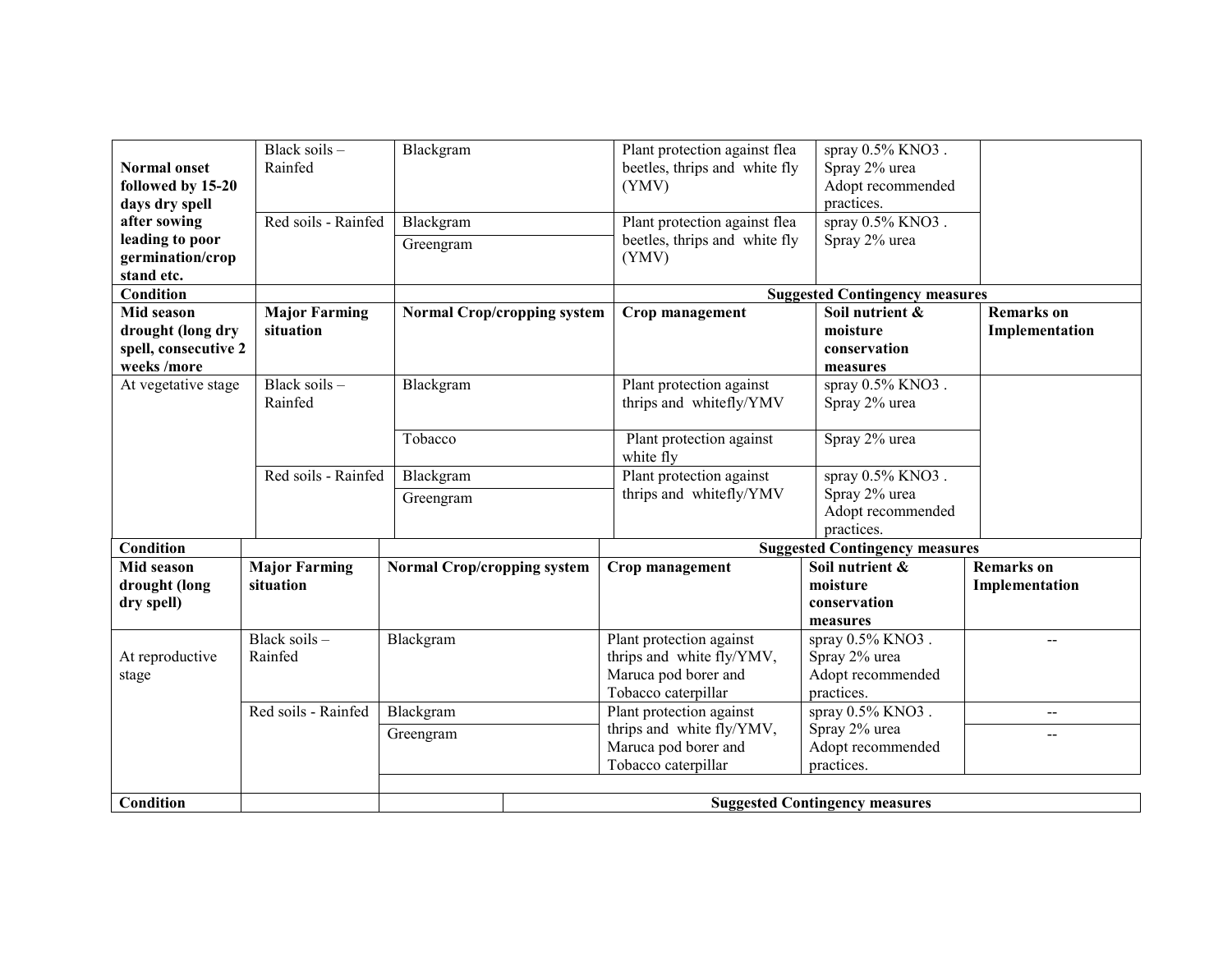| <b>Terminal</b><br>drought | <b>Major Farming</b><br>situation | <b>Normal</b><br>Crop/cropping<br>system | Crop management                   | Rabi Crop planning | <b>Remarks</b> on<br>Implementation |
|----------------------------|-----------------------------------|------------------------------------------|-----------------------------------|--------------------|-------------------------------------|
|                            | Black soils $-$<br>Rainfed        | Blackgram<br>Bengalgram                  | Harvest at physiological maturity |                    |                                     |
|                            |                                   | Tobacco                                  | Harvest matured leaves            |                    |                                     |
|                            | Red soils - Rainfed               | Blackgram                                | Harvest at physiological maturity |                    |                                     |
|                            |                                   | Greengram                                |                                   |                    |                                     |

### 2.1.2 Irrigated situation

| Condition          |                         |                                | <b>Suggested Contingency measures</b>       |                           |                                     |
|--------------------|-------------------------|--------------------------------|---------------------------------------------|---------------------------|-------------------------------------|
|                    | Major<br>Farming        | <b>Normal</b><br>Crop/cropping | Change in crop/cropping system              | <b>Agronomic measures</b> | <b>Remarks</b> on<br>Implementation |
|                    | situation               | system                         |                                             |                           |                                     |
| Delayed            | Irrigated wet           | Early Kharif                   |                                             | Prefer short duration     |                                     |
| release/receipt of | $lands -$               | Paddy                          | No change (under bore wells/filter points.) | varieties : Bharani,      |                                     |
| water in           | supplemented            |                                |                                             | Somasila, MTU-1010, NLR-  |                                     |
| canals/tanks due   | with bore               |                                |                                             | 34242, NLR-34449, JGL-    |                                     |
| to low rainfall    | wells, filter           |                                |                                             | 1798.                     |                                     |
|                    | points and              |                                |                                             |                           |                                     |
|                    | canals under            |                                |                                             |                           |                                     |
|                    | sandy clay<br>loams and |                                |                                             |                           |                                     |
|                    | deltaic                 |                                |                                             |                           |                                     |
|                    | alluvials, costal       |                                |                                             |                           |                                     |
|                    | lands                   |                                |                                             |                           |                                     |
|                    |                         | Kharif Paddy                   |                                             | Prefer long/mid duration  |                                     |
|                    |                         |                                | No change                                   | varieties:                |                                     |
|                    |                         |                                |                                             | NLR-9674, NLR-33892,      |                                     |
|                    |                         |                                |                                             | NLR-28523, BPT-5204,      |                                     |
|                    |                         |                                |                                             | CR-1009.                  |                                     |
|                    |                         |                                |                                             |                           |                                     |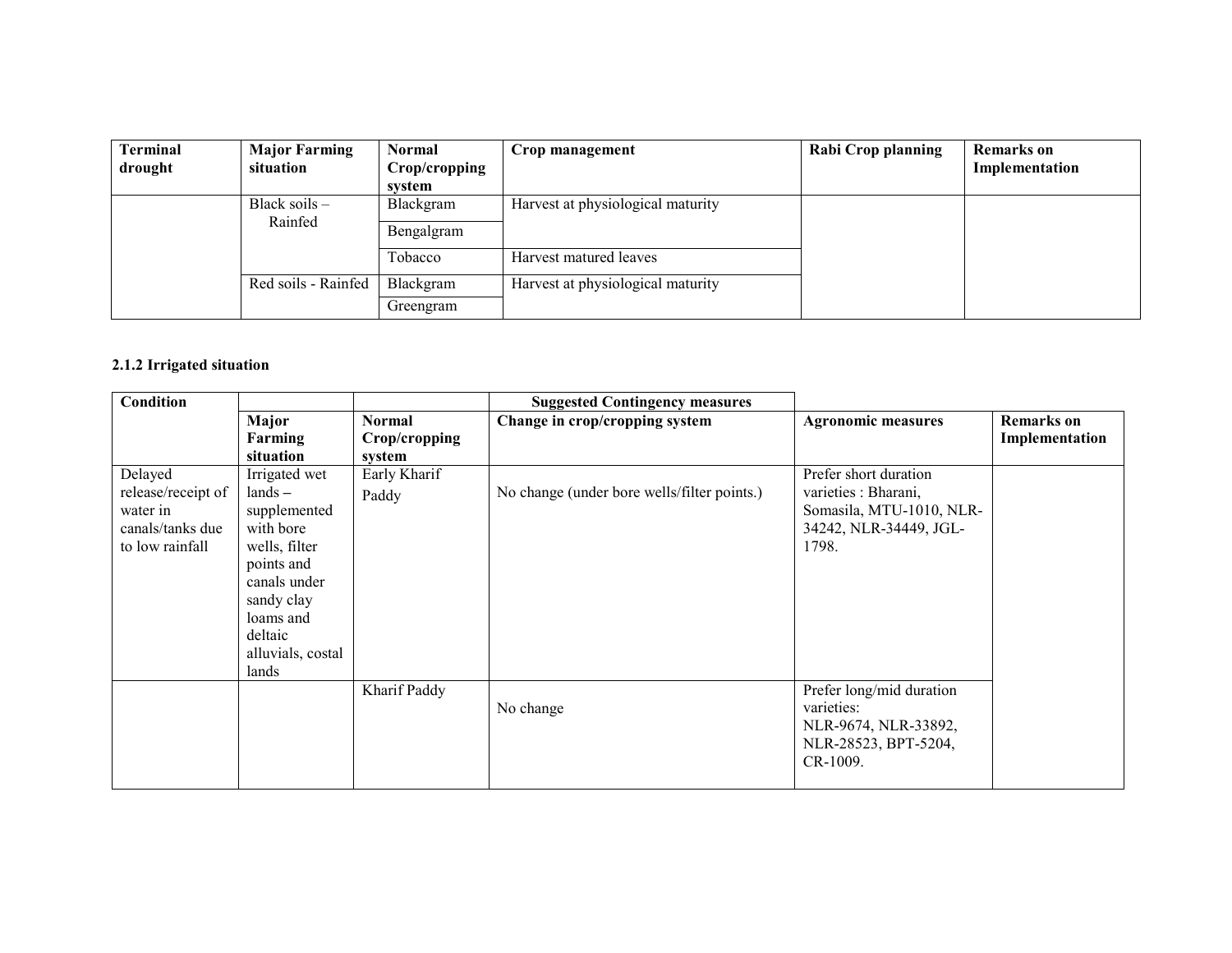| <b>Condition</b> |                               |                                          | <b>Suggested Contingency measures</b> |                                                                                                                                                                                                                                                                                                                   |                                     |
|------------------|-------------------------------|------------------------------------------|---------------------------------------|-------------------------------------------------------------------------------------------------------------------------------------------------------------------------------------------------------------------------------------------------------------------------------------------------------------------|-------------------------------------|
|                  | Major<br>Farming<br>situation | <b>Normal</b><br>Crop/cropping<br>system | Change in crop/cropping system        | <b>Agronomic measures</b>                                                                                                                                                                                                                                                                                         | <b>Remarks</b> on<br>Implementation |
|                  |                               | Rabi Paddy                               |                                       | Prefer medium/short<br>duration varieties: Swathi,<br>Deepti, BPT-5204, JGL-<br>384, NLR-34449, NDLR-7,<br>8, Vijetha, ADT-37, Swarna<br>mukhi, Sravani, Somasila,<br>NLR-33636, NLR-33671,<br>MTU-1010.<br>Prefer green manure crop<br>after harvest of Early Kharif<br>Rice.<br>Adopt recommended<br>practices. |                                     |
|                  |                               | Sugarcane                                |                                       | Prefer early/mid late<br>maturing varieties: 85 A<br>261, 87 A 298, 83 V 15.<br>Adopt recommended<br>practices.                                                                                                                                                                                                   |                                     |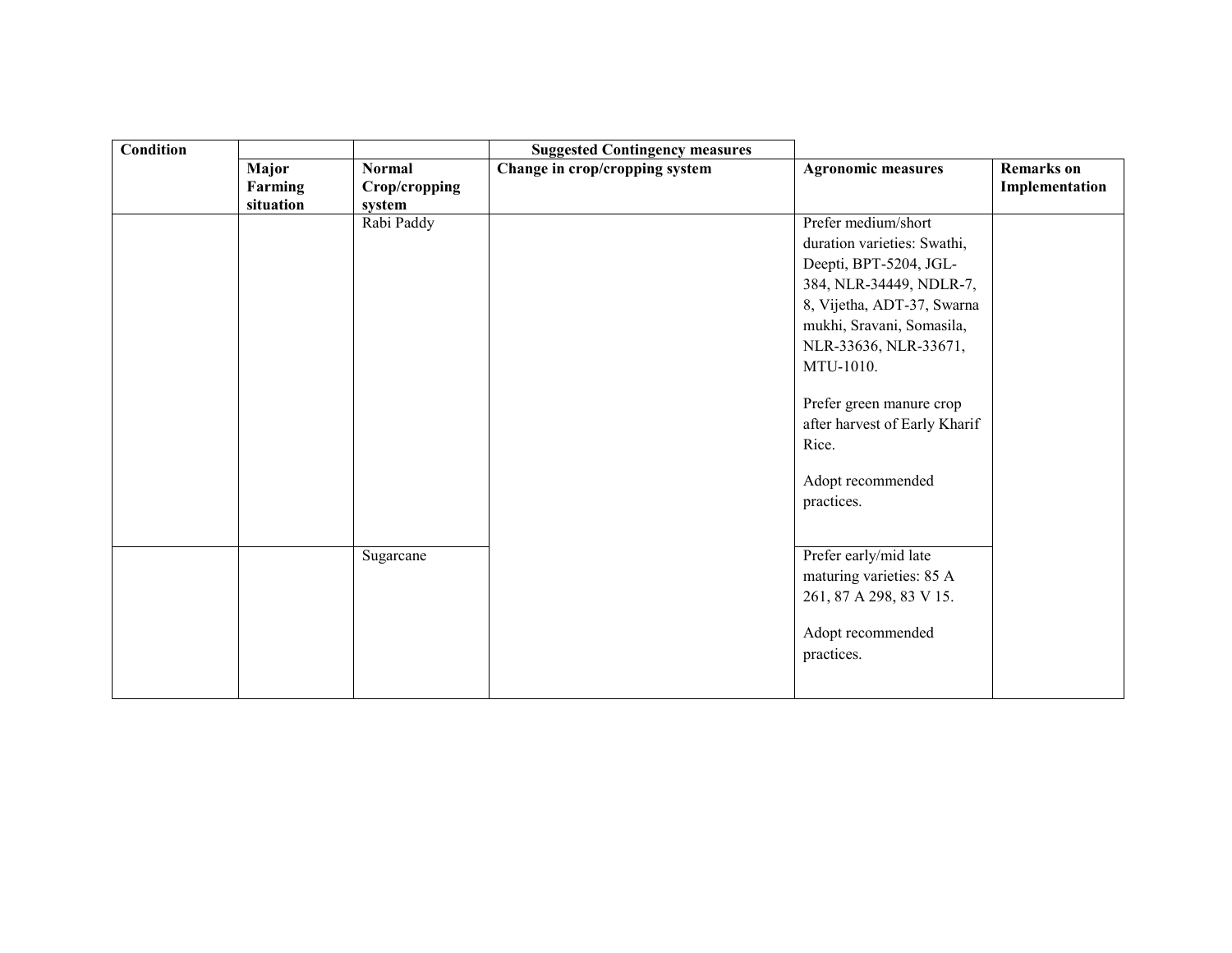| <b>Condition</b> |                                                                                           |                                          | <b>Suggested Contingency measures</b> |                                                                                                                                                                                                                                                |                                     |
|------------------|-------------------------------------------------------------------------------------------|------------------------------------------|---------------------------------------|------------------------------------------------------------------------------------------------------------------------------------------------------------------------------------------------------------------------------------------------|-------------------------------------|
|                  | Major<br>Farming<br>situation                                                             | <b>Normal</b><br>Crop/cropping<br>system | Change in crop/cropping system        | <b>Agronomic measures</b>                                                                                                                                                                                                                      | <b>Remarks</b> on<br>Implementation |
|                  | Irrigated<br>uplands under<br>wells and bore<br>wells - Red<br>loams, sandy<br>clay loams | Rabi Paddy                               | No change                             | Prefer medium/short<br>duration varieties: Swarna<br>Mukhi, Swathi, Deepthi,<br>BPT-5204, JGL-384, MTU-<br>1010, Vijetha, Sravani,<br>Apoorva, ADT-37, NLR-<br>34449.<br>Grow green manure crop<br>before Rabi rice.<br>Adopt SRI cultivation. |                                     |
|                  |                                                                                           | Groundnut<br>Sesamum                     |                                       | Prefer varieties: TPT-4,<br>Narayani, Kalahasthi, K-6,<br>Vemana, K-4, TAG-24,<br>Abhaya, Greeshma.<br>Adopt recommended<br>practices<br>Prefer Varieties : Gowri,                                                                             |                                     |
|                  |                                                                                           |                                          |                                       | Madhavi, YLM-11,17.<br>Adopt recommended<br>practices                                                                                                                                                                                          |                                     |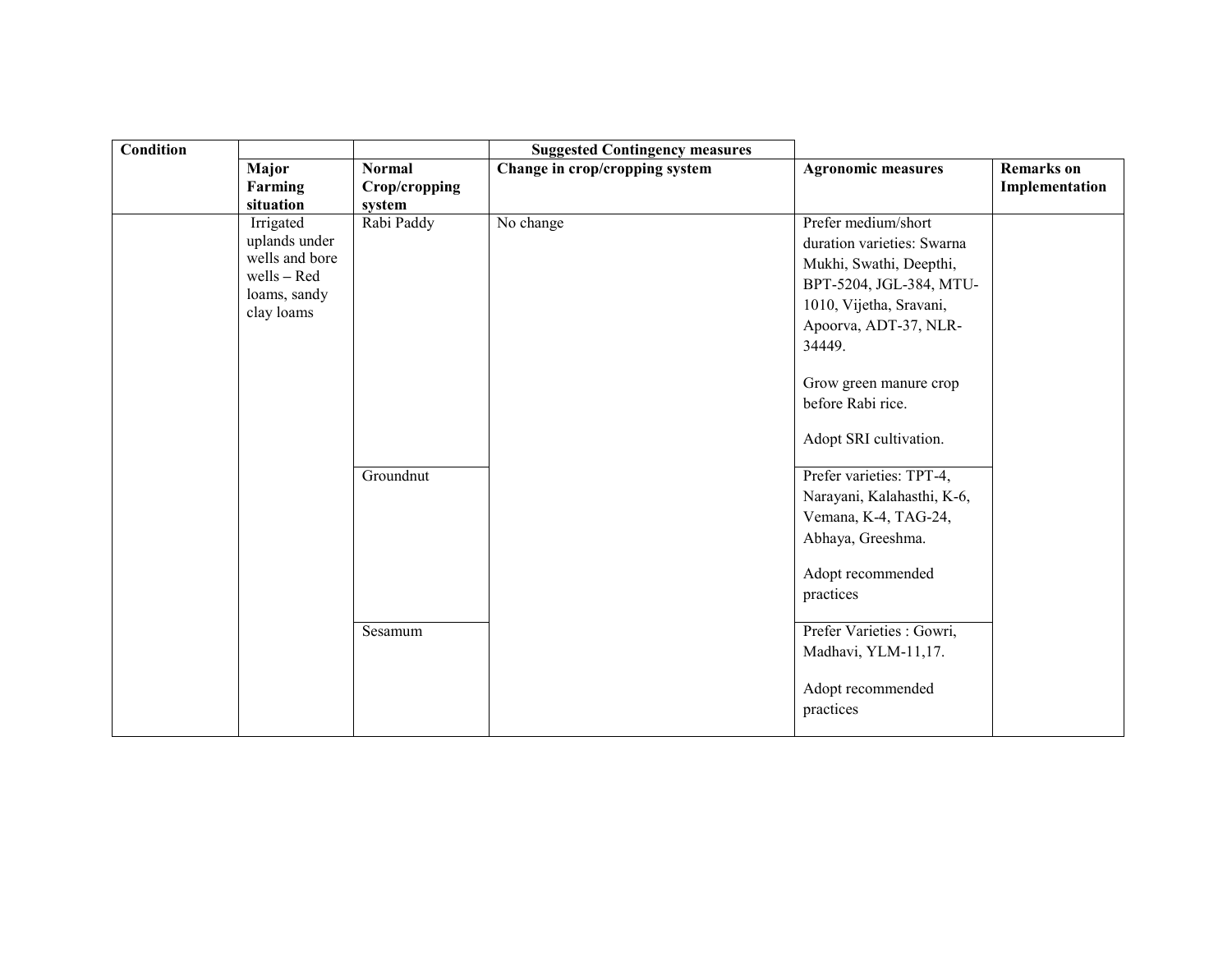| <b>Condition</b> |                                                                                             |                                          | <b>Suggested Contingency measures</b> |                                                                                                                                                                                                         |                                     |
|------------------|---------------------------------------------------------------------------------------------|------------------------------------------|---------------------------------------|---------------------------------------------------------------------------------------------------------------------------------------------------------------------------------------------------------|-------------------------------------|
|                  | Major<br>Farming<br>situation                                                               | <b>Normal</b><br>Crop/cropping<br>system | Change in crop/cropping system        | <b>Agronomic measures</b>                                                                                                                                                                               | <b>Remarks</b> on<br>Implementation |
|                  |                                                                                             | Cotton                                   | No change                             | Prefer NHH-44, H-8, Ajith-<br>11, BT cottons.<br>Adopt recommended<br>practices                                                                                                                         |                                     |
|                  |                                                                                             | Sunflower                                |                                       | Prefer hybrids<br>Adopt recommended<br>practices.                                                                                                                                                       |                                     |
|                  | Irrigated wet<br>lands Under<br>Tanks - Red<br>loams, Sandy<br>clay loams,<br>coastal sands | Rabi Paddy                               |                                       | Prefer medium/short<br>duration varieties: Swarna<br>Mukhi, Swathi, Deepthi,<br>BPT-5204, JGL-384, MTU-<br>1010, Vijetha, Sravani,<br>Apoorva, ADT-37, NLR-<br>34449.<br>Semi-dry Rice<br>Direct sowing |                                     |
|                  |                                                                                             |                                          |                                       | Recommended chemical<br>weed control.<br>Adopt recommended<br>practices.                                                                                                                                |                                     |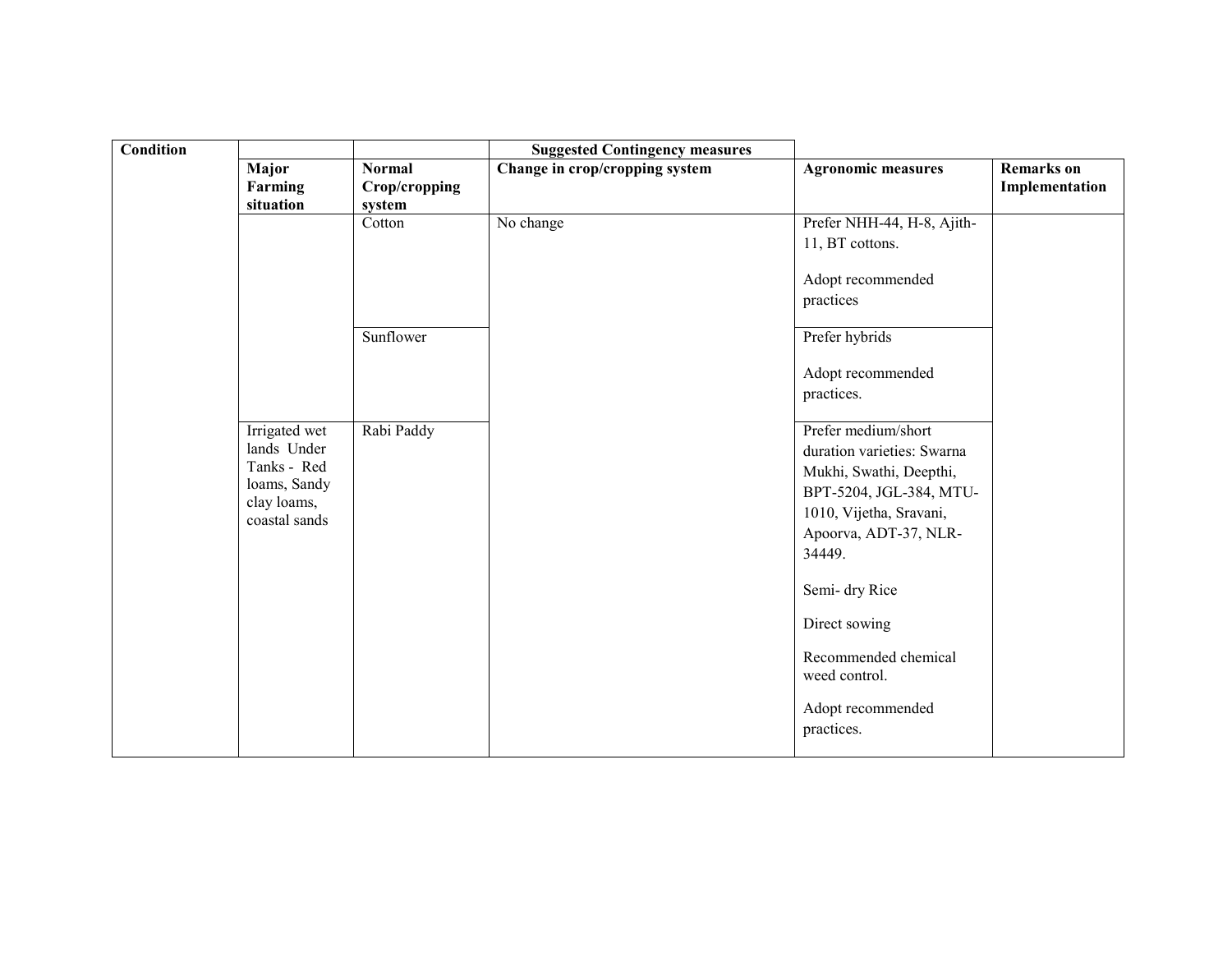| <b>Condition</b>                                                                 |                                                                                                                                                                            |                                | <b>Suggested Contingency measures</b>                                                                              |                                                                                                                                                                                                                                                            |                                     |
|----------------------------------------------------------------------------------|----------------------------------------------------------------------------------------------------------------------------------------------------------------------------|--------------------------------|--------------------------------------------------------------------------------------------------------------------|------------------------------------------------------------------------------------------------------------------------------------------------------------------------------------------------------------------------------------------------------------|-------------------------------------|
|                                                                                  | Major<br>Farming                                                                                                                                                           | <b>Normal</b><br>Crop/cropping | Change in crop/cropping system                                                                                     | <b>Agronomic measures</b>                                                                                                                                                                                                                                  | <b>Remarks</b> on<br>Implementation |
|                                                                                  | situation                                                                                                                                                                  | system                         |                                                                                                                    |                                                                                                                                                                                                                                                            |                                     |
| Limited<br>release/receipt of<br>water in<br>canals/tanks due<br>to low rainfall | Irrigated wet<br>$lands -$<br>supplemented<br>with bore<br>wells, filter<br>points and<br>canals under<br>sandy clay<br>loams and<br>deltaic<br>alluvials, costal<br>lands | Early Kharif<br>Paddy          | No change (under bore wells/filter points.)<br>Replace rice crop with Maize, summer pulses,<br>etc,. under canals. | Prefer short duration<br>varieties : Bharani,<br>Somasila, MTU-1010, NLR-<br>34242, NLR-34449, JGL-<br>1798.<br>SRI cultivation.<br>Adopt recommended<br>practices.                                                                                        |                                     |
|                                                                                  | Irrigated<br>uplands under<br>wells and bore<br>wells - Red<br>looms, sandy<br>clay loams                                                                                  | Rabi Paddy<br>Rabi Paddy       | No change                                                                                                          | Prefer short duration<br>varieties: NLR-34449,<br>Vijetha, ADT-37, MTU-<br>1010.<br><b>SRI</b> cultivation<br>Adopt recommended<br>practices<br>Prefer short duration<br>varieties: NLR-34449,<br>Vijetha, ADT-37, MTU-<br>1010.<br>Adopt SRI cultivation. |                                     |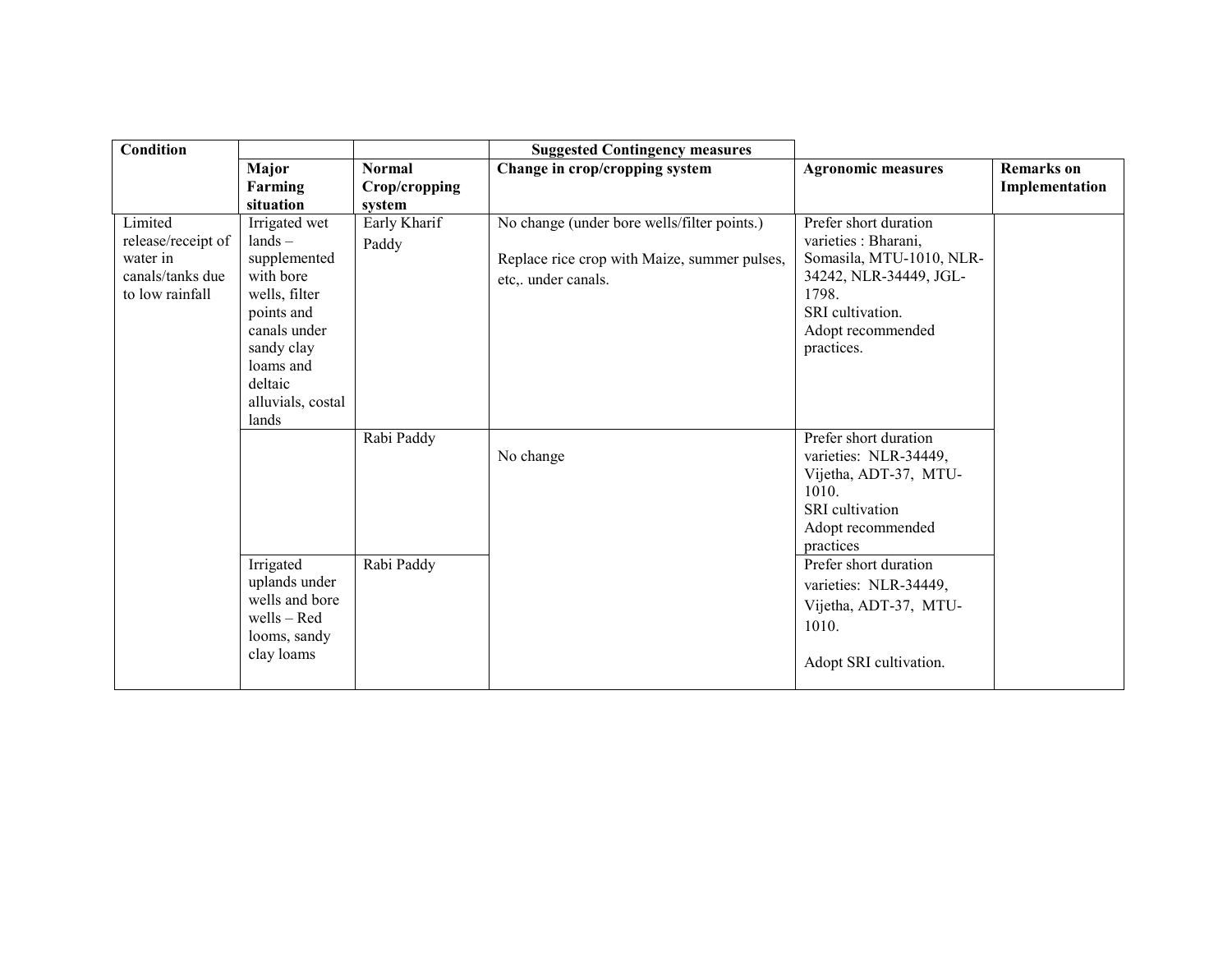| Condition |                               |                                          | <b>Suggested Contingency measures</b> |                                                                                                                                       |                                     |
|-----------|-------------------------------|------------------------------------------|---------------------------------------|---------------------------------------------------------------------------------------------------------------------------------------|-------------------------------------|
|           | Major<br>Farming<br>situation | <b>Normal</b><br>Crop/cropping<br>system | Change in crop/cropping system        | <b>Agronomic measures</b>                                                                                                             | <b>Remarks</b> on<br>Implementation |
|           |                               | Groundnut                                | No change                             | Prefer varieties: TPT-4,<br>Narayani, Kalahasthi, K-6,<br>Vemana, K-4, TAG-24,<br>Abhaya, Greeshma.<br>Adopt recommended<br>practices |                                     |
|           |                               | Sunflower                                |                                       | Prefer hybrids<br>Adopt recommended<br>practices.                                                                                     |                                     |
|           |                               | Sesamum                                  |                                       | Prefer Varieties : Gowri,<br>Madhavi, YLM-11,17.<br>Adopt recommended<br>practices                                                    |                                     |
|           |                               | Cotton                                   |                                       | Prefer NHH-44, H-8, Ajith-<br>11, BT cottons.<br>Adopt recommended<br>practices                                                       |                                     |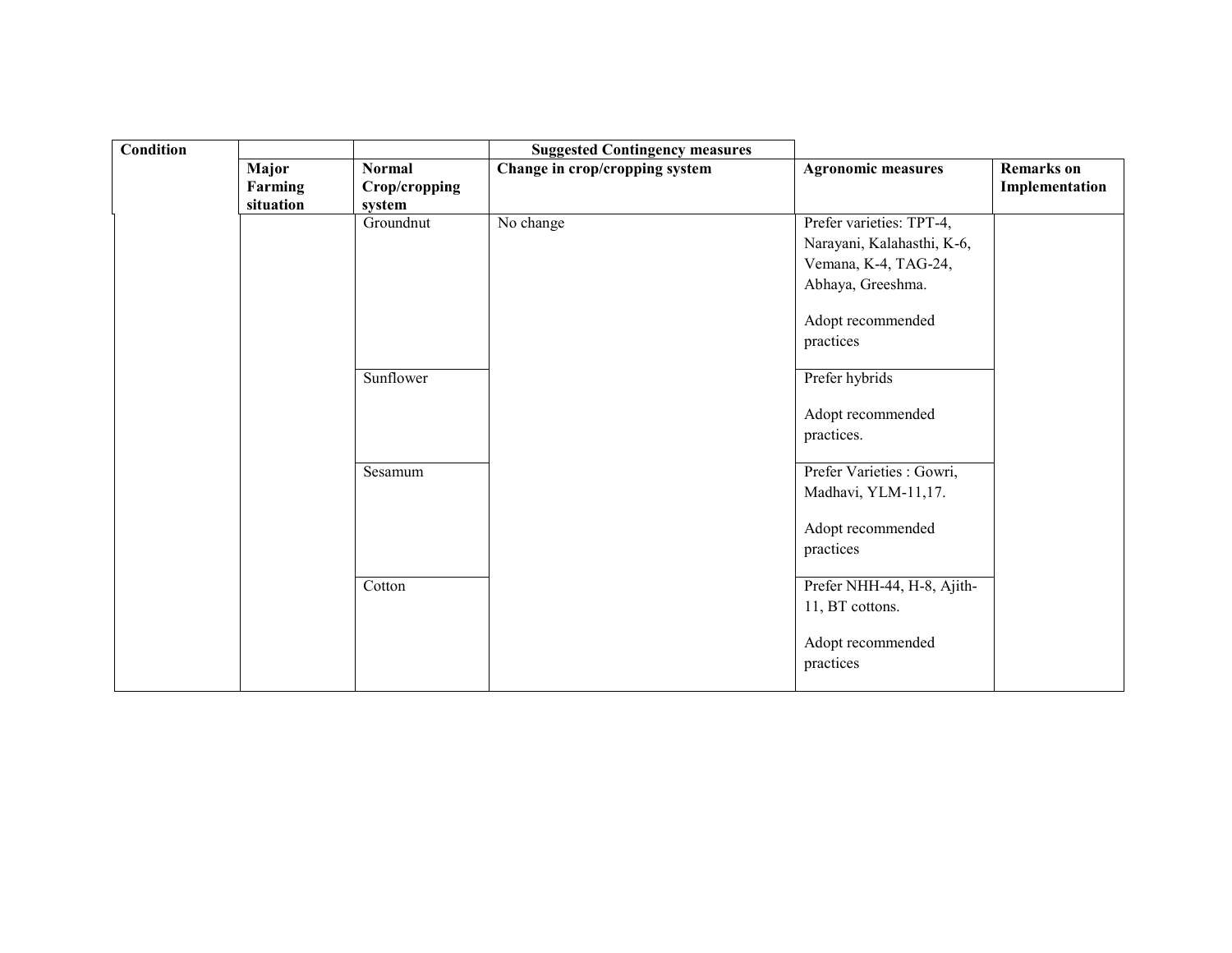| <b>Condition</b> |                                                                                             |                                          | <b>Suggested Contingency measures</b> |                                                                                                                                                                                                               |                                     |
|------------------|---------------------------------------------------------------------------------------------|------------------------------------------|---------------------------------------|---------------------------------------------------------------------------------------------------------------------------------------------------------------------------------------------------------------|-------------------------------------|
|                  | Major<br>Farming<br>situation                                                               | <b>Normal</b><br>Crop/cropping<br>system | Change in crop/cropping system        | <b>Agronomic measures</b>                                                                                                                                                                                     | <b>Remarks</b> on<br>Implementation |
|                  | Irrigated wet<br>lands Under<br>Tanks - Red<br>loams, Sandy<br>clay loams,<br>coastal sands | Rabi Paddy                               | No change                             | Prefer short duration<br>varieties: NLR-34449,<br>Vijetha, ADT-37, MTU-<br>1010.<br>Adopt SRI cultivation.<br>Direct sowing with chemical<br>weed control.<br>Aerobic rice<br>Adopt recommended<br>practices. |                                     |

| Condition                                                  |                      |                             |                      | <b>Suggested Contingency measures</b> |                   |
|------------------------------------------------------------|----------------------|-----------------------------|----------------------|---------------------------------------|-------------------|
|                                                            | <b>Major Farming</b> | <b>Normal Crop/cropping</b> | Change in            | <b>Agronomic measures</b>             | <b>Remarks</b> on |
|                                                            | situation            | system                      | crop/cropping system |                                       | Implementation    |
| Non release<br>/receipt of water                           |                      |                             |                      |                                       |                   |
| in canals/tanks<br>under delayed<br>onset of<br>monsoon in |                      |                             | <b>NA</b>            |                                       |                   |
| catchment                                                  |                      |                             |                      |                                       |                   |
| Condition                                                  |                      |                             |                      | <b>Suggested Contingency measures</b> |                   |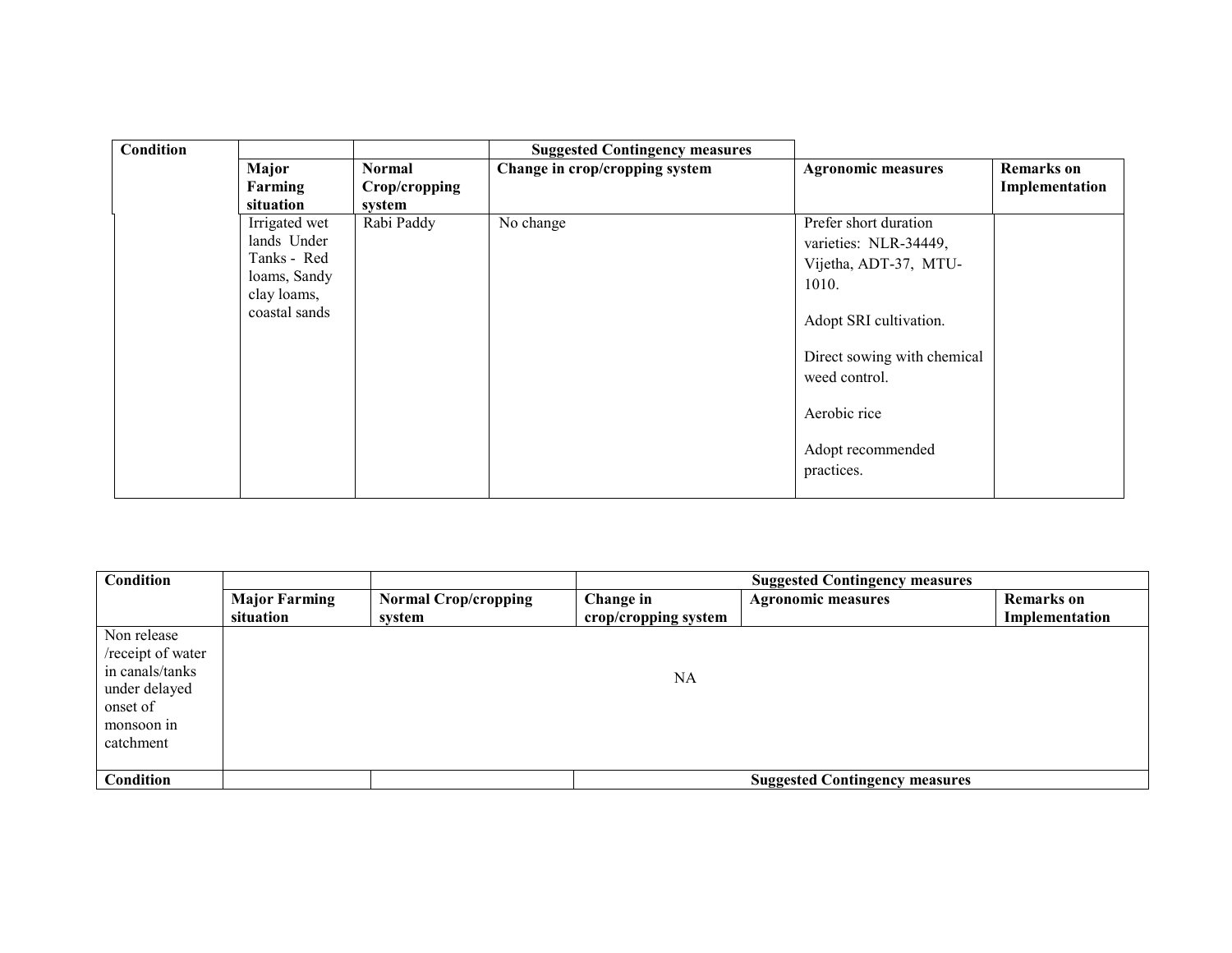|                                                                                      | <b>Major Farming</b><br>situation | <b>Normal Crop/cropping</b><br>system | <b>Change in</b><br>crop/cropping system | <b>Agronomic measures</b> | <b>Remarks</b> on<br>Implementation |
|--------------------------------------------------------------------------------------|-----------------------------------|---------------------------------------|------------------------------------------|---------------------------|-------------------------------------|
| Lack of inflows<br>into tanks due to<br>insufficient<br>/delayed onset of<br>monsoon |                                   |                                       | NA                                       |                           |                                     |
| Insufficient<br>groundwater<br>recharge due to<br>low rainfall                       |                                   |                                       | NA                                       |                           |                                     |

#### 2.2 Unusual rains (untimely, unseasonal *etc*) (for both rainfed and irrigated situations)

| Condition - Continuous high rainfall in a short span leading to water logging |                                                                                                                                                                                                                                                                                                                                                                         |                                                                                                                                                       |                                                                                                                |                                                                                                                                                                                                                                                                                |  |  |  |  |
|-------------------------------------------------------------------------------|-------------------------------------------------------------------------------------------------------------------------------------------------------------------------------------------------------------------------------------------------------------------------------------------------------------------------------------------------------------------------|-------------------------------------------------------------------------------------------------------------------------------------------------------|----------------------------------------------------------------------------------------------------------------|--------------------------------------------------------------------------------------------------------------------------------------------------------------------------------------------------------------------------------------------------------------------------------|--|--|--|--|
| Crop                                                                          | <b>Suggested contingency measure</b>                                                                                                                                                                                                                                                                                                                                    |                                                                                                                                                       |                                                                                                                |                                                                                                                                                                                                                                                                                |  |  |  |  |
|                                                                               | <b>Vegetative stage</b>                                                                                                                                                                                                                                                                                                                                                 | <b>Flowering stage</b>                                                                                                                                | Crop maturity stage                                                                                            | Post harvest                                                                                                                                                                                                                                                                   |  |  |  |  |
| Rice                                                                          | 1. Drain out excess water<br>2. Apply booster dose of 20-25 kg<br>urea + 15 kg MOP /acre.to hasten the<br>establishment and promote more<br>tillering<br>3. Survived hills are to be split into<br>individual tillers and used for gap<br>filling.<br>4. Take up plant protection measures<br>against leaf folder, stem borer, cut<br>worm, sheath blight and stem rot. | . Drain out excess water<br>2. Take up plant protection measures<br>against leaf folder, cut worm, BPH,<br>sheath blight, neck blast and stem<br>rot. | 1. Drain out excess water<br>2. Harvest at physiological maturity.                                             | 1. Drain out water and<br>spread sheaves loosely in<br>field or field bunds where<br>there is no water stagnation<br>2. Spray common salt at<br>5% on sheaves to prevent<br>germination and spoilage<br>of straw from moulds<br>3. Thresh after drying the<br>sheaves properly |  |  |  |  |
| Blackgram                                                                     | 1. Drain out water<br>2. Spray 2% urea.<br>3. Spray fungicides like Copper oxy<br>chloride 3 g or Carbendazim 1 g or                                                                                                                                                                                                                                                    | 1. Drain out water<br>2. Spray 2% urea.<br>3. Spray fungicides like Copper oxy<br>chloride 3 g or Carbendazim 1 g or                                  | 1. Drain out water<br>2. Allow the crop to dry completely<br>before harvesting<br>3. Protect crop from moulds. | 1. Spread the bundles on<br>field bunds or drying floors<br>to quicken the drying<br>2. Thresh the bundles after<br>they are dried properly                                                                                                                                    |  |  |  |  |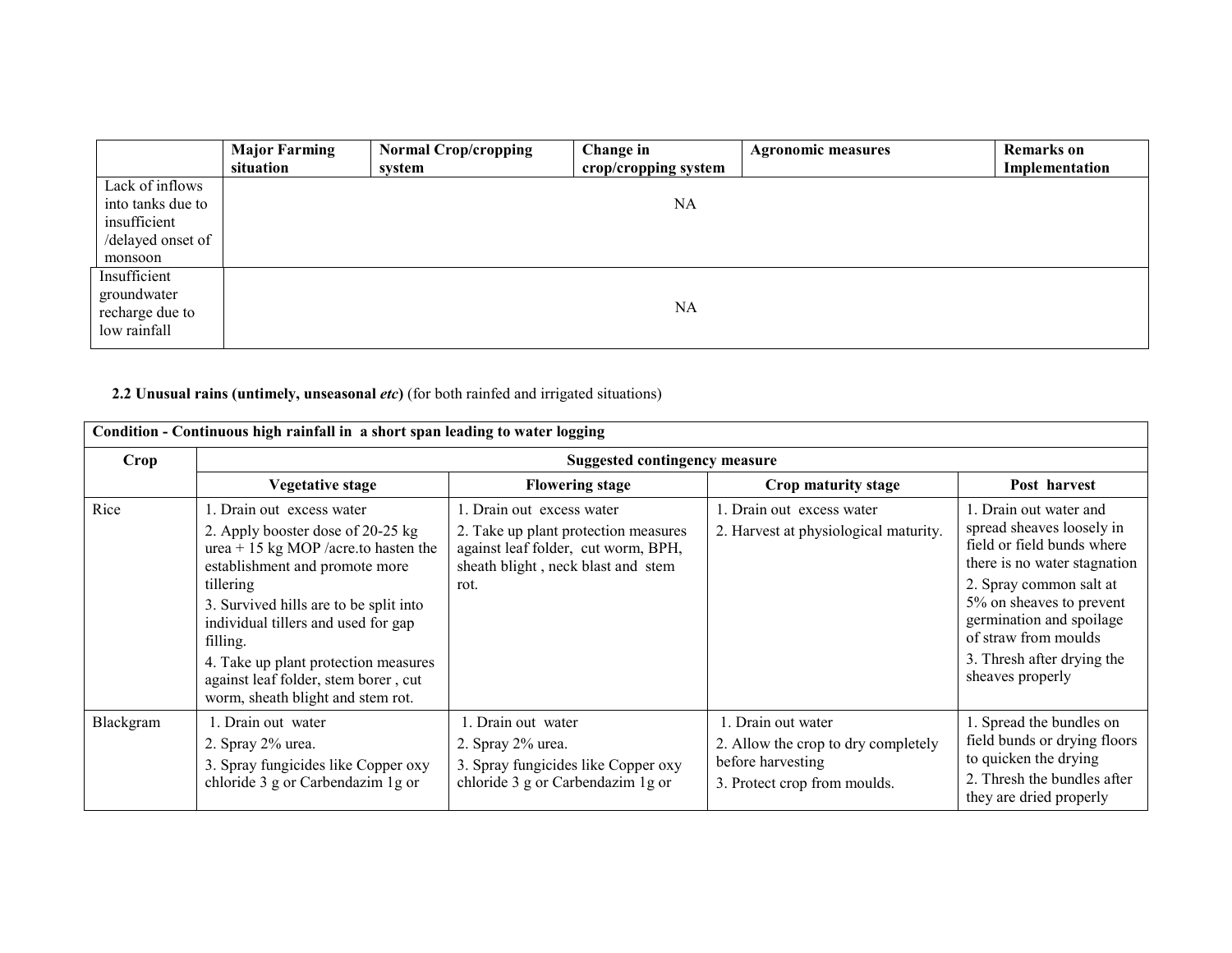|              | Mancozeb 2.5g/ lit of water.                                                                                                                                                                                                                                                                                                                                                                                                                                                                          | Mancozeb 2.5g/ lit of water.                                                                                                                                                                                                                                                                                                                                                                                                                                                                                                                                                                                   |                                                                                                      |                                                                                                                                                                  |
|--------------|-------------------------------------------------------------------------------------------------------------------------------------------------------------------------------------------------------------------------------------------------------------------------------------------------------------------------------------------------------------------------------------------------------------------------------------------------------------------------------------------------------|----------------------------------------------------------------------------------------------------------------------------------------------------------------------------------------------------------------------------------------------------------------------------------------------------------------------------------------------------------------------------------------------------------------------------------------------------------------------------------------------------------------------------------------------------------------------------------------------------------------|------------------------------------------------------------------------------------------------------|------------------------------------------------------------------------------------------------------------------------------------------------------------------|
|              | 4. Take up plant protection measures<br>against Spodoptera etc.                                                                                                                                                                                                                                                                                                                                                                                                                                       | 4. Take up plant protection measures<br>against Spodoptera etc.                                                                                                                                                                                                                                                                                                                                                                                                                                                                                                                                                |                                                                                                      |                                                                                                                                                                  |
| Groundnut    | 1. Drain out water                                                                                                                                                                                                                                                                                                                                                                                                                                                                                    | 1. Drain out water                                                                                                                                                                                                                                                                                                                                                                                                                                                                                                                                                                                             | 1. Drain out water                                                                                   | 1. Shifting of produce to<br>safer place                                                                                                                         |
|              | 2. Take up plant protection measures<br>against Spodoptera etc.                                                                                                                                                                                                                                                                                                                                                                                                                                       | 2. Take up plant protection measures<br>against Spodoptera etc.                                                                                                                                                                                                                                                                                                                                                                                                                                                                                                                                                | 2. Take up plant protection measures<br>against Spodoptera and Tikka leaf<br>spot.                   | 2. Stripping of pods<br>immediately after harvest<br>of groundnut crop                                                                                           |
| Sugarcane    | 1. Drain out water                                                                                                                                                                                                                                                                                                                                                                                                                                                                                    | 1. Drain out water                                                                                                                                                                                                                                                                                                                                                                                                                                                                                                                                                                                             | 1. Drain out water                                                                                   | 1. Transport immediately<br>after harvest to factory                                                                                                             |
| Sunflower    |                                                                                                                                                                                                                                                                                                                                                                                                                                                                                                       | 1. Drain out water                                                                                                                                                                                                                                                                                                                                                                                                                                                                                                                                                                                             | 1. Drain out water                                                                                   |                                                                                                                                                                  |
|              | 1. Drain out water                                                                                                                                                                                                                                                                                                                                                                                                                                                                                    | 2. Protect crop from Helicoverpa and<br>Spodoptera.                                                                                                                                                                                                                                                                                                                                                                                                                                                                                                                                                            | 2. Protect crop from Helicoverpa and<br>Spodoptera.                                                  |                                                                                                                                                                  |
|              |                                                                                                                                                                                                                                                                                                                                                                                                                                                                                                       |                                                                                                                                                                                                                                                                                                                                                                                                                                                                                                                                                                                                                | 3. Protect from parrots                                                                              | 1. Shifting of produce to<br>safer place                                                                                                                         |
| Horticulture |                                                                                                                                                                                                                                                                                                                                                                                                                                                                                                       |                                                                                                                                                                                                                                                                                                                                                                                                                                                                                                                                                                                                                |                                                                                                      |                                                                                                                                                                  |
| Lemon        | Drain the excess water as soon as<br>$\bullet$<br>possible.<br>Spray 1% KNO3 or Urea 2%<br>$\bullet$<br>solution 2-3 times.<br>Foliar spray of micronutrient<br>$\bullet$<br>mixture is also to be taken up.<br>Sand casting around the tree<br>$\bullet$<br>trunks should be removed up to<br>the collar region of the tree to<br>prevent fungal infections.<br>If the tree age is above eight<br>$\bullet$<br>years a booster dose of 500 g of<br>Urea and 750 g MOP per tree<br>should be applied. | Drain the excess water as soon as<br>$\bullet$<br>possible.<br>Spray 1% KNO3 or Urea 2%<br>$\bullet$<br>solution 2-3 times.<br>Foliar spray of micronutrient<br>$\bullet$<br>mixture is also to be taken up.<br>Sand casting around the tree<br>$\bullet$<br>trunks should be removed up to<br>the collar region of the tree to<br>prevent fungal infections.<br>If the tree age is above eight<br>$\bullet$<br>years a booster dose of 500 g of<br>Urea and 750 g MOP per tree<br>should be applied.<br>Plant protection measures may be<br>$\bullet$<br>taken for control of insect vectors<br>and diseases. | Drain the excess water as soon<br>as possible.<br>Harvest the mature fruits in a<br>clear sunny day. | Store the fruits in well<br>$\bullet$<br>ventilated place<br>temporarily before it<br>can be marketed.<br>Market the fruits as<br>$\bullet$<br>soon as possible. |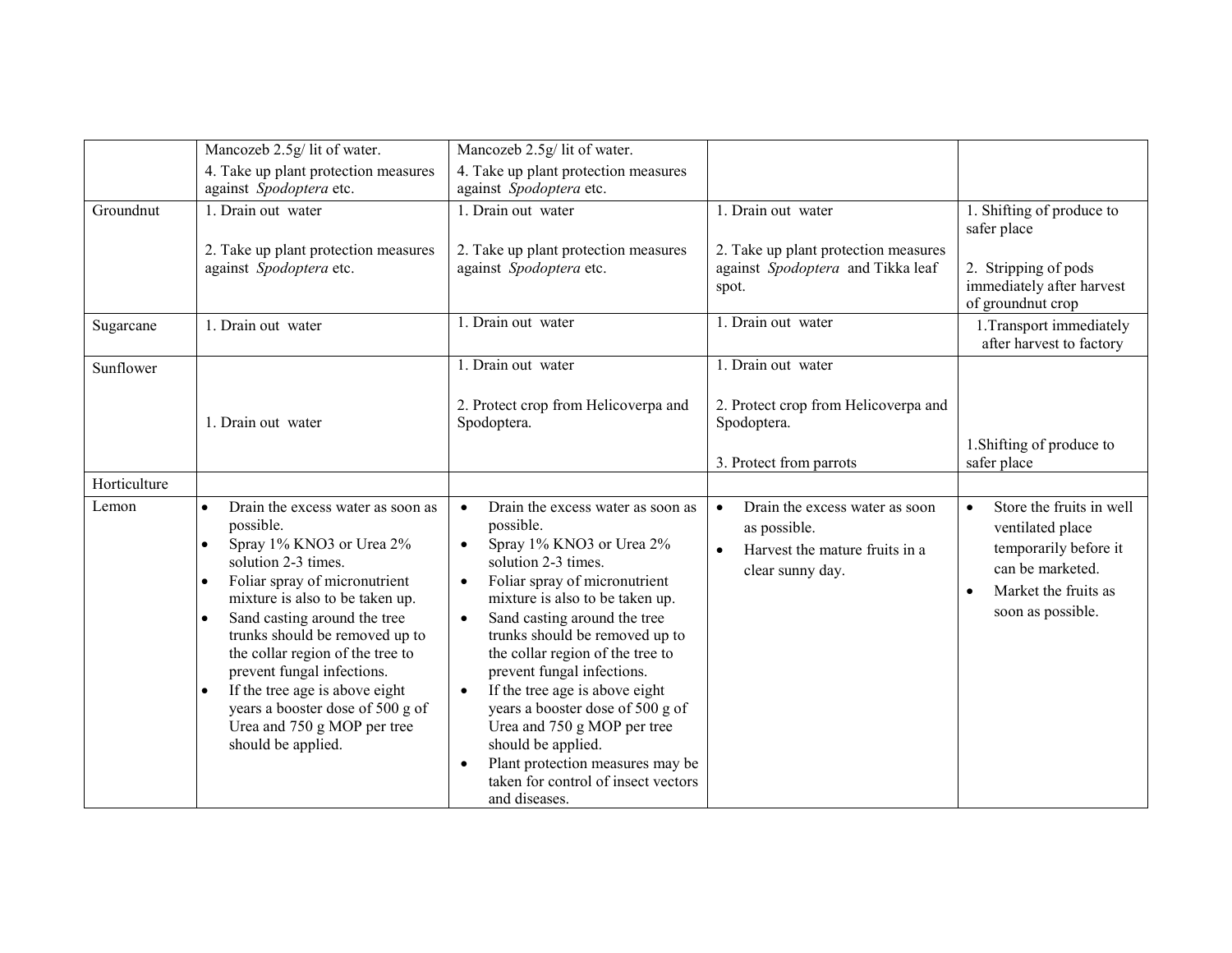| Mango                  | Drain the excess water as soon<br>$\bullet$<br>as possible<br>Spray 1% KNO3 or Urea 2%<br>$\bullet$<br>solution 2-3 times.                                                                                                                                                                                                                                                                                                                                                               | Drain the excess water as soon as<br>$\bullet$<br>possible<br>Spray 1% KNO3 or Urea 2%<br>$\bullet$<br>solution 2-3 times.                                                                                                                                                                                                                                                                                                                                                               | Same as above | Same as above |
|------------------------|------------------------------------------------------------------------------------------------------------------------------------------------------------------------------------------------------------------------------------------------------------------------------------------------------------------------------------------------------------------------------------------------------------------------------------------------------------------------------------------|------------------------------------------------------------------------------------------------------------------------------------------------------------------------------------------------------------------------------------------------------------------------------------------------------------------------------------------------------------------------------------------------------------------------------------------------------------------------------------------|---------------|---------------|
| Orange $&$<br>Batavian | Drain the excess water as soon as<br>$\bullet$<br>possible.<br>Spray 1% KNO3 or Urea 2%<br>$\bullet$<br>solution 2-3 times.<br>Foliar spray of micronutrient<br>mixture is also to be taken up.<br>Sand casting around the tree<br>$\bullet$<br>trunks should be removed up to<br>the collar region of the tree to<br>prevent fungal infections.<br>If the tree age is above eight<br>$\bullet$<br>years a booster dose of 500 g of<br>Urea and 750 g MOP per tree<br>should be applied. | Drain the excess water as soon as<br>possible.<br>Spray 1% KNO3 or Urea 2%<br>$\bullet$<br>solution 2-3 times.<br>Foliar spray of micronutrient<br>$\bullet$<br>mixture is also to be taken up.<br>Sand casting around the tree<br>$\bullet$<br>trunks should be removed up to<br>the collar region of the tree to<br>prevent fungal infections.<br>If the tree age is above eight<br>$\bullet$<br>years a booster dose of 500 g of<br>Urea and 750 g MOP per tree<br>should be applied. | Same as above | Same as above |
| Cashew                 | Drain the excess water as soon<br>$\bullet$<br>as possible<br>Spray 1% KNO3 or Urea 2%<br>$\bullet$<br>solution 2-3 times.                                                                                                                                                                                                                                                                                                                                                               | Drain the excess water as soon as<br>$\bullet$<br>possible<br>Spray 1% KNO3 or Urea 2%<br>$\bullet$<br>solution 2-3 times.                                                                                                                                                                                                                                                                                                                                                               | Same as above | Same as above |
| Banana                 | Drain the excess water as soon as<br>$\bullet$<br>possible<br>Inter-cultivate the soil with gorru<br>$\bullet$<br>for aeration.<br>Spray 0.5 % KNO3 or Urea 2%<br>$\bullet$<br>solution 2-3 times.<br>Topdressing of booster dose of<br>$\bullet$<br>$80 \text{ g} \text{ MOP} + 100 \text{ g} \text{ Urea per plant}$                                                                                                                                                                   | Drain the excess water as soon as<br>$\bullet$<br>possible<br>Spray 0.5 % KNO3 or Urea 2%<br>$\bullet$<br>solution 2-3 times.<br>Topdressing of booster dose of 80<br>$\bullet$<br>$g \text{ MOP} + 100 g \text{ Urea per plant at}$<br>two to three times intervals.<br>If the age the plant is more than<br>$\bullet$                                                                                                                                                                  | Same as above | Same as above |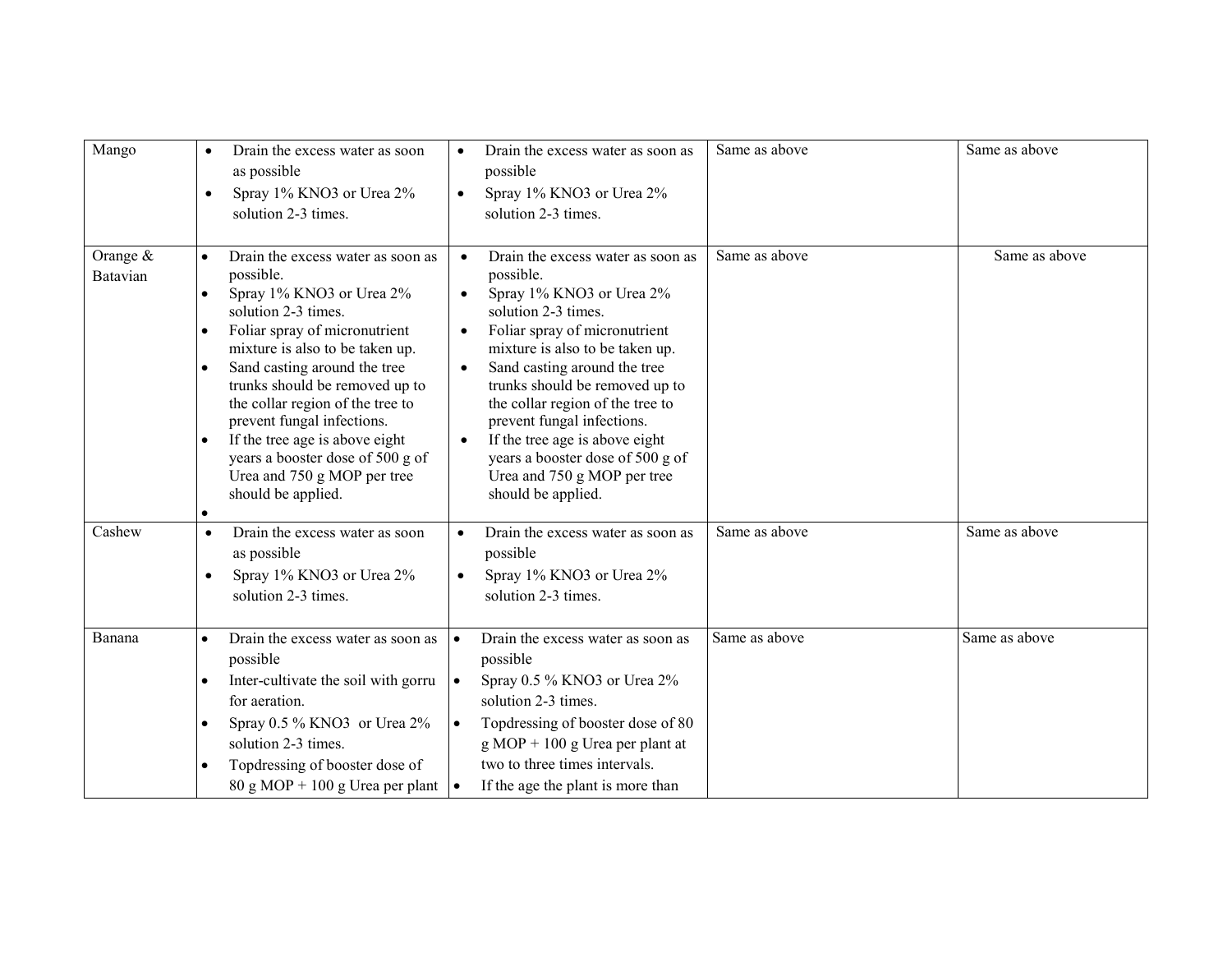|                                  | $\bullet$<br>$\bullet$                                        | at two to three times intervals.<br>Gap filling may be taken up if the<br>plants are two weeks old and<br>sowing window is still available<br>for the crop.<br>If the age of the plant is less than<br>three months and submergence<br>up to three feet better to replant<br>the garden.                                                                                                                                                                                                                     | $\bullet$                                        | three months and less than seven<br>months allow one sword sucker<br>for ratoon and take up fertilization<br>at monthly intervals for four<br>months.<br>Staking with bamboos to prevent<br>further lodging. |                        |                                                                                                                            |                                                                                                                                                                                                                                                               |
|----------------------------------|---------------------------------------------------------------|--------------------------------------------------------------------------------------------------------------------------------------------------------------------------------------------------------------------------------------------------------------------------------------------------------------------------------------------------------------------------------------------------------------------------------------------------------------------------------------------------------------|--------------------------------------------------|--------------------------------------------------------------------------------------------------------------------------------------------------------------------------------------------------------------|------------------------|----------------------------------------------------------------------------------------------------------------------------|---------------------------------------------------------------------------------------------------------------------------------------------------------------------------------------------------------------------------------------------------------------|
| Horticultural crops - Vegetables |                                                               |                                                                                                                                                                                                                                                                                                                                                                                                                                                                                                              |                                                  |                                                                                                                                                                                                              |                        |                                                                                                                            |                                                                                                                                                                                                                                                               |
| Chillies                         | $\bullet$<br>$\bullet$<br>$\bullet$<br>$\bullet$<br>$\bullet$ | Drain the excess water as soon as<br>possible<br>Spray Urea 2% solution 2-3<br>times.<br>Topdressing of booster dose of<br>15 kg $MOP + 30$ kg Urea per<br>acre as soon as possible.<br>Gap filling may be taken up if the<br>plants are two weeks old and<br>sowing window is still available<br>for the crop.<br>In case of severe damage<br>(considered as complete<br>economical loss), and the<br>contingency period is between<br>June to August, sowing of best<br>alternative crop must be taken up. | $\bullet$<br>$\bullet$<br>$\bullet$<br>$\bullet$ | Drain the excess water as soon as<br>possible<br>Spray Urea 2% solution 2-3 times.<br>Topdressing of booster dose of 15<br>kg $MOP + 30$ kg Urea per acre as<br>soon as possible.                            | $\bullet$<br>$\bullet$ | Drain the excess water as soon as $  \bullet  $<br>possible<br>Harvest the matured fruits in a<br>clear sunny day.         | Dry the pods on<br>concrete floor<br>immediately after the<br>appearance of sunlight<br>(or).<br>Use poly house solar<br>driers for quick drying<br>Grade the pods and<br>market as soon as<br>possible.<br>Do not store such<br>produce for long<br>periods. |
| Spices & Plantation crops        |                                                               |                                                                                                                                                                                                                                                                                                                                                                                                                                                                                                              |                                                  |                                                                                                                                                                                                              |                        |                                                                                                                            |                                                                                                                                                                                                                                                               |
| Oil palm                         | $\bullet$<br>$\bullet$                                        | Planting should be done on<br>mounts or bunds<br>Drainage system, suited to local<br>conditions may be provided to<br>remove surplus water from root<br>zone                                                                                                                                                                                                                                                                                                                                                 | $\bullet$<br>$\bullet$                           | Drain the excess water as soon as $  \bullet  $<br>possible<br>Apply booster dose of NPK $\bullet$<br>fertilizers                                                                                            |                        | Drain the excess water as soon as<br>possible<br>Apply booster dose of NPK<br>fertilizers<br>Harvest the mature bunches as | Market the bunches to<br>nearby factories for oil<br>extraction.                                                                                                                                                                                              |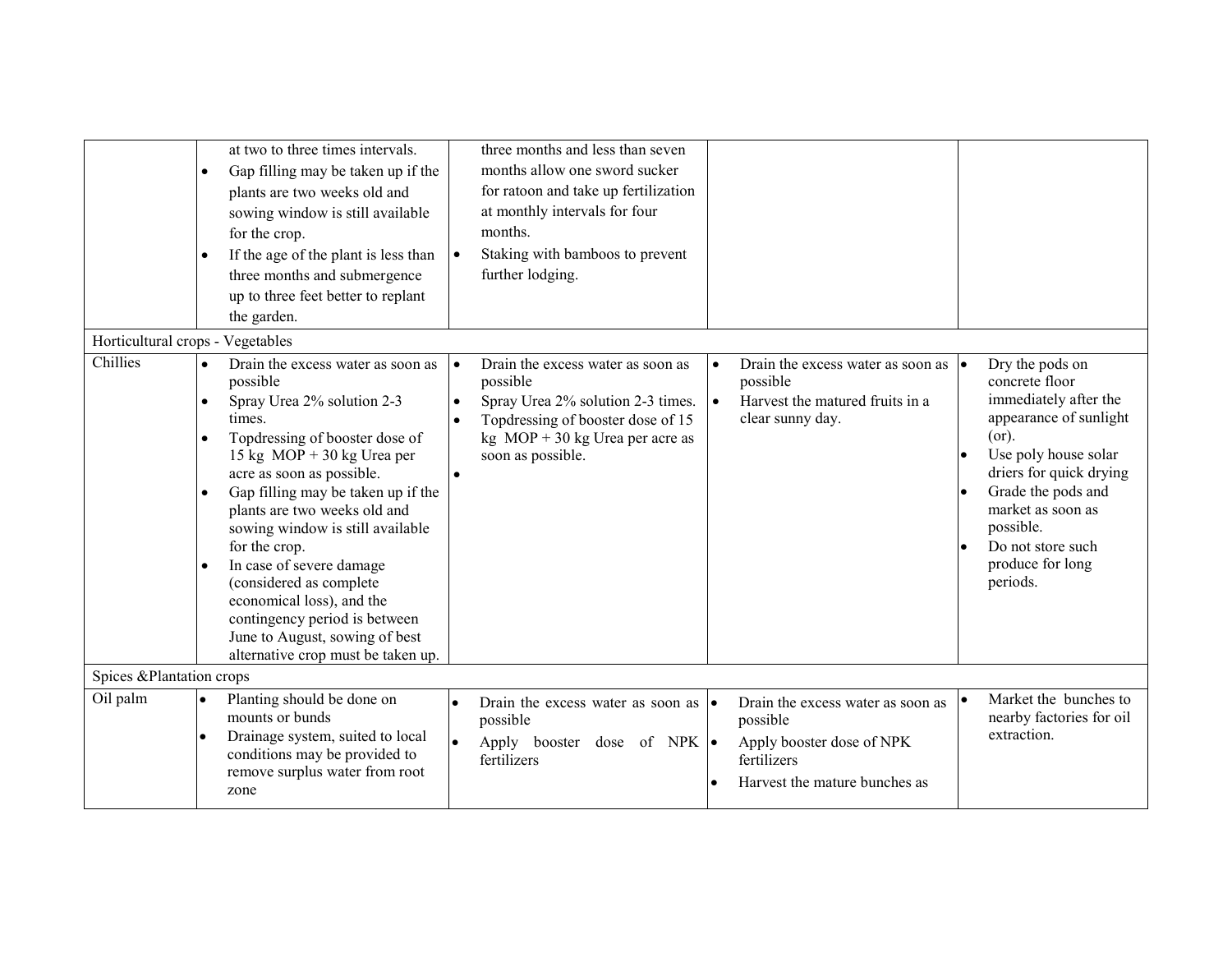|           | Relief drains [shallow] channels<br>$\bullet$<br>are opened at places where water<br>accumulates and connected with<br>main drain to remove water from<br>the surface                                                                                                                                                                                                   |                                                                                                                                                                                                                         | soon as possible.                                                                                              |                                                                                                                                                                                                                                                                                |
|-----------|-------------------------------------------------------------------------------------------------------------------------------------------------------------------------------------------------------------------------------------------------------------------------------------------------------------------------------------------------------------------------|-------------------------------------------------------------------------------------------------------------------------------------------------------------------------------------------------------------------------|----------------------------------------------------------------------------------------------------------------|--------------------------------------------------------------------------------------------------------------------------------------------------------------------------------------------------------------------------------------------------------------------------------|
|           | Condition - Heavy rainfall with high speed winds in a short span                                                                                                                                                                                                                                                                                                        |                                                                                                                                                                                                                         |                                                                                                                |                                                                                                                                                                                                                                                                                |
| Rice      | 1. Drain out excess water<br>2. Apply booster dose of 20-25 kg<br>urea + 15 kg MOP /acre.to hasten the<br>establishment and promote more<br>tillering<br>3. Survived hills are to be split into<br>individual tillers and used for gap<br>filling.<br>4. Take up plant protection measures<br>against leaf folder, stem borer, cut<br>worm, sheath blight and stem rot. | 1. Drain out excess water<br>2. Take up plant protection measures<br>against leaf folder, cut worm, BPH,<br>sheath blight, neck blast and stem<br>rot.                                                                  | 1. Drain out excess water<br>2. Harvest at physiological maturity.                                             | 1. Drain out water and<br>spread sheaves loosely in<br>field or field bunds where<br>there is no water stagnation<br>2. Spray common salt at<br>5% on sheaves to prevent<br>germination and spoilage<br>of straw from moulds<br>3. Thresh after drying the<br>sheaves properly |
| Blackgram | 1. Drain out water<br>2. Spray 2% urea.<br>3. Spray fungicides like Copper oxy<br>chloride 3 g or Carbendazim 1 g or<br>Mancozeb 2.5g/ lit of water.<br>4. Take up plant protection measures<br>against Spodoptera etc.                                                                                                                                                 | 1. Drain out water<br>2. Spray 2% urea.<br>3. Spray fungicides like Copper oxy<br>chloride 3 g or Carbendazim 1 g or<br>Mancozeb 2.5g/ lit of water.<br>4. Take up plant protection measures<br>against Spodoptera etc. | 1. Drain out water<br>2. Allow the crop to dry completely<br>before harvesting<br>3. Protect crop from moulds. | 1. Spread the bundles on<br>field bunds or drying floors<br>to quicken the drying<br>2. Thresh the bundles after<br>they are dried properly                                                                                                                                    |
| Groundnut | 1. Drain out water<br>2. Take up plant protection measures<br>against Spodoptera etc.                                                                                                                                                                                                                                                                                   | 1. Drain out water<br>2. Take up plant protection measures<br>against Spodoptera etc.                                                                                                                                   | 1. Drain out water<br>2. Take up plant protection measures<br>against Spodoptera and Tikka leaf<br>spot.       | 1. Shifting of produce to<br>safer place<br>2. Stripping of pods<br>immediately after harvest<br>of ground nut crop                                                                                                                                                            |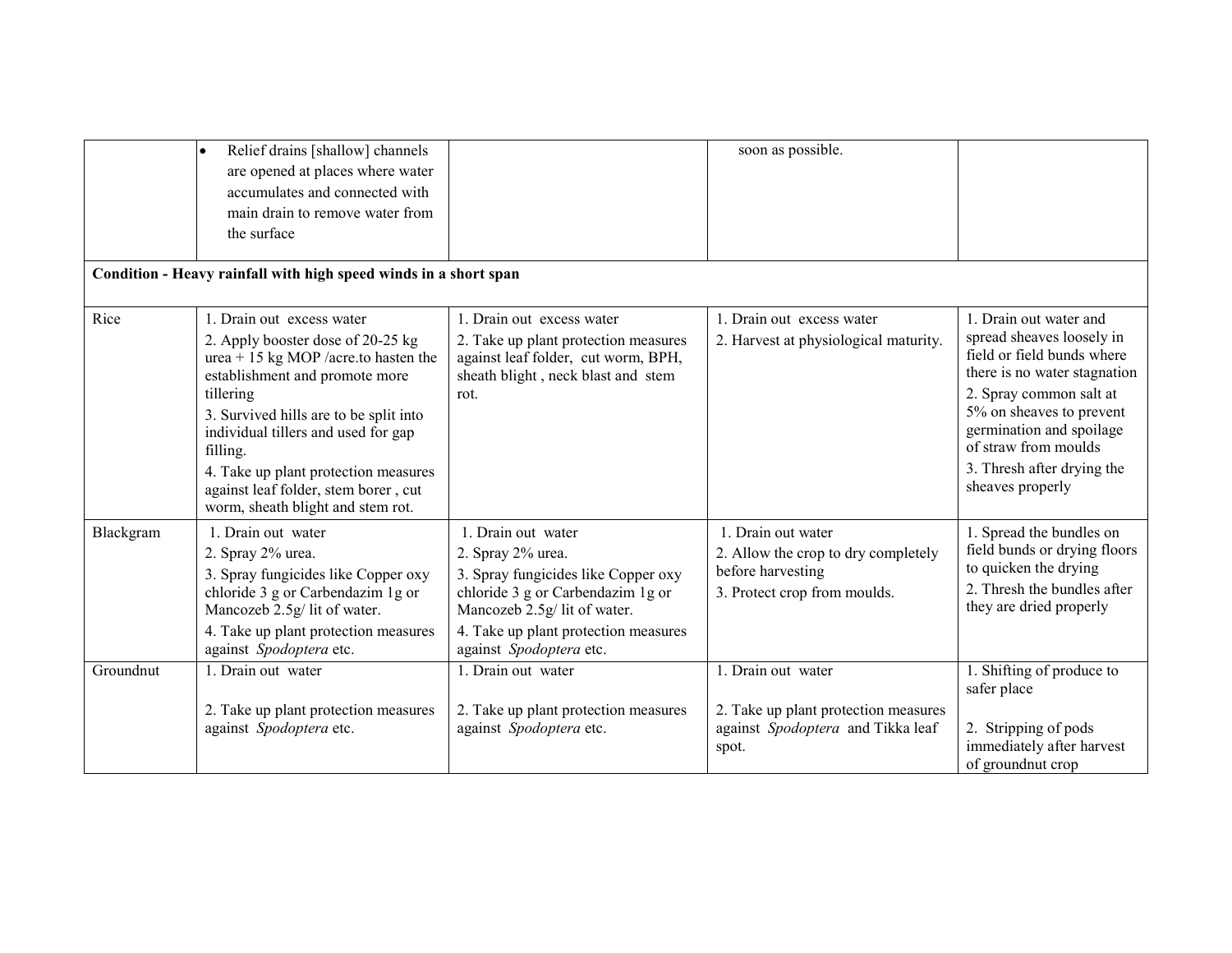| Sugarcane                        | 1. Drain out water<br>2. Wrapping and propping.                                                                             | 1. Drain out water                                                                                                                                                                                                                                                                                                                                                                                                                                                                                    | 1. Drain out water                                                                                            | 1. Transport immediately<br>after harvest to factory                                                                                                                                                                                                                             |
|----------------------------------|-----------------------------------------------------------------------------------------------------------------------------|-------------------------------------------------------------------------------------------------------------------------------------------------------------------------------------------------------------------------------------------------------------------------------------------------------------------------------------------------------------------------------------------------------------------------------------------------------------------------------------------------------|---------------------------------------------------------------------------------------------------------------|----------------------------------------------------------------------------------------------------------------------------------------------------------------------------------------------------------------------------------------------------------------------------------|
| Sunflower                        | 1. Drain out water                                                                                                          | $\overline{1}$ . Drain out water<br>2. Protect crop from Helicoverpa and<br>Spodoptera.                                                                                                                                                                                                                                                                                                                                                                                                               | 1. Drain out water<br>2. Protect crop from Helicoverpa and<br>Spodoptera.<br>3. Protect from parrots          | 1. Shifting of produce to<br>safer place                                                                                                                                                                                                                                         |
| Horticulture                     |                                                                                                                             |                                                                                                                                                                                                                                                                                                                                                                                                                                                                                                       |                                                                                                               |                                                                                                                                                                                                                                                                                  |
| Lemon                            | Drain the excess water as soon as<br>$\bullet$<br>possible.<br>Spray 1% KNO3 or Urea 2%<br>$\bullet$<br>solution 2-3 times. | Drain the excess water as soon as<br>$\bullet$<br>possible.<br>Spray 1% KNO3 or Urea 2%<br>$\bullet$<br>solution 2-3 times.<br>Foliar spray of micronutrient<br>$\bullet$<br>mixture is also to be taken up.<br>Sand casting around the tree<br>$\bullet$<br>trunks should be removed up to<br>the collar region of the tree to<br>prevent fungal infections.<br>If the tree age is above eight years<br>$\bullet$<br>a booster dose of 500 g of Urea<br>and 750 g MOP per tree should be<br>applied. | Drain the excess water as soon<br>$\bullet$<br>as possible<br>Spray 1% KNO3 or Urea 2%<br>solution 2-3 times. | Drain the excess<br>$\bullet$<br>water as soon as<br>possible.<br>Harvest the mature<br>$\bullet$<br>produce as soon as<br>possible.<br>Store the produce in<br>well ventilated place<br>temporarily before it<br>can be marketed.<br>Market the produce as<br>soon as possible. |
| Mango                            | Same as above                                                                                                               | Same as above                                                                                                                                                                                                                                                                                                                                                                                                                                                                                         | Same as above                                                                                                 | Same as above                                                                                                                                                                                                                                                                    |
| Orange &<br>Batavian             | Same as above                                                                                                               | Same as above                                                                                                                                                                                                                                                                                                                                                                                                                                                                                         | Same as above                                                                                                 | Same as above                                                                                                                                                                                                                                                                    |
| Cashew                           | Same as above                                                                                                               | Same as above                                                                                                                                                                                                                                                                                                                                                                                                                                                                                         | Same as above                                                                                                 | Same as above                                                                                                                                                                                                                                                                    |
| Banana                           | Same as above                                                                                                               | Same as above                                                                                                                                                                                                                                                                                                                                                                                                                                                                                         | Same as above                                                                                                 | Same as above                                                                                                                                                                                                                                                                    |
| Horticultural crops - Vegetables |                                                                                                                             |                                                                                                                                                                                                                                                                                                                                                                                                                                                                                                       |                                                                                                               |                                                                                                                                                                                                                                                                                  |
| Chillies                         | Drain the excess water as soon as<br>$\bullet$                                                                              | Drain the excess water as soon as<br>$\bullet$                                                                                                                                                                                                                                                                                                                                                                                                                                                        | Drain the excess water as soon<br>$\bullet$                                                                   | Drain the excess water<br>$\bullet$                                                                                                                                                                                                                                              |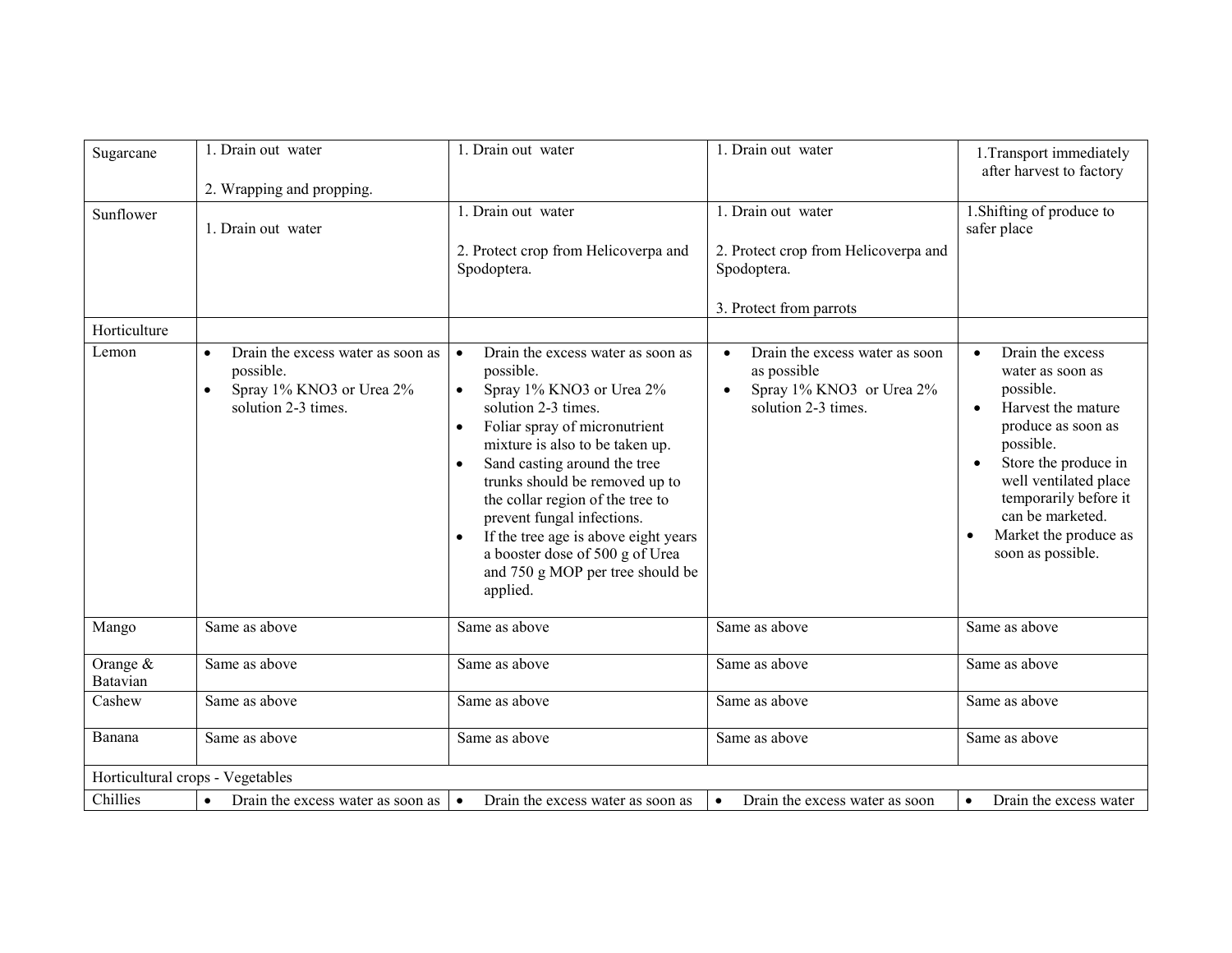|                           | possible                                                                                                                                                                                                                                                                                                                                            | possible<br>Spray Urea 2% solution 2-3<br>$\bullet$<br>times.<br>Topdressing of booster dose of 15<br>$\bullet$<br>kg $MOP + 30$ kg Urea per acre as<br>soon as possible.<br>Gap filling may be taken up if the<br>$\bullet$<br>plants are two weeks old and<br>sowing window is still available<br>for the crop. | as possible<br>Spray Urea 2% solution 2-3<br>times.<br>Topdressing of booster dose of<br>15 kg MOP + 30 kg Urea per<br>acre as soon as possible. | $\bullet$<br>$\bullet$<br>$\bullet$ | as soon as possible.<br>Dry the pods on<br>concrete floor/<br>tarpaulins.<br>Spray any drying oil<br>after the pods are free<br>from surface moisture<br>for quick drying.<br>Use poly house solar<br>driers for quick drying<br>Remove the pest and<br>disease infected pods.<br>Market the produce as<br>soon as possible |
|---------------------------|-----------------------------------------------------------------------------------------------------------------------------------------------------------------------------------------------------------------------------------------------------------------------------------------------------------------------------------------------------|-------------------------------------------------------------------------------------------------------------------------------------------------------------------------------------------------------------------------------------------------------------------------------------------------------------------|--------------------------------------------------------------------------------------------------------------------------------------------------|-------------------------------------|-----------------------------------------------------------------------------------------------------------------------------------------------------------------------------------------------------------------------------------------------------------------------------------------------------------------------------|
| Spices & Plantation crops |                                                                                                                                                                                                                                                                                                                                                     |                                                                                                                                                                                                                                                                                                                   |                                                                                                                                                  |                                     |                                                                                                                                                                                                                                                                                                                             |
| Oil palm                  | Planting should be done on<br>mounts or bunds<br>Drainage system, suited to local<br>$\bullet$<br>conditions. may be provided to<br>remove surplus water from root<br>zone<br>Relief drains [shallow] channels<br>$\bullet$<br>are opened at places where water<br>accumulates and connected with<br>main drain to remove water from<br>the surface | Drain the excess water as soon as<br>$\bullet$<br>possible<br>Apply booster dose of NPK<br>$\bullet$<br>fertilizers                                                                                                                                                                                               | Drain the excess water as soon<br>as possible<br>. Apply booster dose of NPK<br>fertilizers                                                      | $\bullet$<br>$\bullet$              | Harvest the mature<br>bunches/nuts as soon<br>as possible.<br>Market the produce as<br>soon as possible.                                                                                                                                                                                                                    |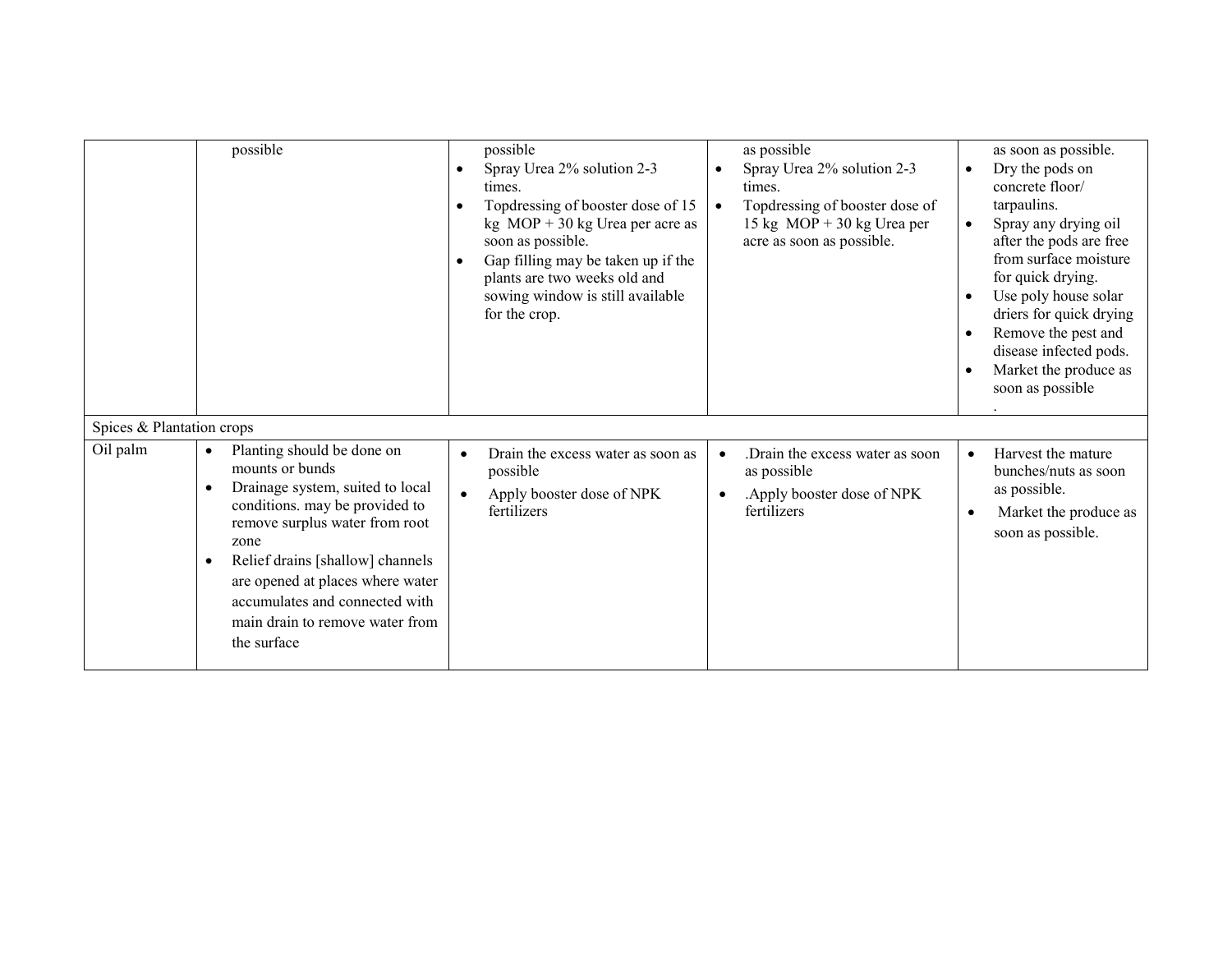### 2.3 Floods

| Condition | Transient water logging/ partial inundation<br><b>Suggested contingency measure</b> |                                                                                                                                                                                                                                                                                                                                                                            |                                                                                                                                                                                                                                 |                                                                                                                   |  |  |
|-----------|-------------------------------------------------------------------------------------|----------------------------------------------------------------------------------------------------------------------------------------------------------------------------------------------------------------------------------------------------------------------------------------------------------------------------------------------------------------------------|---------------------------------------------------------------------------------------------------------------------------------------------------------------------------------------------------------------------------------|-------------------------------------------------------------------------------------------------------------------|--|--|
|           |                                                                                     |                                                                                                                                                                                                                                                                                                                                                                            |                                                                                                                                                                                                                                 |                                                                                                                   |  |  |
|           | Seedling / nursery stage                                                            | Vegetative stage                                                                                                                                                                                                                                                                                                                                                           | <b>Reproductive stage</b>                                                                                                                                                                                                       | At harvest                                                                                                        |  |  |
| Rice      | Drain out excess water                                                              | 1. Drain out excess water<br>2. Apply booster dose of 20-25<br>kg urea + 15 kg MOP /acre.to<br>hasten the establishment and<br>promote more tillering<br>3. Survived hills are to be split<br>into individual tillers and used<br>for gap filling.<br>4. Take up plant protection<br>measures against leaf folder,<br>stem borer, cut worm, sheath<br>blight and stem rot. | 1. Drain out excess<br>water<br>2. Take up plant<br>protection measures<br>against leaf folder, cut<br>worm, BPH, sheath<br>blight, neck blast and<br>stem rot.<br>3. Community approach<br>to control rodents                  | 1. Drain out excess water<br>2. Harvest at physiological<br>maturity.                                             |  |  |
| Blackgram | Drain out water                                                                     | 1. Drain out water<br>2. Spray 2% urea.<br>3. Spray fungicides like<br>Copper oxy chloride 3 g or<br>Carbendazim 1g or Mancozeb<br>2.5g/lit of water.<br>4. Take up plant protection<br>measures against Spodoptera<br>etc.                                                                                                                                                | 1. Drain out water<br>2. Spray 2% urea.<br>3. Spray fungicides like<br>Copper oxy chloride 3 g<br>or Carbendazim 1g or<br>Mancozeb 2.5g/ lit of<br>water.<br>4. Take up plant<br>protection measures<br>against Spodoptera etc. | 1. Drain out water<br>2. Allow the crop to dry<br>completely before<br>harvesting<br>3. Protect crop from moulds. |  |  |
| Groundnut | Drain out water                                                                     | 1. Drain out water<br>2. Take up plant protection<br>measures against Spodoptera<br>etc.                                                                                                                                                                                                                                                                                   | 1. Drain out water<br>2. Take up plant<br>protection measures<br>against Spodoptera etc.                                                                                                                                        | 1. Drain out water                                                                                                |  |  |
| Sugarcane | Drain out water                                                                     | Drain out water                                                                                                                                                                                                                                                                                                                                                            | 1. Drain out water                                                                                                                                                                                                              | 1. Drain out water                                                                                                |  |  |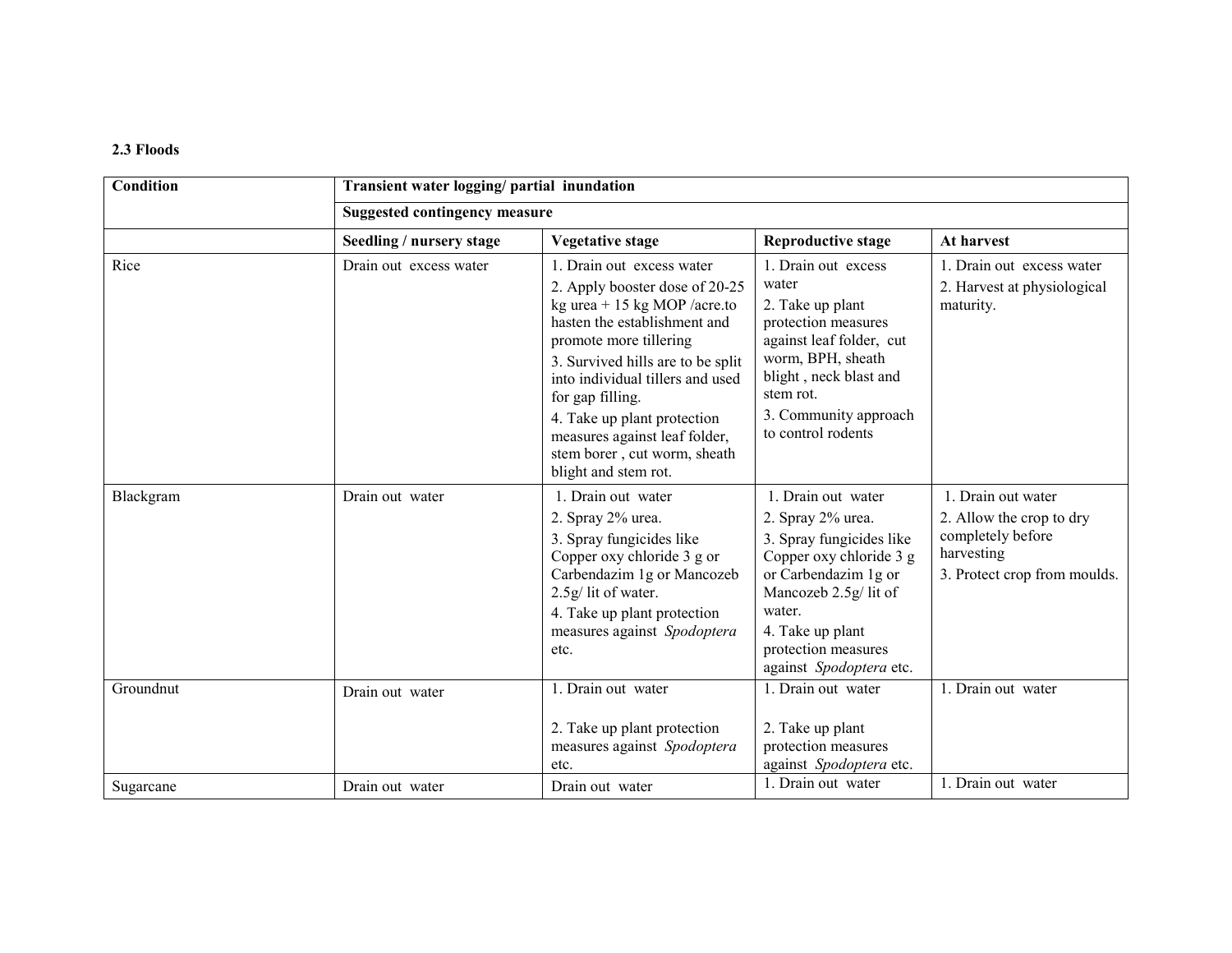| Sunflower                                                | Drain out water                            | Drain out water                                                                                                                                                                                                                                                                                                                                                                                                           | 1. Drain out water                                     | 1. Drain out water      |
|----------------------------------------------------------|--------------------------------------------|---------------------------------------------------------------------------------------------------------------------------------------------------------------------------------------------------------------------------------------------------------------------------------------------------------------------------------------------------------------------------------------------------------------------------|--------------------------------------------------------|-------------------------|
|                                                          |                                            |                                                                                                                                                                                                                                                                                                                                                                                                                           | 2. Protect crop from<br>Helicoverpa and<br>Spodoptera. | 2. Protect from parrots |
|                                                          |                                            |                                                                                                                                                                                                                                                                                                                                                                                                                           |                                                        |                         |
| Condition - Continuous submergence for more than 2 days: |                                            |                                                                                                                                                                                                                                                                                                                                                                                                                           |                                                        |                         |
|                                                          | Suggested contingency measure <sup>o</sup> |                                                                                                                                                                                                                                                                                                                                                                                                                           |                                                        |                         |
| Rice                                                     | Drain out excess water                     | 1. Drain out excess water<br>2. Apply booster dose of 20-25<br>kg urea + 15 kg MOP /acre.to<br>hasten the establishment and<br>promote more tillering<br>3. Survived hills are to be split<br>into individual tillers and used<br>for gap filling.<br>4. Take up plant protection<br>measures against leaf folder,<br>stem borer, cut worm, sheath<br>blight and stem rot.<br>5. Community approach to<br>control rodents | $\overline{\phantom{a}}$                               |                         |
| Blackgram                                                | Resowing                                   |                                                                                                                                                                                                                                                                                                                                                                                                                           |                                                        |                         |
| Groundnut                                                |                                            |                                                                                                                                                                                                                                                                                                                                                                                                                           |                                                        |                         |
| Sugarcane                                                | Drain out water                            |                                                                                                                                                                                                                                                                                                                                                                                                                           |                                                        |                         |
| Sunflower                                                | Resowing                                   |                                                                                                                                                                                                                                                                                                                                                                                                                           |                                                        |                         |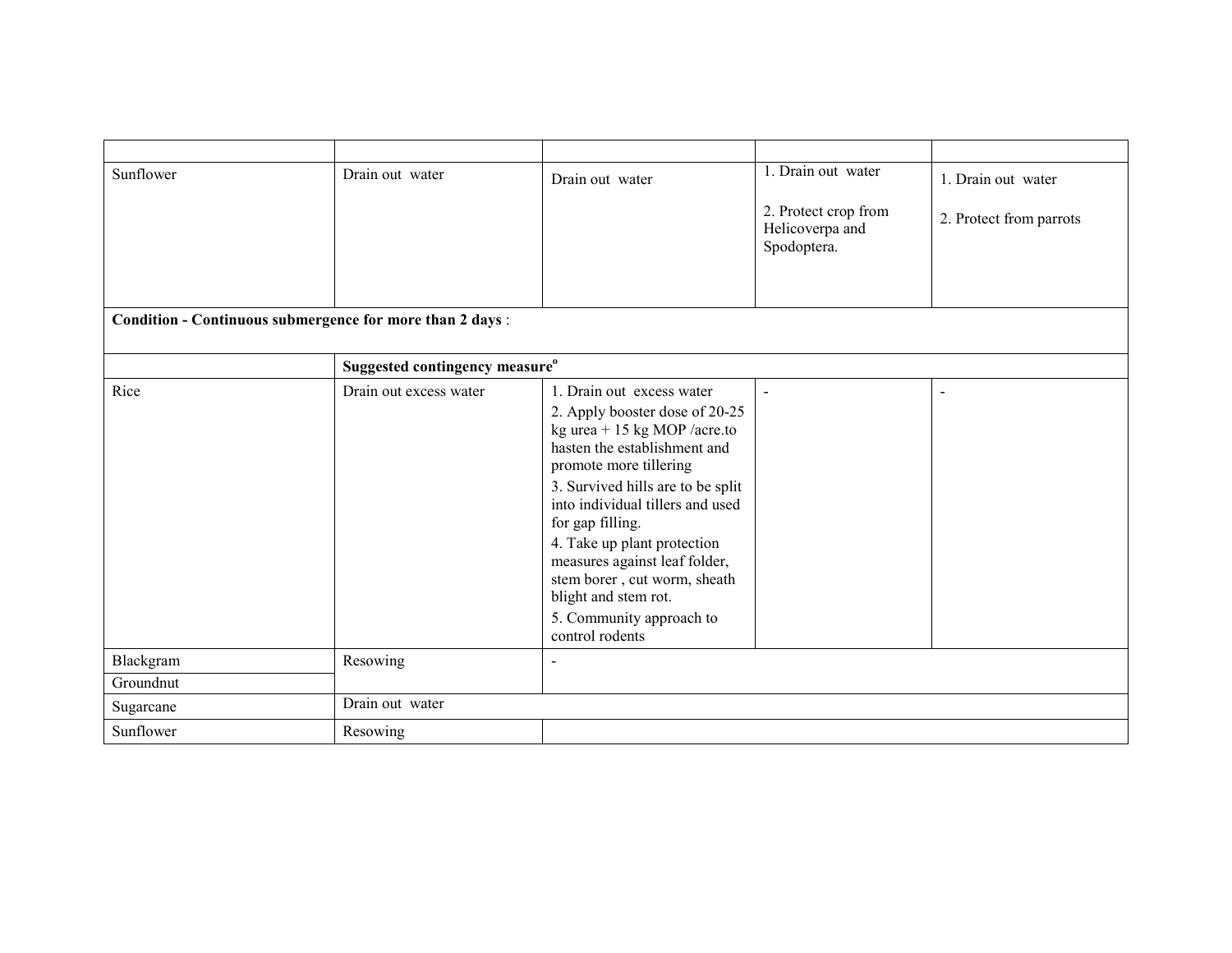## 2.4 Extreme events: Heat wave / Cold wave/Frost/ Hailstorm /Cyclone: Not applicable

| <b>Extreme event type</b> |                          | <b>Suggested contingency measure</b>                                                                                                                                                                                                                                                                                                                                                                                      |                                                                                                                                                                                                                |                                                                                                                      |
|---------------------------|--------------------------|---------------------------------------------------------------------------------------------------------------------------------------------------------------------------------------------------------------------------------------------------------------------------------------------------------------------------------------------------------------------------------------------------------------------------|----------------------------------------------------------------------------------------------------------------------------------------------------------------------------------------------------------------|----------------------------------------------------------------------------------------------------------------------|
|                           | Seedling / nursery stage | <b>Vegetative stage</b>                                                                                                                                                                                                                                                                                                                                                                                                   | <b>Reproductive stage</b>                                                                                                                                                                                      | At harvest                                                                                                           |
| <b>Heat Wave</b>          |                          |                                                                                                                                                                                                                                                                                                                                                                                                                           |                                                                                                                                                                                                                |                                                                                                                      |
| Cold wave                 |                          |                                                                                                                                                                                                                                                                                                                                                                                                                           |                                                                                                                                                                                                                |                                                                                                                      |
| Frost                     |                          |                                                                                                                                                                                                                                                                                                                                                                                                                           |                                                                                                                                                                                                                |                                                                                                                      |
| <b>Hailstorm</b>          |                          |                                                                                                                                                                                                                                                                                                                                                                                                                           |                                                                                                                                                                                                                |                                                                                                                      |
| Cyclone                   |                          |                                                                                                                                                                                                                                                                                                                                                                                                                           |                                                                                                                                                                                                                |                                                                                                                      |
| Rice                      | Resowing                 | 1. Drain out excess water<br>2. Apply booster dose of 20-25<br>kg urea + 15 kg MOP /acre.to<br>hasten the establishment and<br>promote more tillering<br>3. Survived hills are to be split<br>into individual tillers and used<br>for gap filling.<br>4. Take up plant protection<br>measures against leaf folder,<br>stem borer, cut worm, sheath<br>blight and stem rot.<br>5. Community approach to<br>control rodents | 1. Drain out excess<br>water<br>2. Take up plant<br>protection measures<br>against leaf folder, cut<br>worm, BPH, sheath<br>blight, neck blast and<br>stem rot.<br>3. Community approach<br>to control rodents | 1. Drain out excess<br>water<br>2. Harvest at<br>physiological maturity.                                             |
| Blackgram                 | Resowing                 | 1. Drain out water<br>2. Spray 2% urea.<br>3. Spray fungicides like Copper<br>oxy chloride 3 g or<br>Carbendazim 1g or Mancozeb<br>2.5g/ lit of water.<br>4. Take up plant protection<br>measures against Spodoptera<br>etc.                                                                                                                                                                                              | 1. Drain out water<br>2. Spray 2% urea.<br>3. Spray fungicides like<br>Copper oxy chloride 3 g<br>or Carbendazim 1g or<br>Mancozeb 2.5g/lit of<br>water.<br>4. Take up plant<br>protection measures            | 1. Drain out water<br>2. Allow the crop to dry<br>completely before<br>harvesting<br>3. Protect crop from<br>moulds. |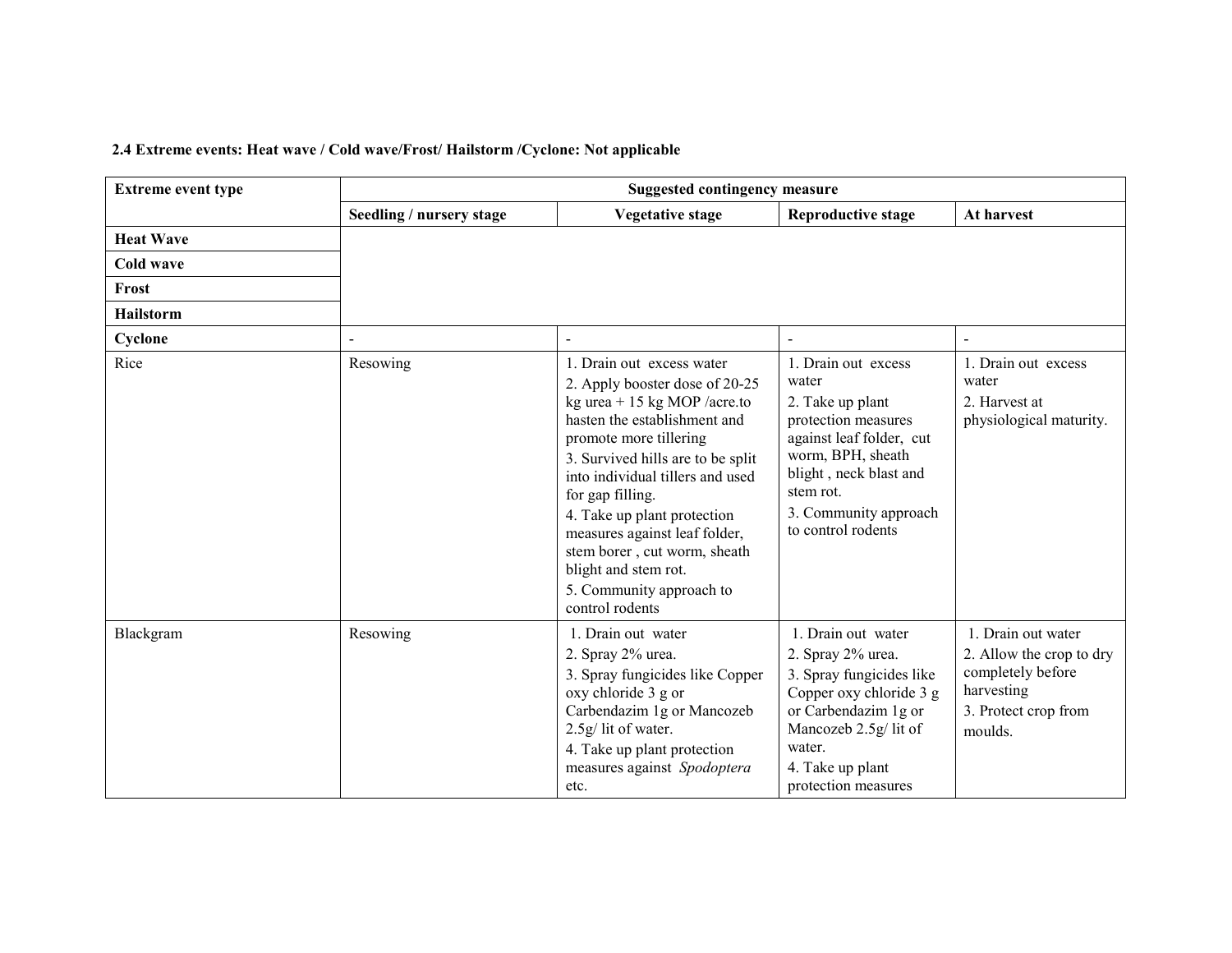|              |                                              |                                                                                                                                                                                                                | against Spodoptera etc.                                                                                                                                                                                                     |                                                                                                                                                                                                                                                                                                                                                                                                    |
|--------------|----------------------------------------------|----------------------------------------------------------------------------------------------------------------------------------------------------------------------------------------------------------------|-----------------------------------------------------------------------------------------------------------------------------------------------------------------------------------------------------------------------------|----------------------------------------------------------------------------------------------------------------------------------------------------------------------------------------------------------------------------------------------------------------------------------------------------------------------------------------------------------------------------------------------------|
| Groundnut    | Resowing                                     | 1. Drain out water                                                                                                                                                                                             | 1. Drain out water                                                                                                                                                                                                          | 1. Drain out water                                                                                                                                                                                                                                                                                                                                                                                 |
|              |                                              | 2. Take up plant protection<br>measures against Spodoptera<br>etc.                                                                                                                                             | 2. Take up plant<br>protection measures<br>against Spodoptera etc.                                                                                                                                                          |                                                                                                                                                                                                                                                                                                                                                                                                    |
| Sugarcane    | Replanting                                   | 1. Drain out water                                                                                                                                                                                             | 1. Drain out water                                                                                                                                                                                                          | 1. Drain out water                                                                                                                                                                                                                                                                                                                                                                                 |
|              |                                              | and<br>2. Wrapping<br>propping.                                                                                                                                                                                |                                                                                                                                                                                                                             |                                                                                                                                                                                                                                                                                                                                                                                                    |
| Sunflower    | Resowing                                     | 1. Drain out water                                                                                                                                                                                             | 1. Drain out water                                                                                                                                                                                                          | 1. Drain out water                                                                                                                                                                                                                                                                                                                                                                                 |
|              |                                              |                                                                                                                                                                                                                | 2. Protect crop from<br>Helicoverpa and<br>Spodoptera.                                                                                                                                                                      | 2. Protect from parrots                                                                                                                                                                                                                                                                                                                                                                            |
| Horticulture |                                              |                                                                                                                                                                                                                |                                                                                                                                                                                                                             |                                                                                                                                                                                                                                                                                                                                                                                                    |
| Lemon        | If the damage is severe, go<br>for resowing. | Tress fallen on ground may<br>be lifted and earthed up<br>Manuring and plant<br>protection measures have to<br>be taken up.<br>Broken and damaged<br>branches may be pruned and<br>applied with Bordeaux paste | Tress fallen on<br>ground may be lifted<br>and earthed up<br>Manuring and plant<br>protection measures<br>have to be taken up.<br>Broken and damaged<br>le.<br>branches may be<br>pruned and applied<br>with Bordeaux paste | Drain the excess<br>water as soon as<br>possible.<br>Harvest the mature<br>fruits as soon as<br>possible.<br>Collect the fallen<br>fruits and sell<br>immediately or go<br>for preparation of<br>processed products.<br>If to store, store the<br>produce in well-<br>ventilated place<br>temporarily before it<br>can be marketed.<br>Broken and damaged<br>branches may be<br>pruned and applied |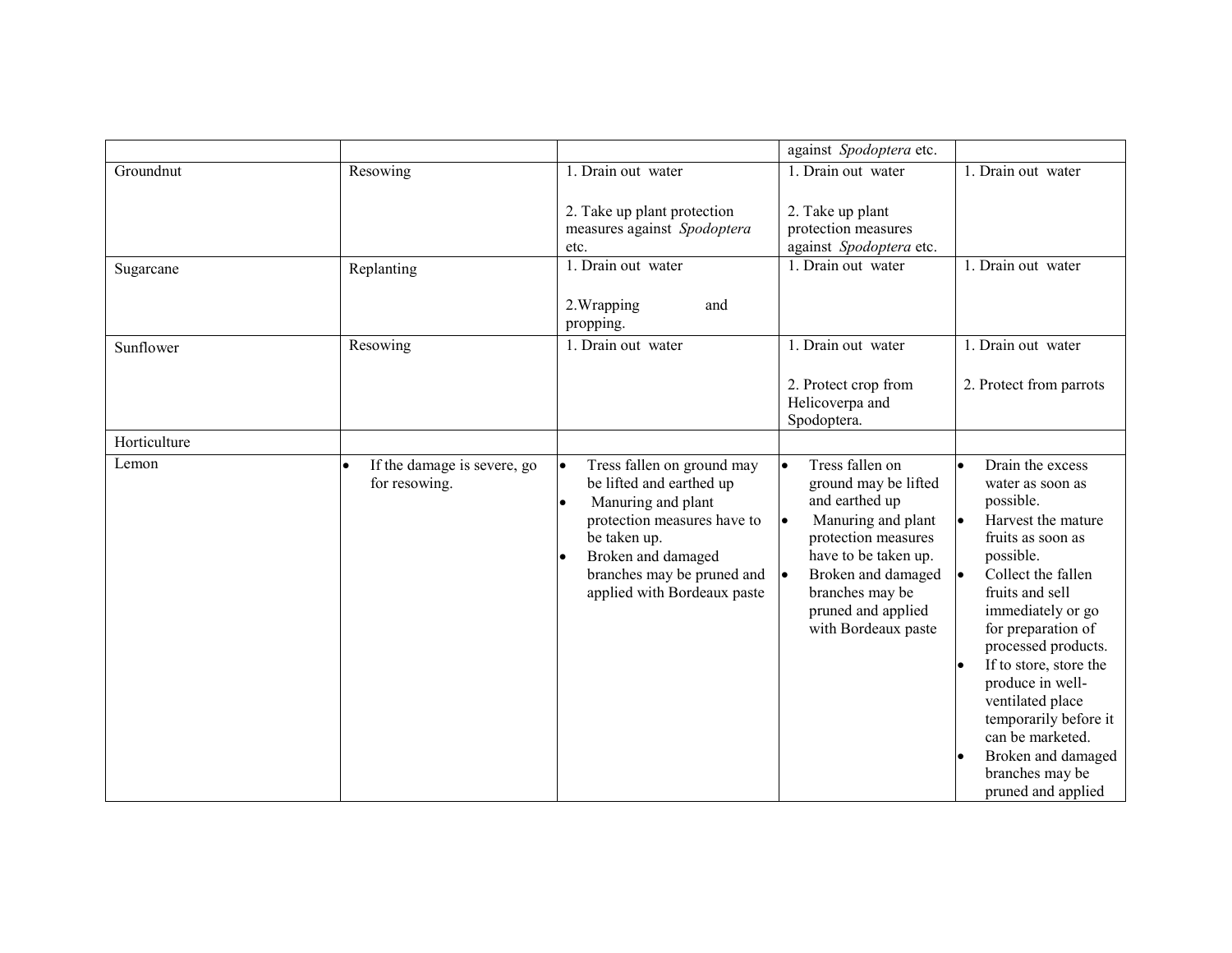|                   |                                                                                                                                                                                                                                                                                                                                                                                                                                                                                                                                                                                                                                                                                                                                                                                                                                            |                                                                                                                                                                                                                                                                                                                                                                                                                                                                                                                                                                              | with Bordeaux paste                                                                                                                                                                                                                                                                                                                                                                                                                                                                                                                                                                                                                                                             |
|-------------------|--------------------------------------------------------------------------------------------------------------------------------------------------------------------------------------------------------------------------------------------------------------------------------------------------------------------------------------------------------------------------------------------------------------------------------------------------------------------------------------------------------------------------------------------------------------------------------------------------------------------------------------------------------------------------------------------------------------------------------------------------------------------------------------------------------------------------------------------|------------------------------------------------------------------------------------------------------------------------------------------------------------------------------------------------------------------------------------------------------------------------------------------------------------------------------------------------------------------------------------------------------------------------------------------------------------------------------------------------------------------------------------------------------------------------------|---------------------------------------------------------------------------------------------------------------------------------------------------------------------------------------------------------------------------------------------------------------------------------------------------------------------------------------------------------------------------------------------------------------------------------------------------------------------------------------------------------------------------------------------------------------------------------------------------------------------------------------------------------------------------------|
| Mango             | $-do-$                                                                                                                                                                                                                                                                                                                                                                                                                                                                                                                                                                                                                                                                                                                                                                                                                                     |                                                                                                                                                                                                                                                                                                                                                                                                                                                                                                                                                                              |                                                                                                                                                                                                                                                                                                                                                                                                                                                                                                                                                                                                                                                                                 |
| Orange & Batavian |                                                                                                                                                                                                                                                                                                                                                                                                                                                                                                                                                                                                                                                                                                                                                                                                                                            |                                                                                                                                                                                                                                                                                                                                                                                                                                                                                                                                                                              |                                                                                                                                                                                                                                                                                                                                                                                                                                                                                                                                                                                                                                                                                 |
| Cashew            |                                                                                                                                                                                                                                                                                                                                                                                                                                                                                                                                                                                                                                                                                                                                                                                                                                            |                                                                                                                                                                                                                                                                                                                                                                                                                                                                                                                                                                              |                                                                                                                                                                                                                                                                                                                                                                                                                                                                                                                                                                                                                                                                                 |
| Banana            | Wind damaged plants should $\bullet$<br>$\bullet$<br>be pruned using disinfected<br>secaetures and cut ends must<br>be smeared with Bordeaux<br>paste<br>Drain the excess water as<br>$\bullet$<br>soon as possible<br>The fallen plants may be cut<br>$\bullet$<br>leaving two suckers<br>Inter-cultivate the soil with<br>$\bullet$<br>gorru for aeration.<br>Spray 0.5 % KNO3 or Urea<br>$\bullet$<br>2% solution 2-3 times.<br>Topdressing of booster dose<br>$\bullet$<br>of 80 g MOP + 100 g Urea<br>per plant at two to three<br>times intervals.<br>Gap filling may be taken up<br>$\bullet$<br>if the plants are two weeks<br>old and sowing window is<br>still available for the crop.<br>If the age of the plant is less<br>$\bullet$<br>than three months and<br>submergence up to three feet<br>better to replant the garden. | Wind damaged plants<br>should be pruned<br>using disinfected<br>secaetures and cut<br>ends must be<br>smeared with<br>Bordeaux paste<br>Drain the excess<br>water as soon as<br>possible<br>The fallen plants<br>$\bullet$<br>may be cut leaving<br>two suckers<br>Topdressing of<br>$\bullet$<br>booster dose of 80 g<br>$MOP + 100$ g Urea<br>per plant at two to<br>three times intervals<br>Mature bunches on<br>$\bullet$<br>the completely<br>damaged plants but<br>still attached to the<br>plant may be<br>covered with leaves<br>and harvested with<br>in 15-20days | Wind damaged<br>$\bullet$<br>plants should be<br>pruned using<br>disinfected<br>secaetures and cut<br>ends must be<br>smeared with<br>Bordeaux paste<br>Drain the excess<br>$\bullet$<br>water as soon as<br>possible.<br>Harvest the mature<br>bunches as soon as<br>possible.<br>use ripening<br>$\bullet$<br>chambers for quick<br>and uniform<br>ripening<br>Store the harvested<br>$\bullet$<br>bunches in<br>wellventilated place<br>temporarily before<br>it can be marketed.<br>Market thebunches<br>$\bullet$<br>as soon as possible.<br>3-4 foliar<br>$\bullet$<br>application of<br>KNO3 on<br>immature/<br>developing bunches<br>and leaves at<br>weekly intervals. |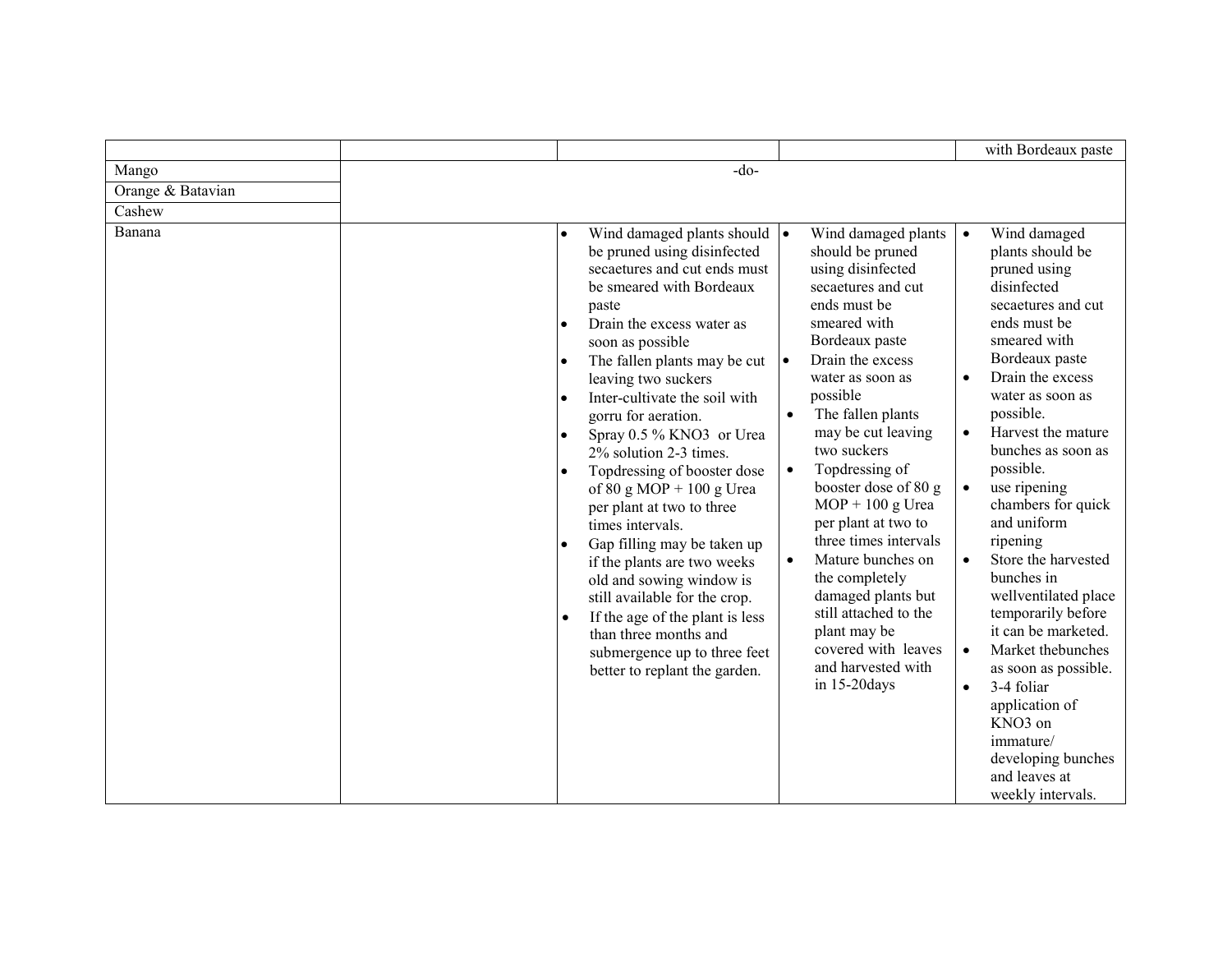|                                  |                                                                                                                                                                                                                                                                                                                             |                                                                                                                                                                                                                                                                                                                                                                                                                                                                                                                                                                                                                                                                                                                         | Staking with<br>$\bullet$<br>bamboo for support                                                                                                                                                                                                          |
|----------------------------------|-----------------------------------------------------------------------------------------------------------------------------------------------------------------------------------------------------------------------------------------------------------------------------------------------------------------------------|-------------------------------------------------------------------------------------------------------------------------------------------------------------------------------------------------------------------------------------------------------------------------------------------------------------------------------------------------------------------------------------------------------------------------------------------------------------------------------------------------------------------------------------------------------------------------------------------------------------------------------------------------------------------------------------------------------------------------|----------------------------------------------------------------------------------------------------------------------------------------------------------------------------------------------------------------------------------------------------------|
| Horticultural crops - Vegetables |                                                                                                                                                                                                                                                                                                                             |                                                                                                                                                                                                                                                                                                                                                                                                                                                                                                                                                                                                                                                                                                                         |                                                                                                                                                                                                                                                          |
| Chillies                         | Grow nursery on raised<br>beds.                                                                                                                                                                                                                                                                                             | Uprooted plants may be<br>Uprooted plants<br>$\bullet$<br>$\bullet$<br>lifted and earthed up<br>may be lifted and<br>Drain the excess water as<br>earthed up<br>$\bullet$<br>Drain the excess<br>soon as possible<br>$\bullet$<br>Gap filling must be done<br>water as soon as<br>$\bullet$<br>possible<br>immediately<br>Spray Urea 2%<br>If damage is more go for<br>$\bullet$<br>$\bullet$<br>solution 2-3 times.<br>replanting Spray Urea 2%<br>solution 2-3 times.<br>Topdressing of<br>$\bullet$<br>booster dose of 15<br>Topdressing of booster<br>$\bullet$<br>$kg \text{MOP} + 30 \text{ kg}$<br>dose of 15 kg $MOP + 30$<br>Urea per acre as<br>kg Urea per acre as soon as<br>soon as possible.<br>possible. | Drain the excess<br>$\bullet$<br>water as soon as<br>possible.<br>Dry the pods on<br>concrete floor/<br>tarpaulins<br>immediately<br>use poly house<br>solar driers for<br>quick drying<br>Remove the pest<br>$\bullet$<br>and disease<br>infected pods. |
| Spices & Plantation crops        |                                                                                                                                                                                                                                                                                                                             |                                                                                                                                                                                                                                                                                                                                                                                                                                                                                                                                                                                                                                                                                                                         |                                                                                                                                                                                                                                                          |
| Oil palm                         | Planting should be done on<br>mounts or bunds<br>Drainage system suited to<br>local conditions. may be<br>provided to remove surplus<br>water from root zone<br>Relief drains [shallow]<br>channels are opened at<br>places where water<br>accumulates and connected<br>with main drain to remove<br>water from the surface | Drain the excess<br>۱.<br>Drain the excess water as<br>١o<br>soon as possible<br>water as soon as<br>possible<br>Twisted leaves may be cut<br>and removed<br>Hanging bunches<br>may be provided with<br>Apply booster dose of NPK<br>supports wherever<br>fertilizers<br>possible. Apply<br>The palms have fallen with<br>booster dose of NPK<br>root system still having<br>fertilizers<br>contact with the soil, they<br>The palms have<br>need to be brought<br>to<br>fallen with root<br>position and provided with<br>system still having<br>soil mound and support<br>contact with the soil,<br>they need to be<br>brought to position<br>and provided with                                                       | Twisted leaves may<br>be cut and removed<br>Hanging bunches<br>may be provided<br>with supports<br>wherever possible<br>Harvest the mature<br>nuts as soon as<br>possible.<br>Market the produce<br>as soon as possible.                                 |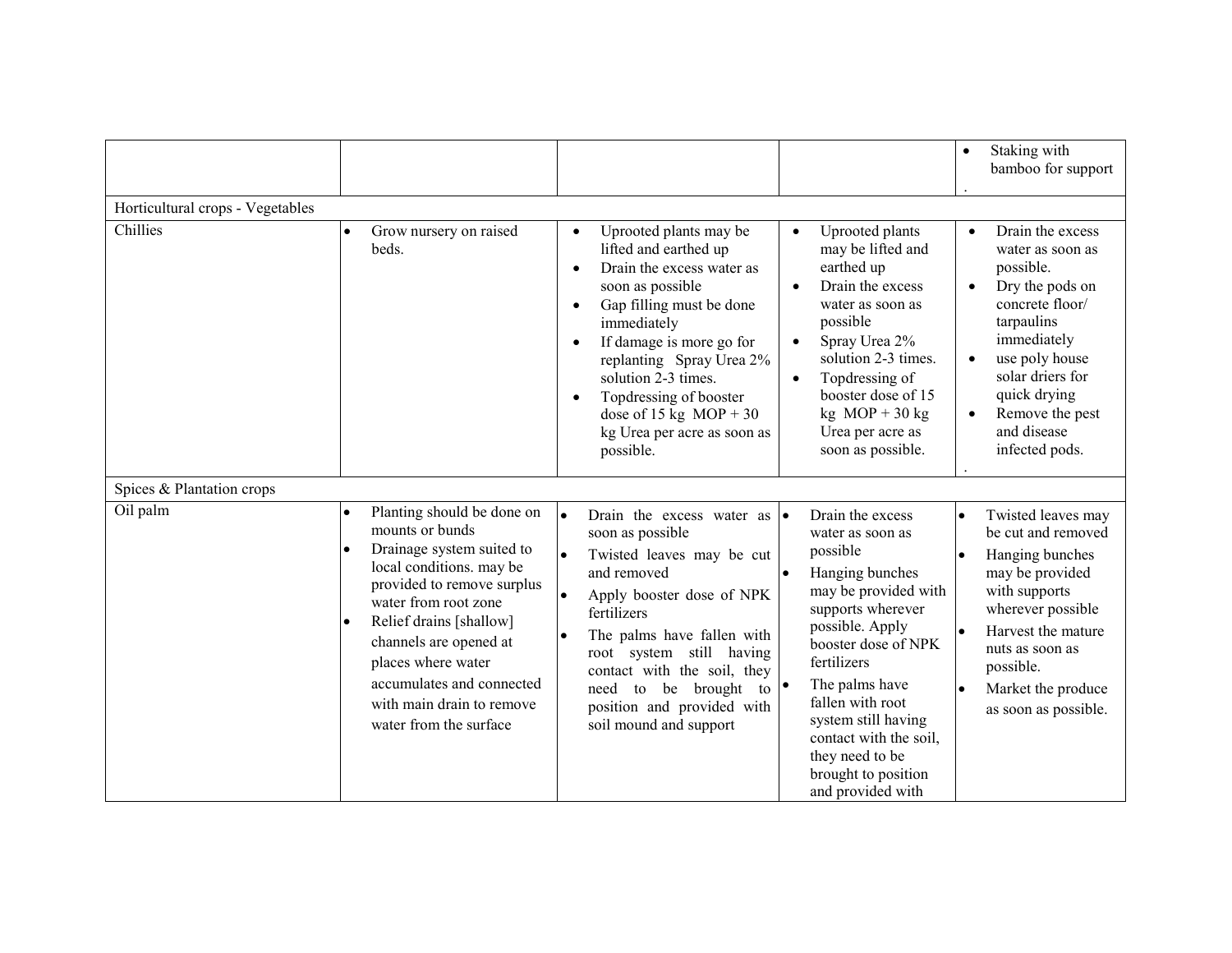|  |  |  |  | ' and<br>ו הי<br>มเทต<br>suppor |  |
|--|--|--|--|---------------------------------|--|
|--|--|--|--|---------------------------------|--|

2.5 Livestock, Poultry General contingency plans

| <b>Before the event</b>                                                                                                                                                       | During the event                                                                                           | After the event                                                                                     |
|-------------------------------------------------------------------------------------------------------------------------------------------------------------------------------|------------------------------------------------------------------------------------------------------------|-----------------------------------------------------------------------------------------------------|
| Feed and fodder availability                                                                                                                                                  |                                                                                                            |                                                                                                     |
| 1. Conserving fodder/crop residues/ forest grass by silage /<br>hay making either by individual or on community basis<br>2. Preparing complete diets and storing in strategic | 1. Organise relief camps 2. Supply silage / hay to<br>farmers with productive stock on subsidized<br>rates | 1. Capacity building to stake holders on<br>drought/cyclone/flood mitigation in<br>livestock sector |
| locations<br>3. Organize procurement of dry fodders / feed ingredients                                                                                                        | 3. Segregate old, weak and unproductive stock and<br>send for slaughter                                    | 2. Promote fodder cultivation.                                                                      |
| from surplus areas                                                                                                                                                            | 4. Supply mineral mixture to avoid deficiencies                                                            | 3. Flushing the stock to recoup<br>4. Avoid soaked and mould infected feeds /                       |
| 4. Establish fodder banks and feed banks<br>5. Livestock relief camps during floods/cyclones must be                                                                          | 5. Dry fodder must be offered to the livestock in<br>little quantities for number of times                 | fodders to livestock<br>5. Replenish the feed and<br>fodder banks                                   |
| planned in the vicinity of relief camps for people<br>6. Capacity building and preparedness                                                                                   | 6. Concentrate feed or complete feed must be<br>offered to only productive and young stock only            | 6. Promote fodder preservation techniques<br>like silage / hay<br>making                            |
| <b>Drinking</b> water                                                                                                                                                         |                                                                                                            |                                                                                                     |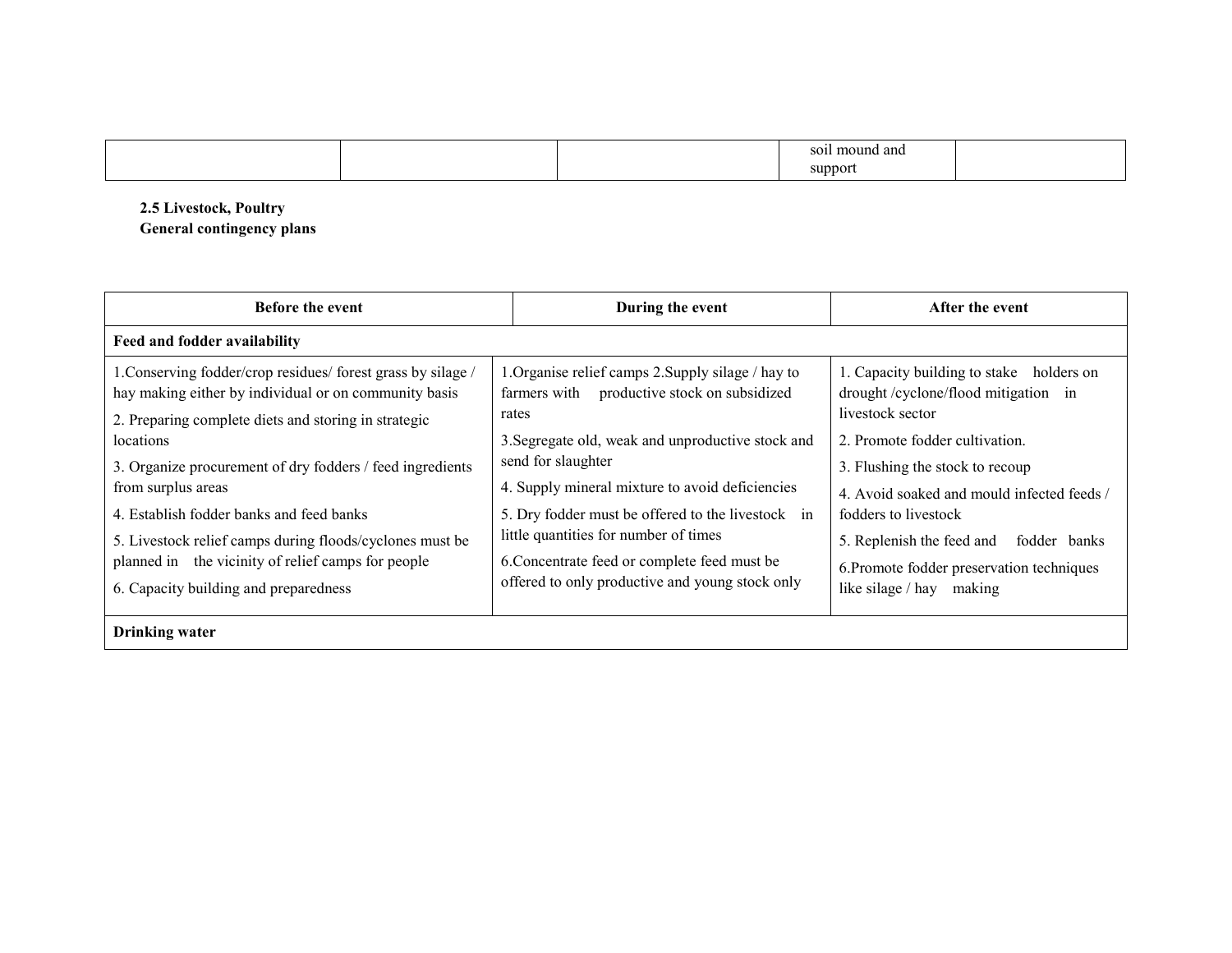| 1. Construct drinking water tanks in herding places, village<br>junctions and in relief camp locations<br>2. Plan for sufficient number of tanks for water<br>transportation<br>3. Identify bore wells, which can sustain demand.<br>4. Procure sufficient quantities of water Sanitizers                                                                                                                                                                                                                              | 1. Regular supply of clean drinking water to all<br>tanks 2. Cleaning the tanks in regular intervals<br>3. Keep the livestock away from contaminated<br>flood/cyclone/stagnated waters<br>3. Add water sanitizers                                                                                                                                                                                              | 1. Hand over the maintenance of the<br>structures to panchayats<br>2. Sensitize the farming community<br>about<br>importance of clean drinking water                  |
|------------------------------------------------------------------------------------------------------------------------------------------------------------------------------------------------------------------------------------------------------------------------------------------------------------------------------------------------------------------------------------------------------------------------------------------------------------------------------------------------------------------------|----------------------------------------------------------------------------------------------------------------------------------------------------------------------------------------------------------------------------------------------------------------------------------------------------------------------------------------------------------------------------------------------------------------|-----------------------------------------------------------------------------------------------------------------------------------------------------------------------|
| <b>Health and disease Management</b>                                                                                                                                                                                                                                                                                                                                                                                                                                                                                   |                                                                                                                                                                                                                                                                                                                                                                                                                |                                                                                                                                                                       |
| 1. Procure and stock emergency medicines and<br>vaccines<br>for important endemic diseases of the area<br>2. All the stock must be immunized for endemic diseases<br>of the area<br>3. Carry out deworming to all young stock<br>4. Keep stock of bleaching powder and lime<br>5. Carry out Butax spray for control of external parasites<br>6. Identify the Clinical staff and trained paravets and indent<br>for their services as per schedules<br>7. Identify the volunteers who can serve in need of<br>emergency | 1. Keep close watch on the health of the stock<br>2. Sick animals must be isolated and treated<br>Separately.<br>3. Carry out deworming and spraying to all<br>animals entering into relief camps<br>4. Clean the animal houses regularly and<br>apply<br>disinfectants.<br>5. Safe and hygienic disposal of dead animal<br>carcasses<br>6. Organize with community daily lifting of dung<br>from relief camps | 1. keep close surveillance on disease<br>outbreak.<br>2. Undertake the vaccination depending on<br>need<br>3. Keep the animal houses clean and spray<br>disinfectants |

## 2.5.1 Detailed contingency strategies for Livestock,

|                         | <b>Suggested contingency measures</b> |                 |
|-------------------------|---------------------------------------|-----------------|
| <b>Before the event</b> | During the event                      | After the event |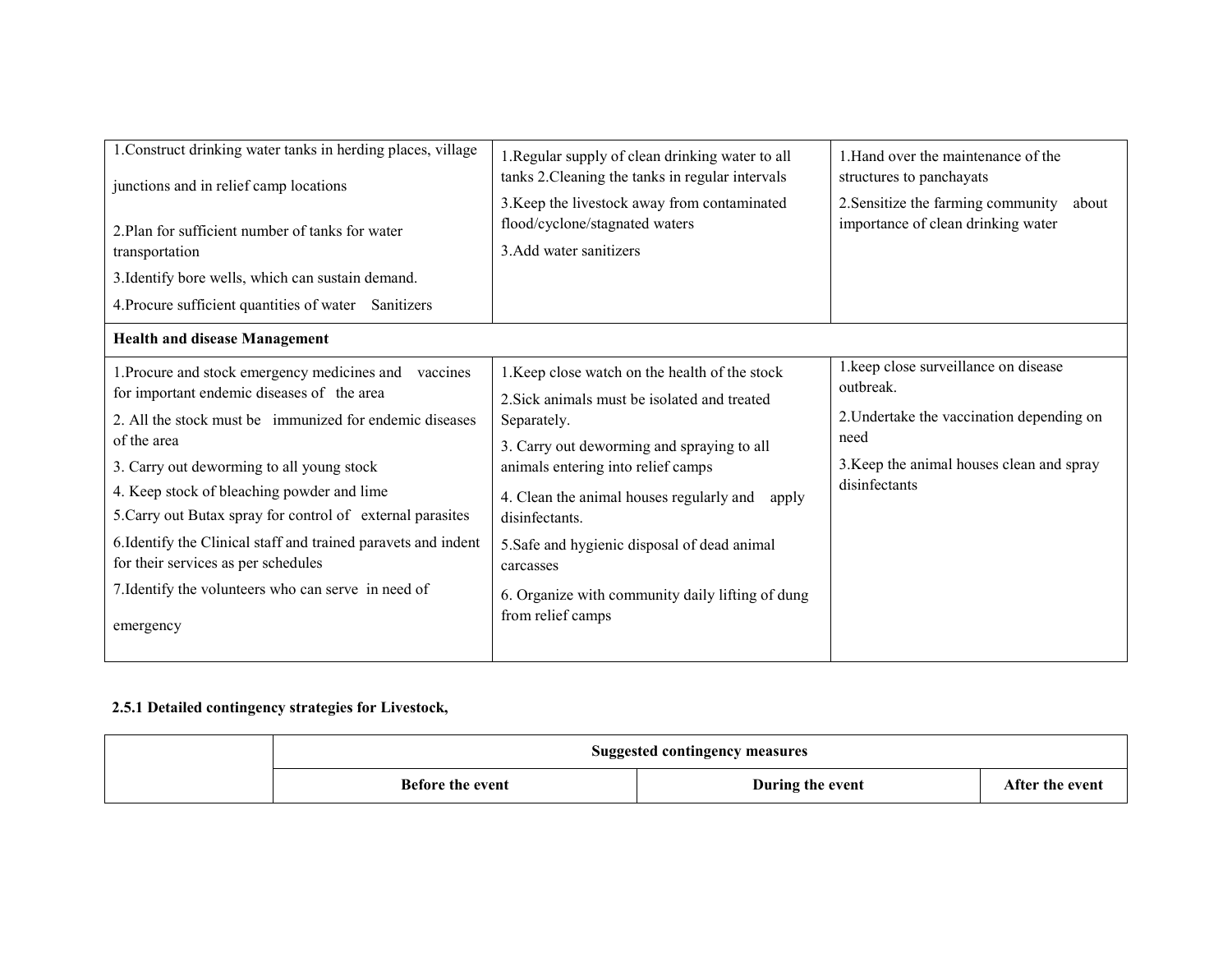| <b>Drought</b>                     |                                                                                                                                                                                                                                                                                                                                                                                                                                                                                                                                                                                                                                                                                                                                                                                                                                                                                                                                                                                                                                                                                                                                                                                                                           |                                                                                                                                                                                                                                                                                                                                                                                                                                                                                                                                                                                                                                                                                                                                                                                                                                                                                                                                                                                                                                                                                                                                                                                                                                                                                                                                              |                                                                                                                                                                                                                                                                                                                                                                                                                                                                                                |
|------------------------------------|---------------------------------------------------------------------------------------------------------------------------------------------------------------------------------------------------------------------------------------------------------------------------------------------------------------------------------------------------------------------------------------------------------------------------------------------------------------------------------------------------------------------------------------------------------------------------------------------------------------------------------------------------------------------------------------------------------------------------------------------------------------------------------------------------------------------------------------------------------------------------------------------------------------------------------------------------------------------------------------------------------------------------------------------------------------------------------------------------------------------------------------------------------------------------------------------------------------------------|----------------------------------------------------------------------------------------------------------------------------------------------------------------------------------------------------------------------------------------------------------------------------------------------------------------------------------------------------------------------------------------------------------------------------------------------------------------------------------------------------------------------------------------------------------------------------------------------------------------------------------------------------------------------------------------------------------------------------------------------------------------------------------------------------------------------------------------------------------------------------------------------------------------------------------------------------------------------------------------------------------------------------------------------------------------------------------------------------------------------------------------------------------------------------------------------------------------------------------------------------------------------------------------------------------------------------------------------|------------------------------------------------------------------------------------------------------------------------------------------------------------------------------------------------------------------------------------------------------------------------------------------------------------------------------------------------------------------------------------------------------------------------------------------------------------------------------------------------|
| Feed and<br>Fodder<br>availability | Establishment of silvi-pastoral system in CPRs with<br>Stylosanthus hamata and Cenchrus ciliaris as grass<br>with <i>Leucaena leucocephala</i> as tree component Top<br>dressing of N in 2-3 split doses $\omega$ 20-25 kg N/ha in<br>common property resources (CPRs) like temple lands,<br>panchyat lands or private property resources (PPRs)<br>like waste and degraded lands with the monsoon<br>pattern for higher biomass production<br>Promote cultivation of short duration fodder crops of<br>sorghum/bajra/maize(UP chari, MP chari, HC-136,<br>HD-2, GAINT BAJRA, L-74, K-677, Ananad/African<br>Tall, Kisan composite, Moti, Manjari, B1-7 and also<br>sunhemp<br>Chopping of fodder should be made as mandatory in<br>every village through supply and establishment of good<br>quality chaff cutters.<br>Establishment of backed yard cultivation of para grass<br>with drain water from bath room/washing area<br>Harvesting and collection of perennial vegetation<br>particularly grasses which grow during monsoon<br>Proper drying, bailing and densification of harvested<br>grass from previous season<br>Creation of permanent fodder, feed and fodder seed<br>banks in all drought prone villages | Harvest and use biomass of dried up crops (Rice,<br>Maize, Bajra, Horse gram, Groundnut, black gram,<br>sun hemp) material as fodder.<br>Harvest the tree fodder (Neem, Subabul, Acasia,<br>Pipal etc) and unconventional feeds resources<br>available and use as fodder for livestock (LS).<br>Available feed and fodder should be cut from CPRs<br>and stall fed in order to reduce the energy<br>requirements of the animals<br>UMMB, hay, concentrates and vitamin & mineral<br>mixture should be transported to the needy areas<br>from the reserves at the district level initially and<br>latter stages from the near by districts. Hay should<br>be enriched with 2% Urea molasses solution or 1%<br>common salt solution and fed to LS<br>Herd should be split and supplementation should be<br>given only to the highly productive and breeding<br>animals<br>Provision of emergency grazing/feeding (Cow-calf<br>camps or other special arrangements to protect high<br>productive & breeding stock)<br>Motivate the farmers to mix the dry fodder with<br>available kitchen waste while feeding<br>Arrangements should be made for mobilization of<br>small ruminants across the villages where no<br>subsidized<br>exits<br>with<br>road/rail<br>drought<br>transportation and temporary shelter provision for<br>the shepherds | Concentrates<br>supplementation<br>should be provided<br>to all the animals.<br>The farmers may be<br>advised to practice<br>"flushing the stock"<br>to recoup<br>Short duration<br>fodder crops of<br>should be sown in<br>unsown and crop<br>failed areas where<br>no further routine<br>crop sowing is not<br>possible<br>Supply of quality<br>seeds of fodder<br>varieties and<br>motivating the<br>farmers to cultivate<br>at least 10% of their<br>land holding for<br>fodder production |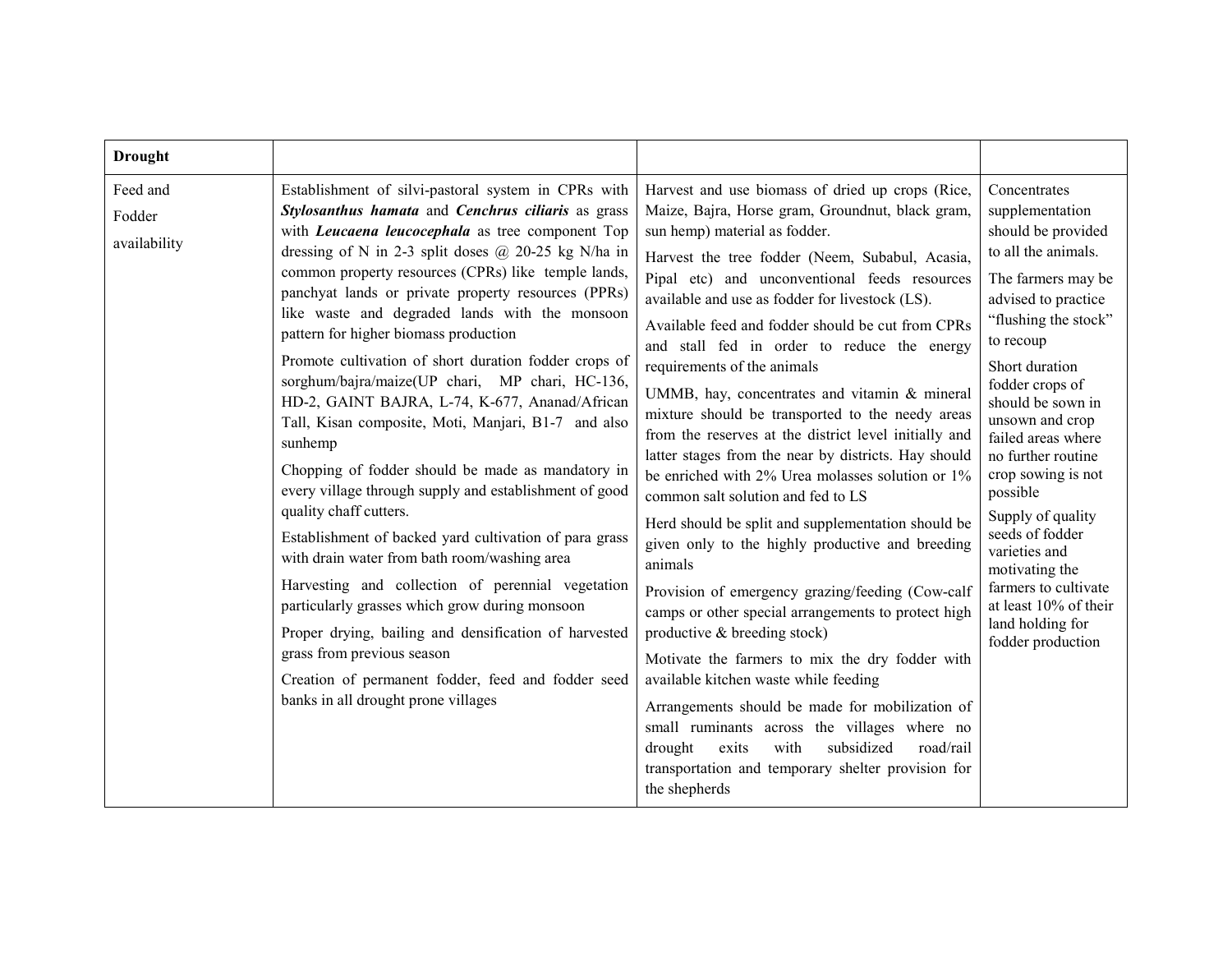|         |                                                                                                                                                                                                                                                 | Unproductive livestock should to be culled during<br>severe drought                                                                                                                                      |                                                                                                                                                                                                                                         |
|---------|-------------------------------------------------------------------------------------------------------------------------------------------------------------------------------------------------------------------------------------------------|----------------------------------------------------------------------------------------------------------------------------------------------------------------------------------------------------------|-----------------------------------------------------------------------------------------------------------------------------------------------------------------------------------------------------------------------------------------|
|         |                                                                                                                                                                                                                                                 | Create transportation and marketing facilities for<br>the culled and unproductive animals                                                                                                                |                                                                                                                                                                                                                                         |
|         |                                                                                                                                                                                                                                                 | Supply silage and or hay on subsidized rates to the<br>farmers having high productive stock                                                                                                              |                                                                                                                                                                                                                                         |
|         |                                                                                                                                                                                                                                                 | Subsidized loans<br>should be provided to the<br>livestock keepers.                                                                                                                                      |                                                                                                                                                                                                                                         |
| Cyclone | Harvest all the possible wetted grain (rice/maize/bajra<br>etc) and sugar cane tops and use as animal feed.<br>Motivate the farmers to store a minimum quantity of<br>hay $(25-50 \text{ kg})$ and concentrates $(10-25 \text{ kg})$ per animal | Treatment of the sick, injured and affected animals<br>through<br>arrangement of mobile emergency<br>veterinary hospitals / rescue animal health workers.<br>Diarrhea out break may happen. Health camps | Repair of animal<br>shed<br>Deworm the animals<br>through mass camps                                                                                                                                                                    |
|         | in farmer's / LS keepers house/ shed for feeding the<br>animals during cyclone.<br>Stock of anti-diarrheal drugs and electrolytes should be<br>made available for emergency transport                                                           | should be organized<br>In severe cases un-tether or let loose the animals<br>Arrange transportation of highly productive animals<br>to safer place                                                       | Vaccinate against<br>possible disease out<br>breaks like HS, BQ,<br>FMD and PPR                                                                                                                                                         |
|         | Don't allow the animals for grazing in case of early<br>forewarning (EFW) of cyclone<br>Incase of EFW of severe cyclone, shift the animals to<br>safer places.                                                                                  | Spraying of fly repellants in animal sheds                                                                                                                                                               | Proper dispose of<br>the dead animals /<br>carcasses by burning<br>/ deep burying (4-8)<br>feet) with lime<br>powder (1kg for<br>small ruminants and<br>5kg for large<br>ruminants) in pit<br>Bleach / chlorinate<br>$(0.1\%)$ drinking |
|         |                                                                                                                                                                                                                                                 |                                                                                                                                                                                                          | water or water                                                                                                                                                                                                                          |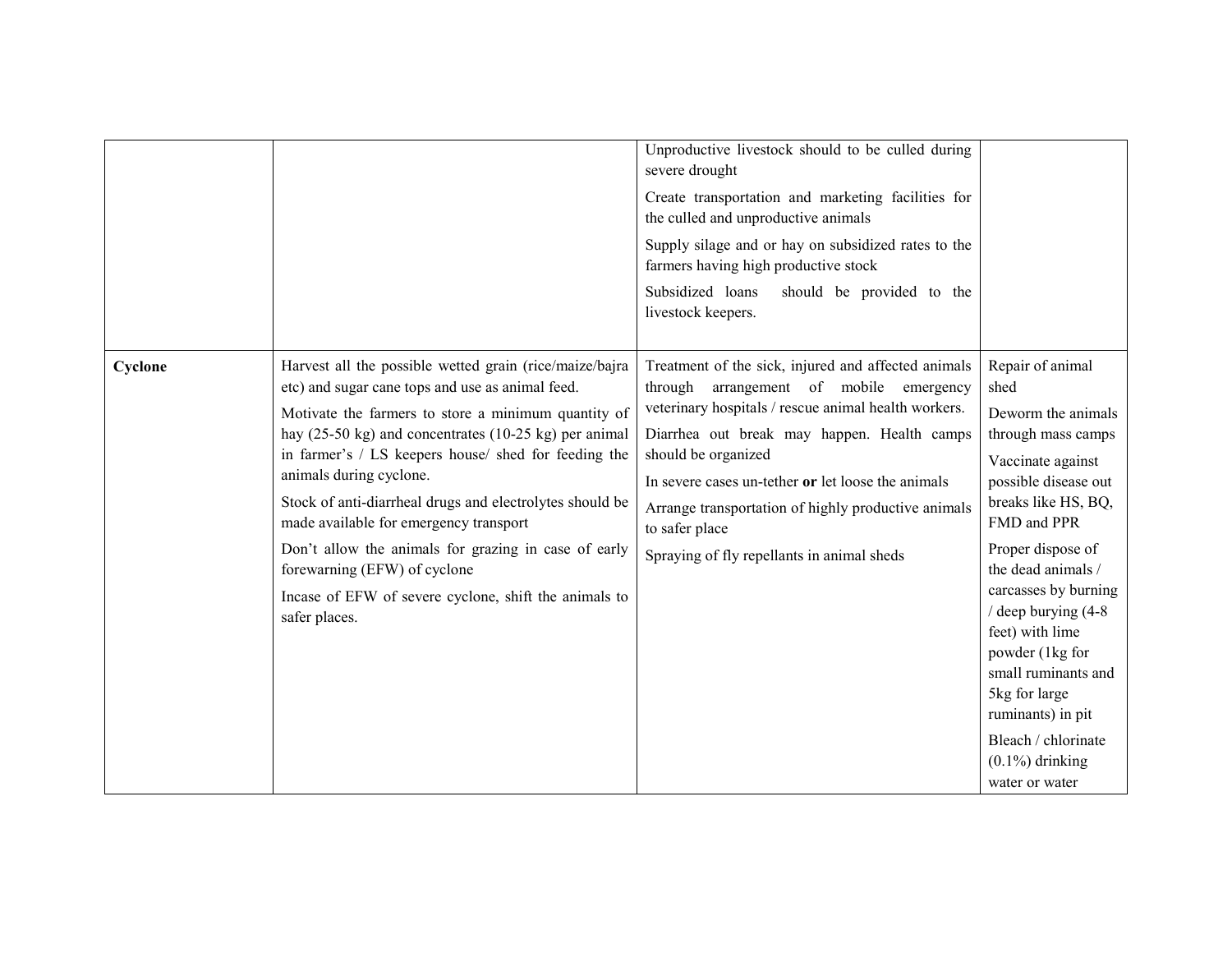|               |                                                                                                                                                                                                                                                                                                                                                                                                                                        |                                                                                                                                                                                                                                                                                                                                                           | resources                                                                                                                                                                                                                                                  |
|---------------|----------------------------------------------------------------------------------------------------------------------------------------------------------------------------------------------------------------------------------------------------------------------------------------------------------------------------------------------------------------------------------------------------------------------------------------|-----------------------------------------------------------------------------------------------------------------------------------------------------------------------------------------------------------------------------------------------------------------------------------------------------------------------------------------------------------|------------------------------------------------------------------------------------------------------------------------------------------------------------------------------------------------------------------------------------------------------------|
|               |                                                                                                                                                                                                                                                                                                                                                                                                                                        |                                                                                                                                                                                                                                                                                                                                                           | Collect drowned<br>crop material, dry it<br>and store for future<br>use                                                                                                                                                                                    |
|               |                                                                                                                                                                                                                                                                                                                                                                                                                                        |                                                                                                                                                                                                                                                                                                                                                           | Sowing of short<br>duration fodder<br>crops in unsown and<br>water logged areas<br>when crops are<br>damaged and no<br>chance to replant<br>Application of urea<br>$(20-25\text{kg/ha})$ in the<br>inundated areas and<br>CPR's to enhance<br>the bio mass |
|               |                                                                                                                                                                                                                                                                                                                                                                                                                                        |                                                                                                                                                                                                                                                                                                                                                           | production.                                                                                                                                                                                                                                                |
| <b>Floods</b> | In case of early forewarning (EFW), harvest all the<br>crops (Maize, Rice, Bajra, Groundnut) that can be<br>useful as fodder in future (store properly) and also<br>sugar cane tops<br>Don't allow the animals for grazing if severe floods are<br>forewarned<br>Motivate the farmers to store a minimum required<br>quantity of hay (25-50kg) and concentrates (25kgs) per<br>animals in farmer / LS keepers house / shed for feeding | Transportation of animals to elevated areas<br>Stall feeding of animals with stored hay and<br>concentrates<br>Proper hygiene and sanitation of the animal shed<br>In severe floods, un-tether or let loose the animals<br>Emergency outlet establishment for required<br>medicines or feed in each village<br>Spraying of fly repellants in animal sheds | Repair<br>of<br>animal<br>shed<br>back<br><b>Bring</b><br>the<br>animals to the shed<br>Cleaning<br>and<br>disinfection of the<br>shed<br>Bleach<br>$(0.1\%)$<br>drinking<br>water                                                                         |
|               | animals during floods<br>Arrangement for transportation of animals from low<br>lying area to safer places and also for rescue animal                                                                                                                                                                                                                                                                                                   |                                                                                                                                                                                                                                                                                                                                                           | water sources<br>Deworming<br>with                                                                                                                                                                                                                         |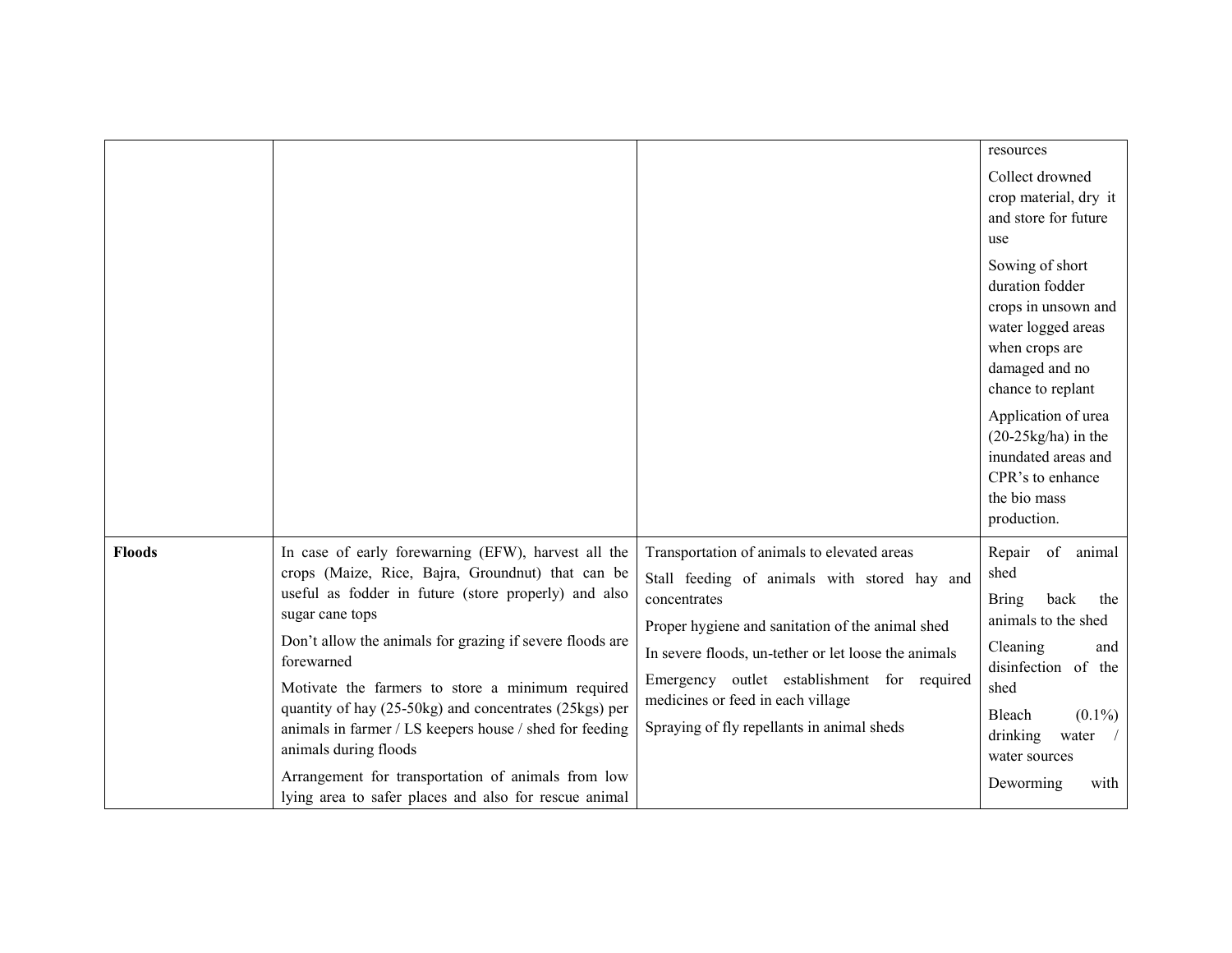| health workers to get involve in rescue operations | broad<br>spectrum<br>dewormers                                                                                                                                                                               |
|----------------------------------------------------|--------------------------------------------------------------------------------------------------------------------------------------------------------------------------------------------------------------|
|                                                    | Vaccination against<br>possible disease out<br>breaks like HS, BQ,<br>FMD and PPR                                                                                                                            |
|                                                    | Proper disposable of<br>the dead animals $/$<br>carcasses by burning<br>deep burying (4-8<br>with<br>lime<br>feet)<br>powder (1kg)<br>for<br>small ruminants and<br>for<br>5kg<br>large<br>ruminants) in pit |
|                                                    | Drying<br>the<br>harvested<br>crop<br>material and proper<br>storage for use as<br>fodder.                                                                                                                   |

## 2.5.3 Fisheries/ Aquaculture:

|                   | <b>Suggested contingency measures</b> |                  |                 |
|-------------------|---------------------------------------|------------------|-----------------|
|                   | <b>Before the event</b>               | During the event | After the event |
| 1) Drought        |                                       |                  |                 |
| <b>A.</b> Capture |                                       |                  |                 |
| Marine            | No intervention                       | No intervention  | No intervention |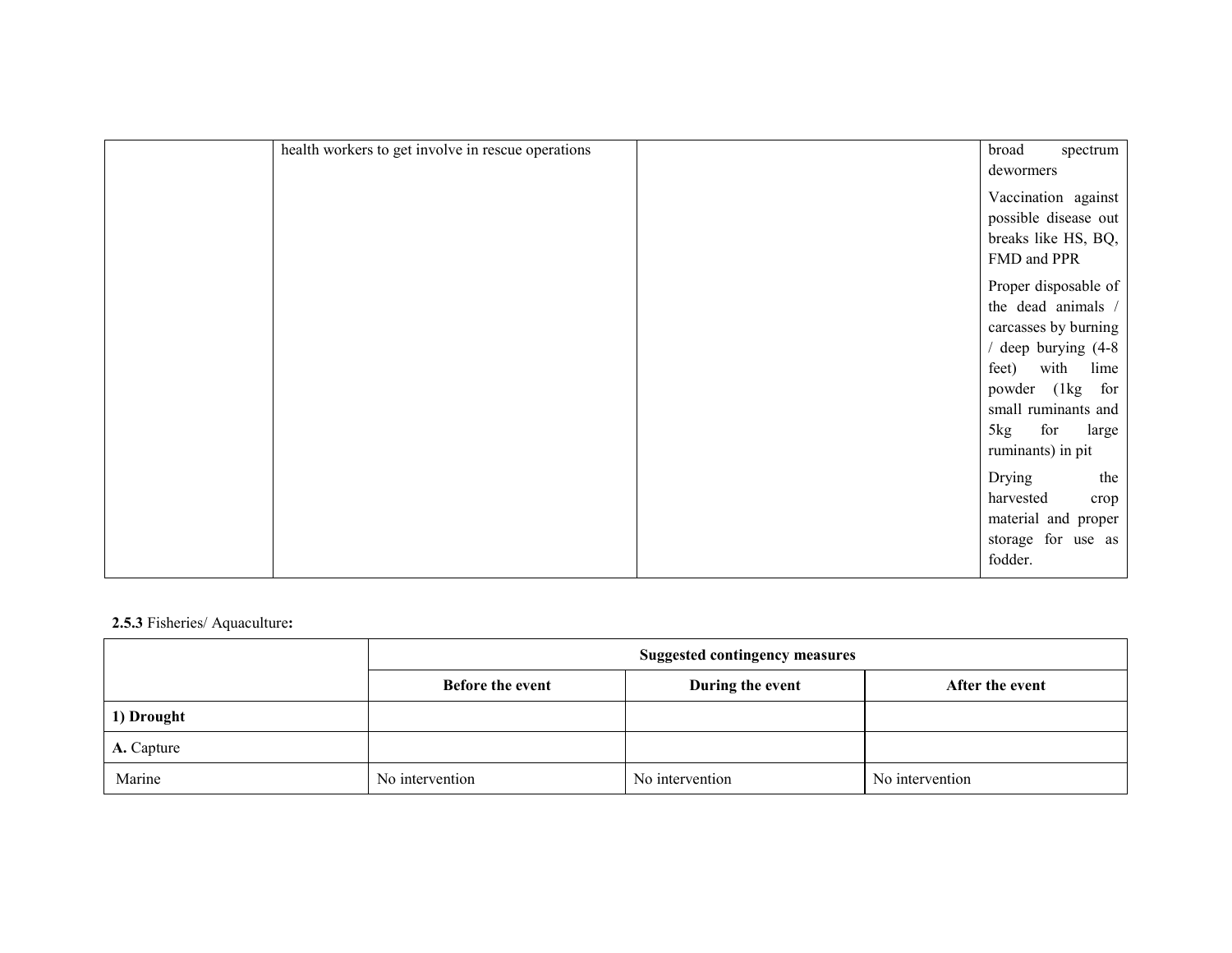| Inland                                                                  |                                                                                                                                     |                                                                                                                            |                                                                                                                                      |
|-------------------------------------------------------------------------|-------------------------------------------------------------------------------------------------------------------------------------|----------------------------------------------------------------------------------------------------------------------------|--------------------------------------------------------------------------------------------------------------------------------------|
| (i) Shallow water depth due to<br>insufficient rains/inflow             | Stocking of advnced fingerlings in<br>half or even less than the normal<br>stocking density or stocking of<br>common carp seed      | Immediate harvesting or decreasing<br>the density commensurate with the<br>water quantity.                                 | De weeding and deepening of tank to<br>ensure retention of water for a longer<br>period and provision of employment<br>under MGNREGP |
| (ii) Changes in water quality                                           | Regular monitoring of water quality<br>parameters and application of<br>geolites, soil probiotics, etc to<br>maintain water qaulity | Immediate harvesting or changing<br>the water quality by application of<br>sanitisers.                                     | Removal of top layer, deep ploughing<br>of tank and application of lime                                                              |
| (iii) Any other                                                         |                                                                                                                                     |                                                                                                                            |                                                                                                                                      |
| <b>B.</b> Aquaculture                                                   |                                                                                                                                     |                                                                                                                            |                                                                                                                                      |
| (i) Shallow water in ponds due to<br>insufficient rains/inflow          | Crop holiday or going for stocking of<br>yearlings by reducing the density<br>according to availability of water                    | Harvesting of fish and leaving the<br>pond fallow till next season                                                         | Removal of top layer, deep ploughing<br>of tank and application of lime                                                              |
| (ii) Impact of salt load build up in<br>ponds / change in water quality | Stocking of salinity tolerant fish /<br>shrimp, application of geolites and<br>other buffers                                        | Frenquent change of water with<br>fresh water                                                                              | Frequent draining of the pond with<br>fresh water, removal of top layers                                                             |
| (iii) Any other                                                         |                                                                                                                                     |                                                                                                                            |                                                                                                                                      |
| 2) Floods                                                               |                                                                                                                                     |                                                                                                                            |                                                                                                                                      |
| A. Capture                                                              |                                                                                                                                     |                                                                                                                            |                                                                                                                                      |
| Marine                                                                  | No intervention                                                                                                                     | No intervention                                                                                                            | No intervention                                                                                                                      |
| Inland                                                                  |                                                                                                                                     |                                                                                                                            |                                                                                                                                      |
| (i) Average compensation paid due to<br>loss of human life              | Shifting the people from low lying<br>areas to relief camps                                                                         | Deployment of specially trained<br>persons for rescue operations by<br>providing life bouys, jackets, ropes,<br>boats, etc | Payment sufficient ex-gratia to the<br>families                                                                                      |
| (ii) No. of boats / nets/damaged                                        | Shifting and relocating boats and nets<br>to safer places when warnings are<br>issued, to avoid fishing, etc                        | Shifting and relocating boats and<br>nets to safer places                                                                  | Assessment of damages to boats and<br>nets and provision of boats and nets for<br>restoration of livelihoods                         |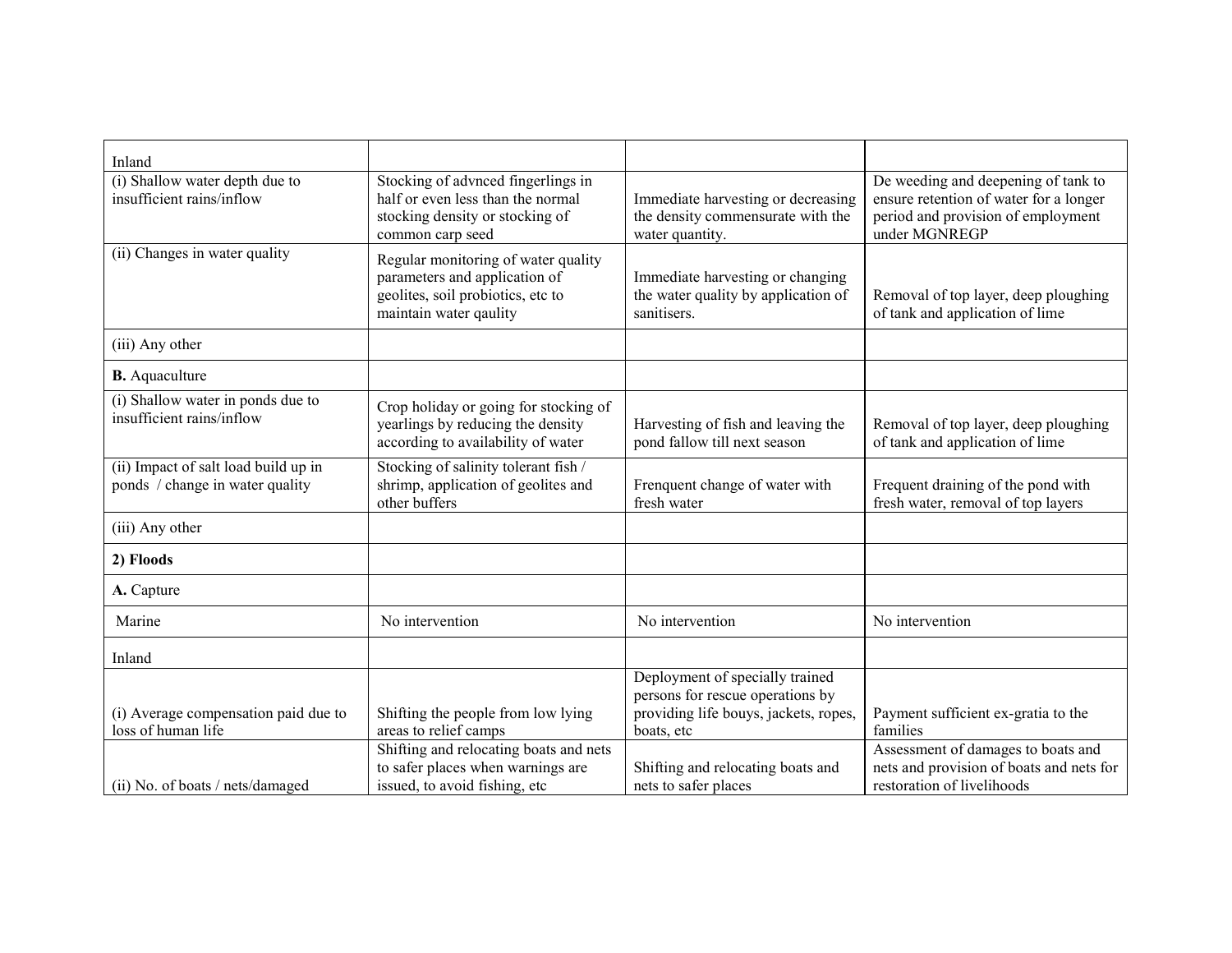| (iii) No.of houses damaged                              | Avoidance of construction of houses<br>in flood prone ares, construction of<br>pucca houses at elevated places,                                                              | Shifting of people by relief boats<br>to the relief camps                                                                                                                 | Assessment of damages to houses and<br>provision of compensation in case of<br>partial damage and sanction house<br>under existing schemes |
|---------------------------------------------------------|------------------------------------------------------------------------------------------------------------------------------------------------------------------------------|---------------------------------------------------------------------------------------------------------------------------------------------------------------------------|--------------------------------------------------------------------------------------------------------------------------------------------|
| (iv) Loss of stock                                      | Avoidance of surface species like<br>catla, silver carp since they are<br>vulnerable in tanks prone to floods,<br>erection of nets across the spill way or<br>just beyond it | Erection of nets at spill ways                                                                                                                                            | Taking up compensatory stocking                                                                                                            |
| (v) Changes in water quality                            |                                                                                                                                                                              | When dissolved oxygen levels go<br>down, aerators, recirculation of<br>water, etc are to be attempted to<br>maintain DO levels, going for<br>partial harvest, etc         |                                                                                                                                            |
| (vi) Health and diseases                                | Sometimes there may be heavy<br>accumulation of nutrients and organic<br>matter.                                                                                             | There may be break out of<br>Heamorrhagic septicimea. Addition<br>of antibiotics like Chloro Tetra<br>Cycline or Oxy Tetra Cycline to<br>the feed to constrol the disease | Removal of weeds, top layer of soil,<br>deep ploughing of tank and application<br>of lime, exposing to sun light                           |
| <b>B.</b> Aquaculture                                   |                                                                                                                                                                              |                                                                                                                                                                           |                                                                                                                                            |
| (i) Inundation with flood water                         | Raising and rivetting the bunds,<br>construction of spill way to release<br>excess water, erection of nets to avoid<br>escape of fish                                        | Continuous pumping of excess<br>water, erection of nets low lying<br>areas                                                                                                | Strengthening of bunds, excavating<br>channels along the sides of the ponds<br>for free escape of water                                    |
| (ii) Water continuation and changes in<br>water quality |                                                                                                                                                                              | When dissolved oxygen levels go<br>down, aerators, recirculation of<br>water, etc are to be attempted to<br>maintain DO levels, going for<br>partial harvest, etc         |                                                                                                                                            |
| (iii) Health and diseases                               | Sometimes there may be heavy<br>accumulation of nutrients and organic                                                                                                        | There may be break out of<br>Heamorrhagic septicimea. Addition                                                                                                            | Removal of weeds, top layer of soil,<br>deep ploughing of tank and application                                                             |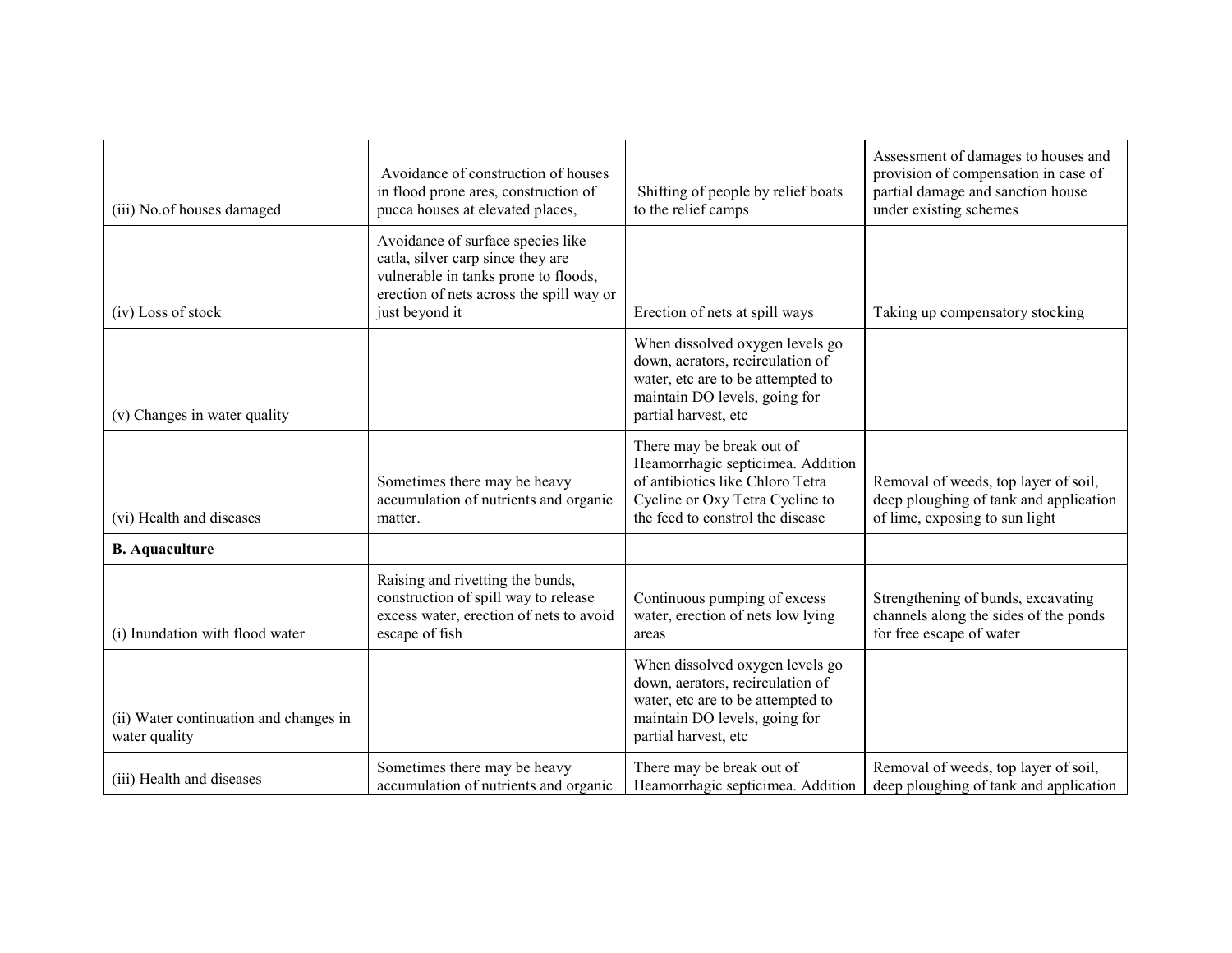|                                                                 | matter.                                                                                                                                                                                  | of antibiotics like Chloro Tetra<br>Cycline or Oxy Tetra Cycline to<br>the feed to constrol the disease               | of lime, exposing to sun light                                                                                                             |
|-----------------------------------------------------------------|------------------------------------------------------------------------------------------------------------------------------------------------------------------------------------------|-----------------------------------------------------------------------------------------------------------------------|--------------------------------------------------------------------------------------------------------------------------------------------|
| (iv) Loss of stock and inputs (feed,<br>chemicals etc)          | Advance erection of nets,<br>strengthening of bunds where they are<br>prone to breaches, harvesting or<br>reducing the density                                                           | Suspension of feeding, application<br>of organic manures                                                              | Compensatory stocking, assessment of<br>values and payment of subsidy on<br>inputs                                                         |
| (v) Infrastructure damage (pumps,<br>aerators, huts etc)        | Insuring pond, accessories, etc.,<br>Shifting of aerators, pumps soon after<br>warnigs are issued                                                                                        | Relocating pumps, aerators to<br>elevated places                                                                      | Assessment of damages and provision<br>of them on subsidy                                                                                  |
| (vi) Any other                                                  |                                                                                                                                                                                          |                                                                                                                       |                                                                                                                                            |
| 3. Cyclone / Tsunami                                            |                                                                                                                                                                                          |                                                                                                                       |                                                                                                                                            |
| A. Capture                                                      |                                                                                                                                                                                          |                                                                                                                       |                                                                                                                                            |
| Marine                                                          |                                                                                                                                                                                          |                                                                                                                       |                                                                                                                                            |
| (i) Average compensation paid due to<br>loss of fishermen lives | Avoidance of fishing, preventing<br>fishermen from venturing into sea,<br>carrying of safety equipment and<br>VHF sets, shifting fishermen from<br>vulnerable areas to relief camps, etc | To ensure the return of fishing<br>boats on long voyages, provision of<br>information on such boats to coast<br>Guard | Payment sufficient ex-gratia to the<br>families                                                                                            |
| (ii) Avg. no. of boats / nets/damaged                           | Avoidance of fishing when warnings<br>are issued, shifting of boats and nets<br>to safe places                                                                                           | Shifting and relocating boats and<br>nets to safer places                                                             | Assessment of damages to boats and<br>nets and provision of boats and nets for<br>restoration of livelihoods                               |
| (iii) Avg. no. of houses damaged                                | Avoidance of houses in Coastal<br>Regulation Zone, designing of houses<br>to withstand impact of turbulent wind<br>and water                                                             | Shifting of people by relief boats<br>to the relief camps                                                             | Assessment of damages to houses and<br>provision of compensation in case of<br>partial damage and sanction house<br>under existing schemes |
| Inland                                                          | Erection of protective nets acroos the<br>surplus weir to prevent fish loss due<br>to overflows                                                                                          | Continuous monitoring to prevent<br>or minimise escape of fish along<br>with surplus water                            | Compensatory stocking of seed                                                                                                              |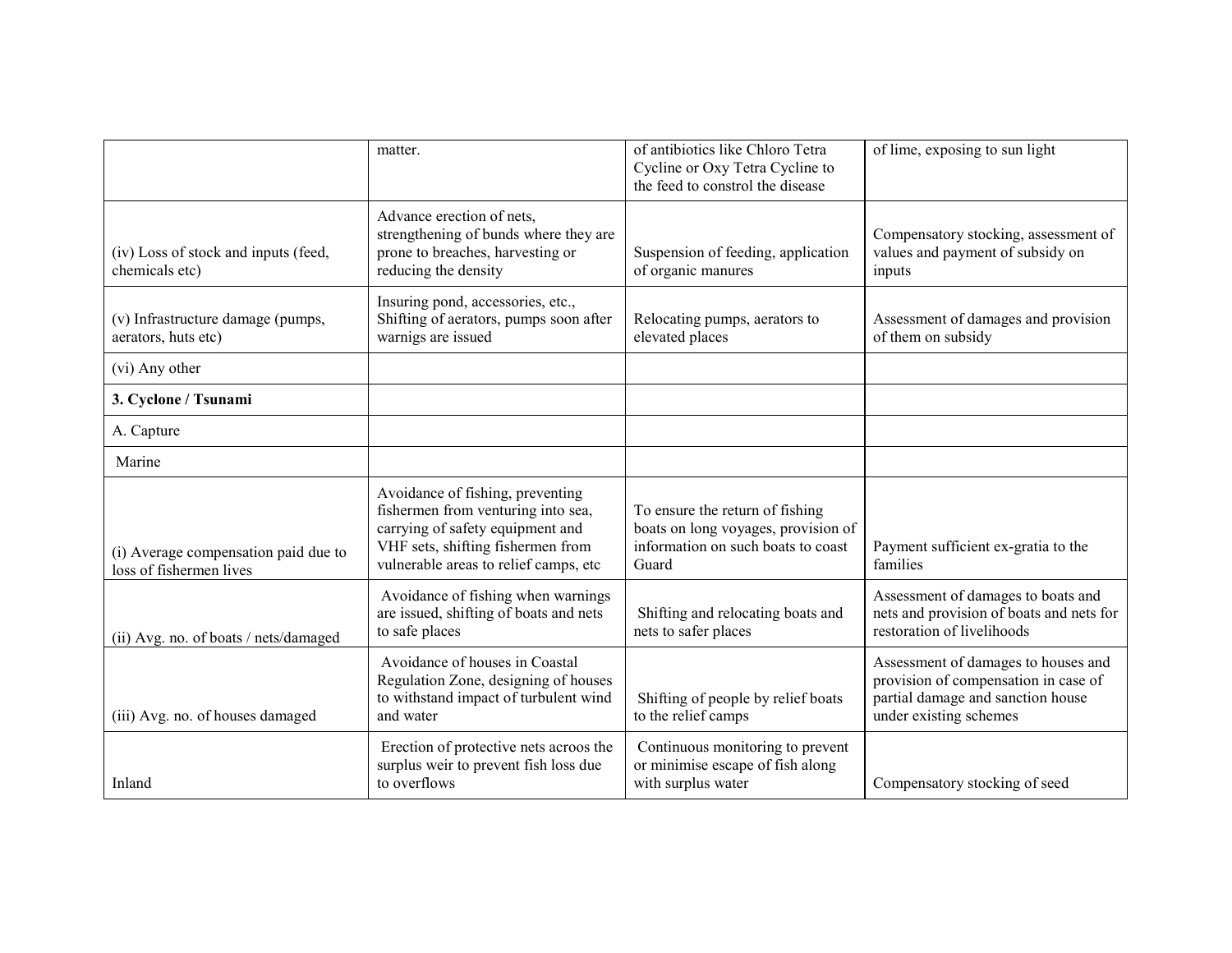| B. Aquaculture                                                        |                                                                                                                                                                         |                                                                                            |                                                                                             |
|-----------------------------------------------------------------------|-------------------------------------------------------------------------------------------------------------------------------------------------------------------------|--------------------------------------------------------------------------------------------|---------------------------------------------------------------------------------------------|
| (i) Overflow / flooding of ponds                                      | The design of the pond must be in<br>such a manner as to bail out surplus<br>water and to prevent loss of stanidng<br>crop                                              | Continuous monitoring to prevent<br>or minimise escape of fish along<br>with surplus water | Compensatory stocking of seed                                                               |
| (ii) Changes in water quality (fresh<br>water / brackish water ratio) | Recircualtion water to repleish and<br>ensure sufficient dissolved oxygen<br>levels in the pond. Maintenance of<br>salinity levels by pumping in water<br>from creecks. | Continuation of the same process.                                                          | Restoration of physical and chemical<br>parameters                                          |
| (iii) Health and diseases                                             | Removal of stress causing factors to<br>maintain the health of the animal                                                                                               | Removal of stress causing factors<br>to maintain the health of the animal                  | Restoration of physical and chemical<br>parameters                                          |
| (iv) Loss of stock and inputs (feed,<br>chemicals etc)                | Preventive nets must be erected to<br>minimise loss of stock                                                                                                            | Continuation of the same process.                                                          | Compensatory stocking of seed                                                               |
| (v) Infrastructure damage (pumps,<br>aerators, shelters/huts etc)     | Pumps, aerators, etc must be protected<br>by moving them to safe locations                                                                                              | To avoid use of aerators, pumps<br>and other appliances                                    | Overhauling of the eqipment to<br>prevent from being damaged                                |
| (vi) Any other                                                        |                                                                                                                                                                         |                                                                                            |                                                                                             |
| 4. Heat wave and cold wave                                            |                                                                                                                                                                         |                                                                                            |                                                                                             |
| A. Capture                                                            |                                                                                                                                                                         |                                                                                            |                                                                                             |
| Marine                                                                | Avoidance of fishing                                                                                                                                                    | Avoidance of fishing                                                                       | No intervention                                                                             |
| Inland                                                                | Monitoring dissolved oxygen levels                                                                                                                                      | Monitoring dissolved oxygen<br>levels                                                      | No intervention                                                                             |
| <b>B</b> . Aquaculture                                                |                                                                                                                                                                         |                                                                                            |                                                                                             |
| (i) Changes in pond environment<br>(water quality)                    | Reduction of biomass by partial<br>harvest in the event of heat as the DO<br>levels will be very low.                                                                   | Avoidance of fishing                                                                       | Compensatory stocking of seed and<br>restoration of all physical and chemical<br>parameters |
| (ii) Health and Disease management                                    | Removal of stress causing factors to                                                                                                                                    | Removal of stress causing factors                                                          | Compensatory stocking of seed and                                                           |